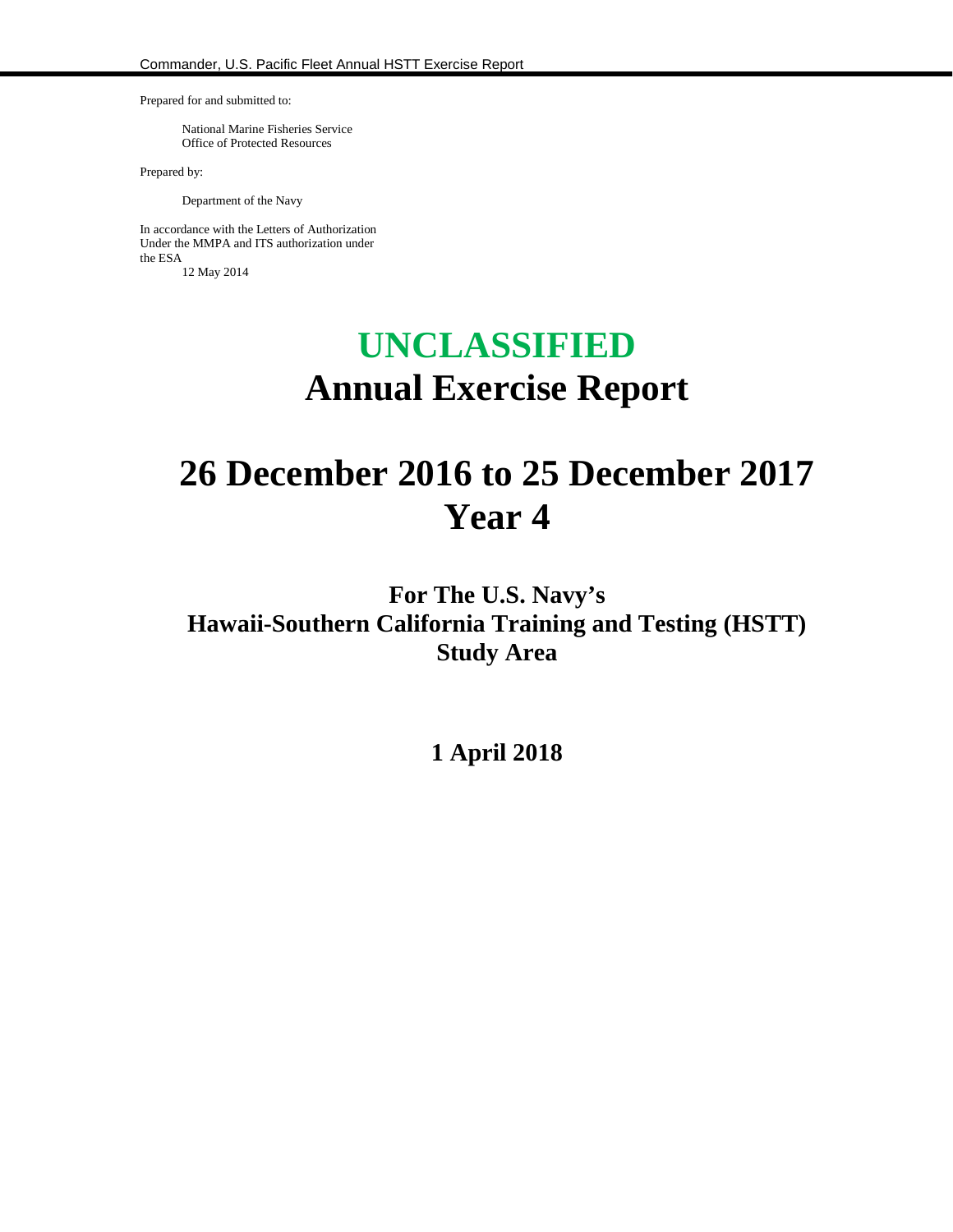# **TABLE OF CONTENTS**

## ANNUAL HSTT EXERCISE REPORT

| (1) HSTT - Major Training Exercises/SINKEX<br>(1) |  |
|---------------------------------------------------|--|
|                                                   |  |
|                                                   |  |
| (2) HSTT – Summary of Sources Used                |  |
|                                                   |  |
|                                                   |  |
|                                                   |  |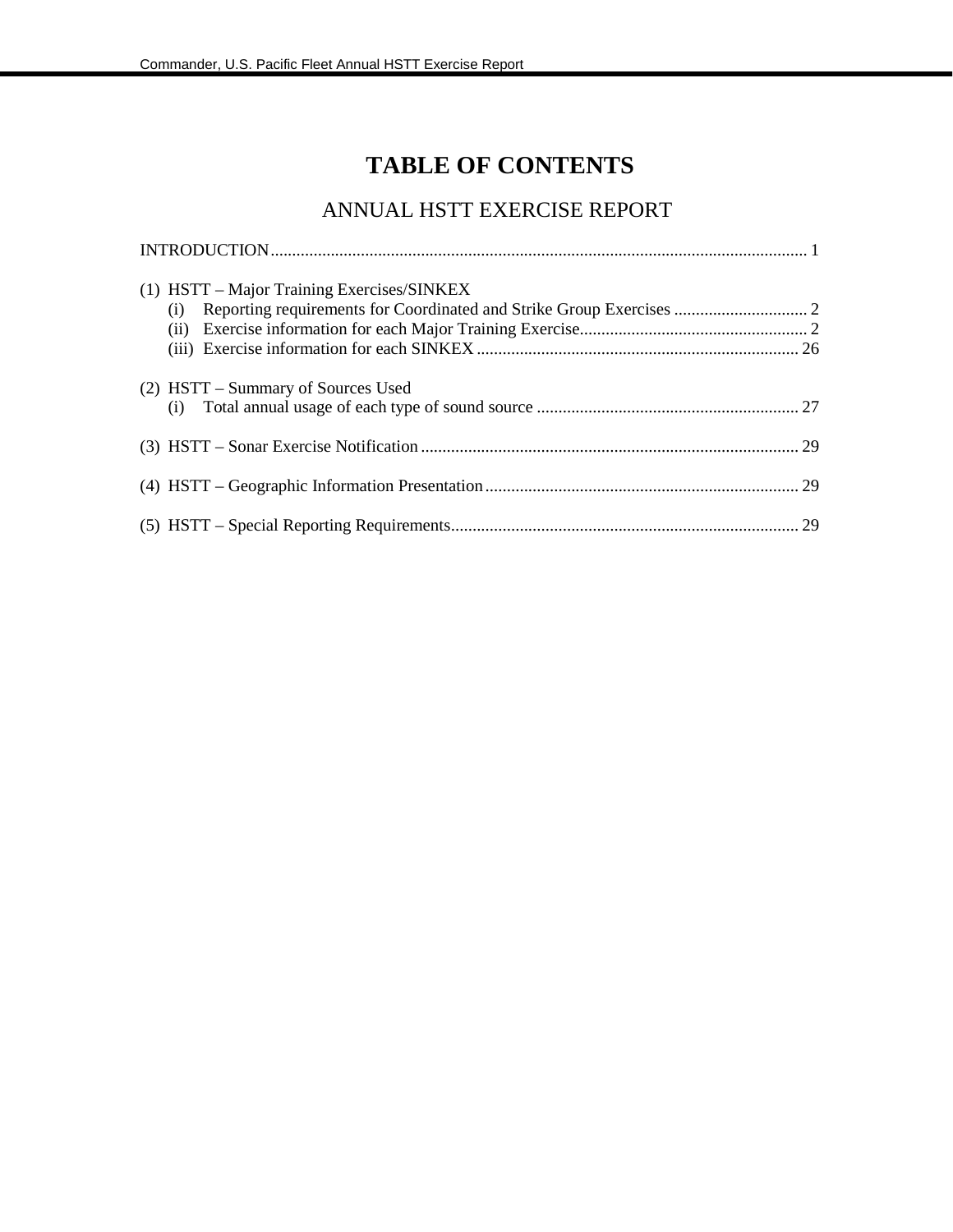# **ANNUAL HAWAII-SOUTHERN CALIFORNIA TRAINING AND TESTING EXERCISE REPORT**

## **INTRODUCTION**

The U.S. Navy prepared this unclassified Annual Exercise Report covering the period from 26 December 2016 to 25 December 2017. In compliance with the National Marine Fisheries Service (NMFS) Final Rule under the Marine Mammal Protection Act (MMPA) for the Hawaii-Southern California Training and Testing (HSTT) Study Area a classified version of this report is also submitted to NMFS.

In the HSTT Study Area Letter of Authorization<sup>1</sup> requirements for "Monitoring and Reporting", the following report subsections were specified. However, only unclassified information is present within this report:

- (1) Major Training Exercises (MTE)/SINKEX
	- (i) Reporting requirements for Coordinated and Strike Group Exercises and SINKEX
	- (ii) Exercise information for each MTE
	- (iii) Exercise information for each SINKEX
- (2) Summary of Sources Used
	- (i) Total annual usage of each type of sound source
- (3) Sonar Exercise Notification

\_\_\_\_\_\_\_\_\_\_\_\_\_\_\_\_\_\_\_\_\_\_\_\_

- (4) Geographic Information Presentation
- (5) Special Reporting Requirements
	- (i) Total hours (from 15 December through 15 April) of hull-mounted active sonar operation occurring in the dense humpack areas generally shown on the Mobley map plus a 5-km buffer, but not including the Pacific Missile Range Facility
	- (ii) Total estimated annual hours of hull-mounted active sonar operation conducted in the Humpback Whale Cautionary Area between 15 December and 15 April

The information in this Annual Report represents the best practical data collection for this period. To provide accounting for the entire 5-year period of the authorization in the final Annual Report, Navy will submit a 5-year close-out table with final totals of authorized and actual usage.

<sup>&</sup>lt;sup>1</sup>HSTT: 7(d) of the Training Letter of Authorization, and 50 CFR §218.75(f)(1) through (f)(5)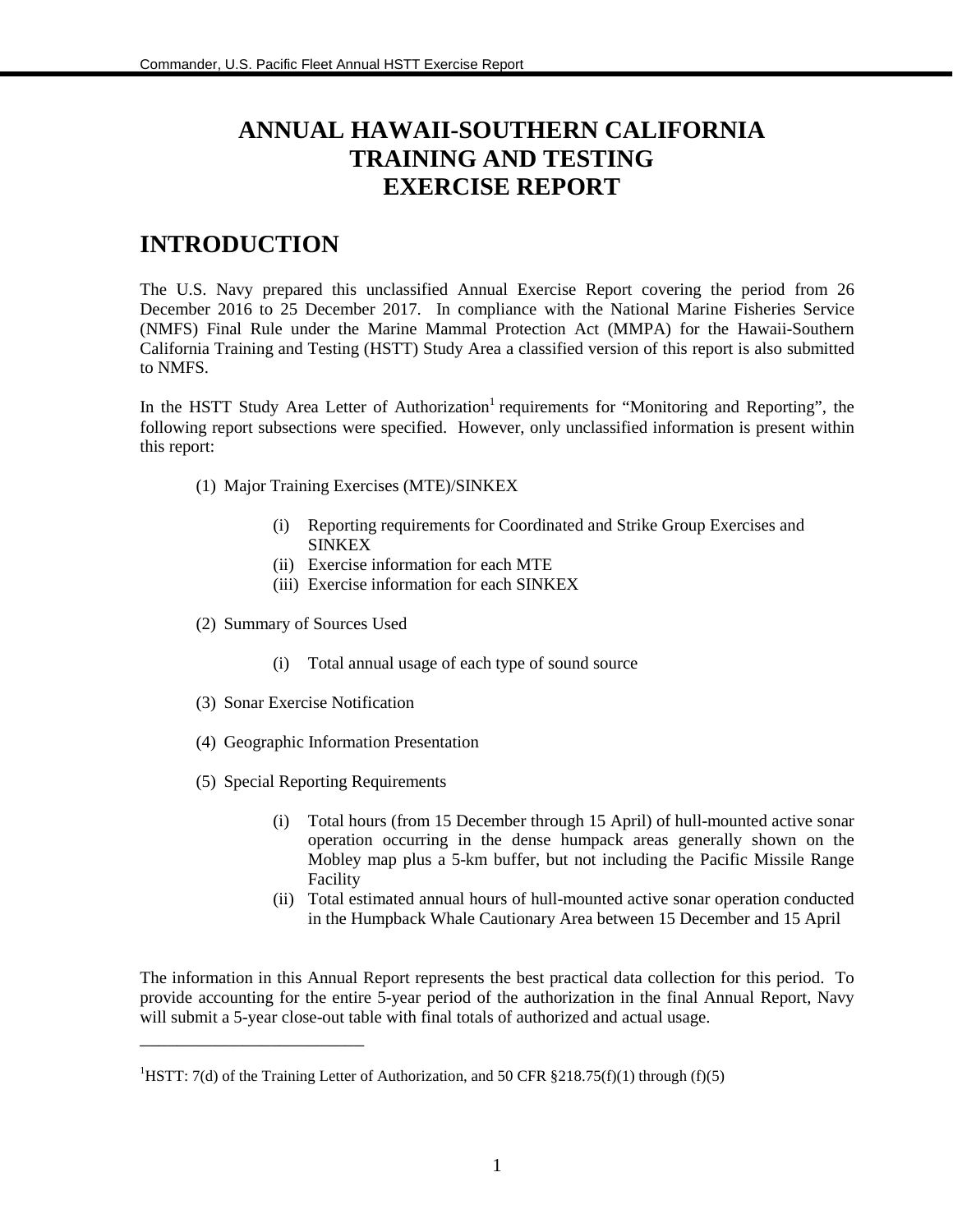## **(1) HSTT – Major Training Exercises/SINKEX**

## **(i) Reporting requirements for Coordinated and Strike Group Major Training Exercises and SINKEX**

The HSTT Study Area Letter of Authorization requires reporting for MTEs and Sinking Exercises (SINKEX) taking place during the reporting period. MTEs that occur in HSTT include *Sustainment Exercises* (SUSTEX), *Integrated ASW Courses* (IAC), *Composite Training Unit Exercises*  (C2X), *Joint Task Force Exercises* (JTFEX), *Undersea Warfare Exercises* (USWEX), and *Rim of the Pacific Exercises* (RIMPAC)<sup>1</sup> .

## **(ii) Exercise information for each Major Training Exercise**

Major training exercise sonar usage and participants are classified and were forwarded to NMFS in the classified version of this report.

|                         |                            |              |               | (D) Number of items or hours of each sound source bin used |                       |             |             |               |               |           | (E) Number and types of US vessels and aircraft participating |                            |                         |               |               |                      |
|-------------------------|----------------------------|--------------|---------------|------------------------------------------------------------|-----------------------|-------------|-------------|---------------|---------------|-----------|---------------------------------------------------------------|----------------------------|-------------------------|---------------|---------------|----------------------|
| (A) Exercise designator | (B) Date                   | (C) Location | MF1 (hours)   | (hours)<br>MF <sub>2</sub>                                 | (hours)<br><b>MF3</b> | MF4 (hours) | MF5 (buoys) | ASW3 (hours)  | CG            | DDG       | ${\rm FFG}$                                                   | MH-60R/SH-60F dipping helo | SH-60B non-dipping helo | Submarines    | MPRA          | Non-ASW surface ship |
| <b>USWEX</b>            | 13 Jan - 17 Jan 2017       | <b>HRC</b>   | $\mathcal{R}$ | $\pm$                                                      | $\approx$             | $\mathbb R$ | $\ast$      | $\star$       | $\mathcal{H}$ | $\ast$    | $\mathcal{R}$                                                 | $\ast$                     | $\mathcal{R}$           | $\pm$         | $\pm$         | $\mathcal{R}$        |
| C2X                     | 28 Mar - 23 Apr 2017       | SOCAL        | $\ast$        | $\pm$                                                      | $\mathcal{H}$         | $\mathbb R$ | $\ast$      | $\pm$         | $\mathcal{R}$ | $\ast$    | $\mathcal{H}$                                                 | $\approx$                  | $\ast$                  | $\ast$        | $\mathcal{R}$ | $\ast$               |
| IAC                     | 9 Apr - 20 Apr 2017        | SOCAL        | $\mathcal{R}$ | $\star$                                                    | $\mathcal{R}$         | $\pm$       | $\approx$   | $\pm$         | $\mathcal{H}$ | $\ast$    | $\mathcal{R}$                                                 | $\gg$                      | $\mathcal{R}$           | $\pm$         | $\star$       | $\mathcal{R}$        |
| C2X                     | $1$ May $-$ 17 May 2017    | <b>SOCAL</b> | $\ast$        | $\star$                                                    | $\approx$             | $\mathbb R$ | $\ast$      | $\pm$         | $\mathcal{R}$ | $\approx$ | $\mathcal{R}$                                                 | $\approx$                  | $\mathcal{R}$           | $\frac{1}{2}$ | $\mathcal{R}$ | $\mathcal{R}$        |
| <b>USWEX</b>            | $17$ Jun $- 20$ Jun $2017$ | <b>HRC</b>   | $\mathcal{R}$ | $\pm$                                                      | $\approx$             | $\mathbb R$ | $\ast$      | $\pm$         | $\mathcal{H}$ | $\approx$ | $\mathcal{H}$                                                 | $\approx$                  | $\mathcal{R}$           | $\pm$         | $\mathcal{R}$ | $\approx$            |
| C2X                     | 1 Aug - 29 Aug 2017        | SOCAL        | $\ast$        | $\pm$                                                      | $\mathcal{H}$         | $\pm$       | $\ast$      | $\star$       | $\mathcal{R}$ | $\ast$    | $\mathcal{H}$                                                 | $\approx$                  | $\mathcal{R}$           | $\ast$        | $\star$       | $\approx$            |
| IAC                     | 5 Aug - 12 Aug 2017        | <b>SOCAL</b> | $\mathcal{R}$ | $\pm$                                                      | $\mathcal{R}$         | $\pm$       | $\ast$      | $\pm$         | $\mathcal{R}$ | $\ast$    | $\mathcal{R}$                                                 | $\gg$                      | $\mathcal{R}$           | $\frac{1}{2}$ | $\pm$         | $\approx$            |
| <b>SUSTEX</b>           | 27 Oct - 13 Nov 2017       | <b>SOCAL</b> | $\ast$        | $\mathcal{R}$                                              | $\mathbf{x}$          | $\pm$       | $\ast$      | $\mathcal{R}$ | $\pm$         | $\approx$ | $\mathcal{R}$                                                 | $\ast$                     | $\mathcal{R}$           | $\pm$         | $\ast$        | $\approx$            |

#### **Table 1-ii-1. MTEs conducted in the HSTT Study Area.**

<sup>1</sup>RIMPAC is not listed as one of the Major Training Exercises requiring reporting in the HSTT Final Rule, or the HSTT MMPA Letter of Authorization for training, but is listed in the sonar exercise notification section.

\*Information is presented in the classified version of this report.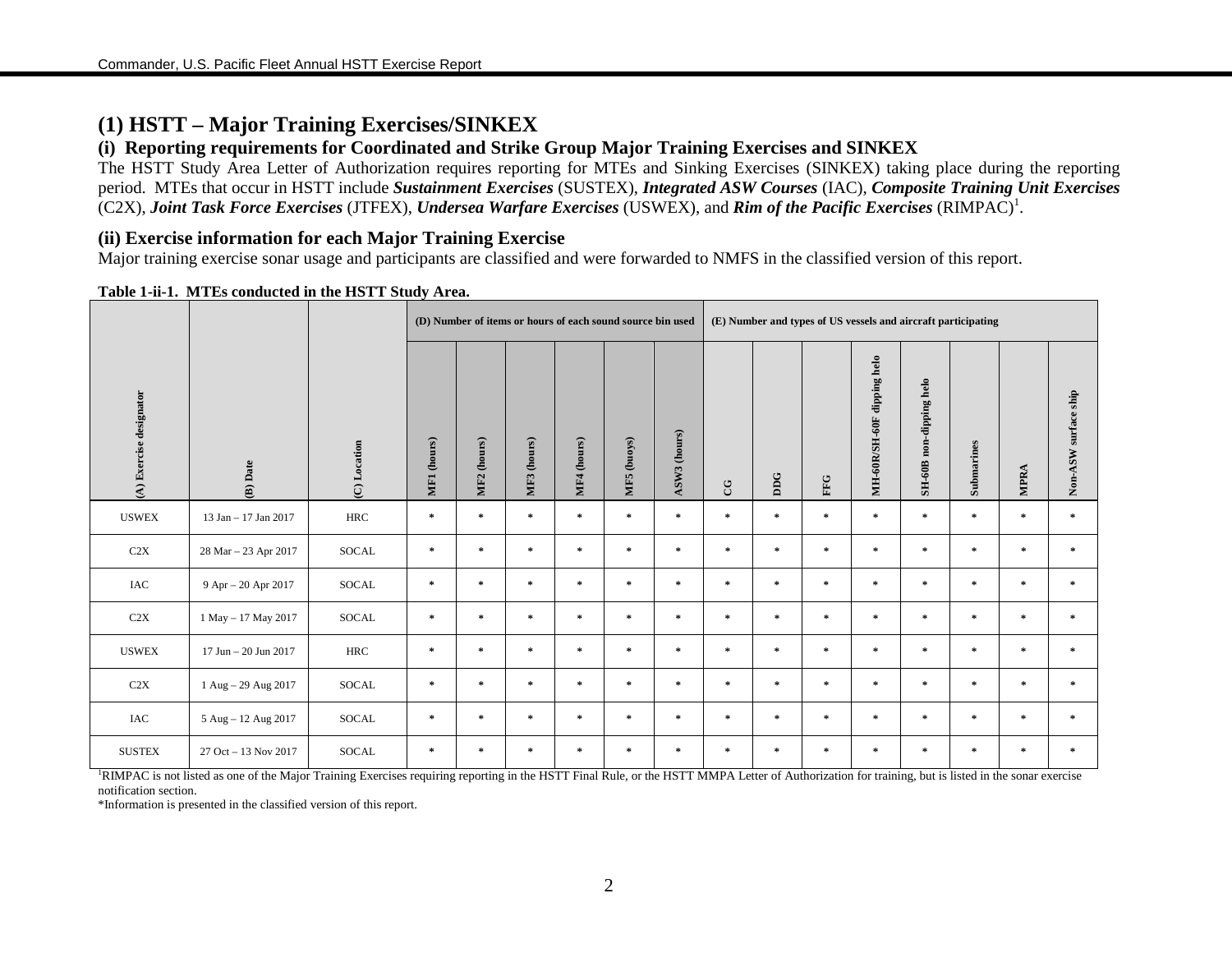|                                                                           |                                          |            |         |                                       |                             |                                                                                                               | $\tilde{\phantom{a}}$<br>$\tilde{\phantom{a}}$                                                  |                                           |                    |                                                                               |                                                                                                                                                        |                                                                                                                                                                                                                                                                                        |                                                                                                                                                                                                                                          |                                                                                                                                                                                                                                                        |
|---------------------------------------------------------------------------|------------------------------------------|------------|---------|---------------------------------------|-----------------------------|---------------------------------------------------------------------------------------------------------------|-------------------------------------------------------------------------------------------------|-------------------------------------------|--------------------|-------------------------------------------------------------------------------|--------------------------------------------------------------------------------------------------------------------------------------------------------|----------------------------------------------------------------------------------------------------------------------------------------------------------------------------------------------------------------------------------------------------------------------------------------|------------------------------------------------------------------------------------------------------------------------------------------------------------------------------------------------------------------------------------------|--------------------------------------------------------------------------------------------------------------------------------------------------------------------------------------------------------------------------------------------------------|
|                                                                           | of sighting<br><b>Date/time/location</b> |            | Species | individuals<br>$\mathbf{a}$<br>Number | sensor<br>Initial detection | made<br>was:<br>$\mathfrak{h}$<br>type.<br>observation<br>specific<br>ð<br>platform the<br>Indication<br>from | with<br>contact<br>marine mammal(s) (min)<br>time observers<br>maintained visual<br>ð<br>Length | scale)<br><b>Beaufort</b><br>state<br>Sea | (mm)<br>Visibility | đ<br>time<br>$\ddot{a}$<br>use<br>Ξ.<br>(NN)<br>source<br>sighting<br>Sound ; | 500-1000 yd,<br>animal is<br>from<br>$>2000$ yd<br>of whether<br>yd,<br>200-500<br>yd, or<br>source<br>1000-2000<br>Indication<br>$<$ 200 yd,<br>sound | powered<br>delayed<br>sensor<br>and how long<br>sonar<br>Mitigation implementation<br>ä<br>was<br>whether<br>changed<br>sonar<br>whether operation of<br>shutdown,<br>$\mathbf{\tilde{s}}$<br>$\overline{\textbf{d}}$<br>navigation was<br>delay was;<br>was delayed<br>down or<br>the | hull-mounted<br>animal<br>ship<br>ซี<br>$\mathbf{c}$<br>sonar, relative bearing of<br>estimation<br>relative<br>$\boldsymbol{\mathfrak{a}}$<br>SĪ.<br>s motion<br>use<br>and<br>Ξ.<br>ship.<br>If source<br>animal' <sub>?</sub><br>from | in plain<br>Xure<br>ved<br>and if<br>obser<br>without trying to<br>report,<br>the<br>behavior of the animal(s),<br>way,<br>shall<br>Observed behavior<br>e present<br>any<br><b>astanders</b><br>language and<br>categorize in<br>ā<br>calves<br>Watch |
| 15-Jan-17                                                                 | 1900Z                                    | <b>HRC</b> | whale   |                                       | <b>VIS</b>                  | <b>DDG</b>                                                                                                    | 3                                                                                               | $\overline{2}$                            | 10                 | N                                                                             | >2000                                                                                                                                                  | None                                                                                                                                                                                                                                                                                   | na                                                                                                                                                                                                                                       | Transiting                                                                                                                                                                                                                                             |
| 16-Jan-17                                                                 | 0802Z                                    | <b>HRC</b> | dolphin | 30                                    | <b>VIS</b>                  | Non-ASW<br>ship                                                                                               | 3                                                                                               | $\overline{4}$                            | 10                 | na                                                                            | >2000                                                                                                                                                  | None                                                                                                                                                                                                                                                                                   | na                                                                                                                                                                                                                                       | Frolicking                                                                                                                                                                                                                                             |
| nr=not reported; VIS=visual; ACO=acoustic; Y=yes; N=no; na=not applicable |                                          |            |         |                                       |                             |                                                                                                               |                                                                                                 |                                           |                    |                                                                               |                                                                                                                                                        |                                                                                                                                                                                                                                                                                        |                                                                                                                                                                                                                                          |                                                                                                                                                                                                                                                        |

## **(F) Individual marine mammal sighting information by exercise Table 1-ii-2. HSTT MTE – Individual Marine Mammal Sighting Information: USWEX 13 Jan – 17 Jan 2017**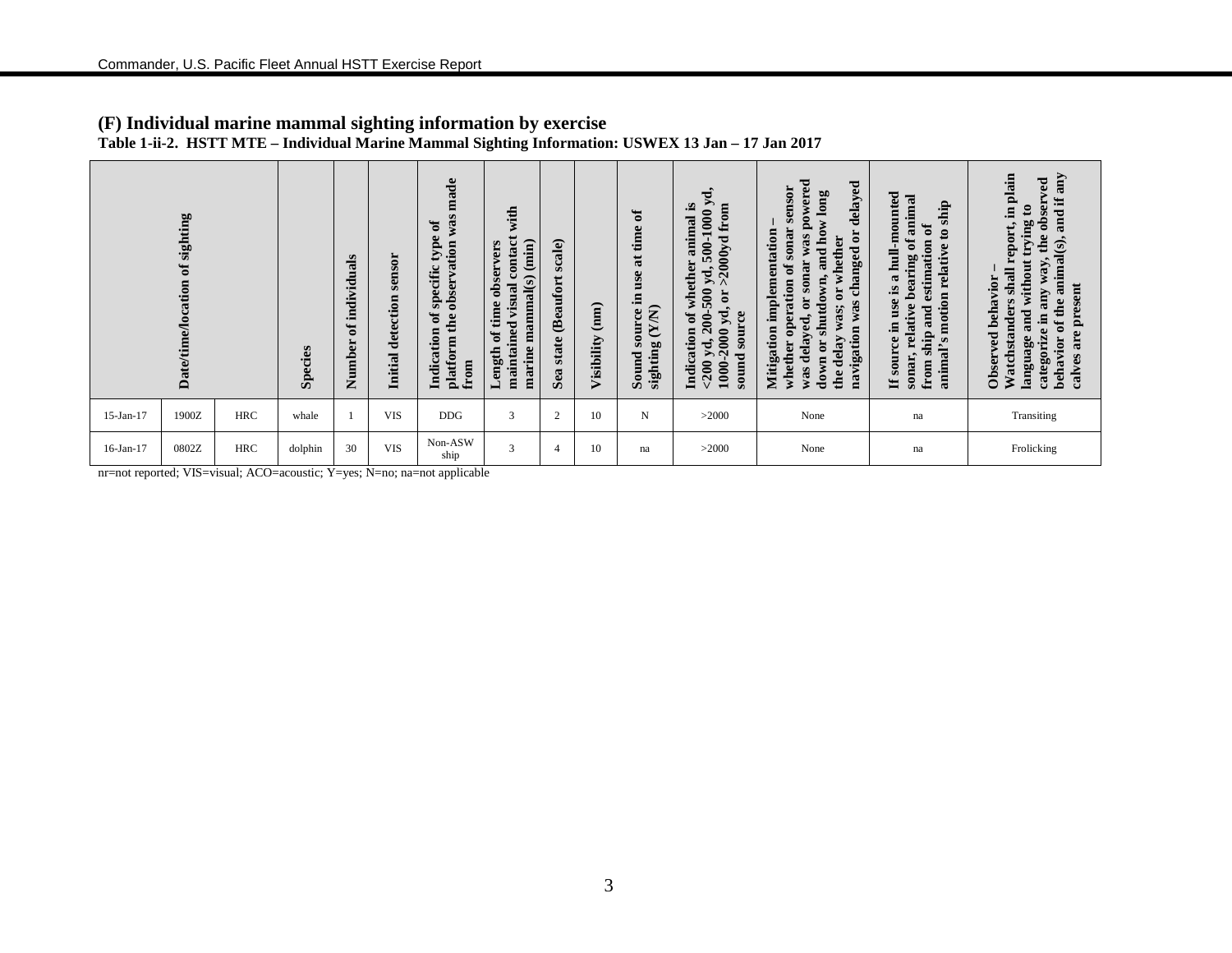|            | Date/time/location of sighting |              | <b>Species</b> | Number of individuals | Initial detection sensor | platform the observation was made<br>Indication of specific type of<br>from | with<br>maintained visual contact<br>marine mammal(s) (min)<br>Length of time observers | state (Beaufort scale)<br>Sea | Visibility (nm) | Sound source in use at time of<br>sighting (Y/N) | $<$ 200 yd, 200-500 yd, 500-1000 yd,<br>Indication of whether animal is<br>1000-2000 yd, or >2000yd from<br>sound source | was delayed, or sonar was powered<br>navigation was changed or delayed<br>sensor<br>down or shutdown, and how long<br>whether operation of sonar<br>Mitigation implementation<br>the delay was; or whether | If source in use is a hull-mounted<br>sonar, relative bearing of animal<br>animal's motion relative to ship<br>from ship and estimation of | Watchstanders shall report, in plain<br>behavior of the animal(s), and if any<br>categorize in any way, the observed<br>language and without trying to<br>Observed behavior<br>calves are present |
|------------|--------------------------------|--------------|----------------|-----------------------|--------------------------|-----------------------------------------------------------------------------|-----------------------------------------------------------------------------------------|-------------------------------|-----------------|--------------------------------------------------|--------------------------------------------------------------------------------------------------------------------------|------------------------------------------------------------------------------------------------------------------------------------------------------------------------------------------------------------|--------------------------------------------------------------------------------------------------------------------------------------------|---------------------------------------------------------------------------------------------------------------------------------------------------------------------------------------------------|
| 28-Mar-17  | 2036Z                          | SOCAL        | dolphin        | $\tau$                | VIS                      | <b>DDG</b>                                                                  | $\mathbf{1}$                                                                            | 2                             | 10              | N                                                | 200-500                                                                                                                  | None                                                                                                                                                                                                       | na                                                                                                                                         | Jumping                                                                                                                                                                                           |
| 28-Mar-17  | 2113Z                          | SOCAL        | dolphin        | 100                   | <b>VIS</b>               | DDG                                                                         | $\sqrt{5}$                                                                              | $\sqrt{2}$                    | 10              | N                                                | 200-500                                                                                                                  | None                                                                                                                                                                                                       | na                                                                                                                                         | Jumping                                                                                                                                                                                           |
| 28-Mar-17  | 2128Z                          | <b>SOCAL</b> | whale          | $\sqrt{2}$            | <b>VIS</b>               | DDG                                                                         | $\mathbf{2}$                                                                            | $\overline{c}$                | 10              | N                                                | >2000                                                                                                                    | None                                                                                                                                                                                                       | $\operatorname{na}$                                                                                                                        | Blowing                                                                                                                                                                                           |
| 28-Mar-17  | 2138Z                          | <b>SOCAL</b> | whale          | 1                     | <b>VIS</b>               | <b>DDG</b>                                                                  | 5                                                                                       | 3                             | 10              | N                                                | >2000                                                                                                                    | None                                                                                                                                                                                                       | $\operatorname{na}$                                                                                                                        | Breaching                                                                                                                                                                                         |
| 29-Mar-17  | 0125Z                          | SOCAL        | whale          | $\overline{c}$        | <b>VIS</b>               | <b>DDG</b>                                                                  | $\,$ 8 $\,$                                                                             | 3                             | 10              | N                                                | 200-500                                                                                                                  | Maneuvered away                                                                                                                                                                                            | na                                                                                                                                         | Blowing                                                                                                                                                                                           |
| 30-Mar-17  | 0123Z                          | SOCAL        | dolphin        | 30                    | <b>VIS</b>               | Non-ASW<br>ship                                                             | $\sqrt{5}$                                                                              | $\overline{c}$                | 10              | na                                               | 200-500                                                                                                                  | None                                                                                                                                                                                                       | $\operatorname{na}$                                                                                                                        | Bow riding                                                                                                                                                                                        |
| 30-Mar-17  | 0146Z                          | <b>SOCAL</b> | whale          | $\mathfrak{2}$        | <b>VIS</b>               | Non-ASW<br>ship                                                             | 5                                                                                       | 2                             | 6               | na                                               | >2000                                                                                                                    | None                                                                                                                                                                                                       | na                                                                                                                                         | Swimming                                                                                                                                                                                          |
| 30-Mar-17  | 1440Z                          | SOCAL        | dolphin        | 3                     | <b>VIS</b>               | <b>DDG</b>                                                                  | $\mathfrak{Z}$                                                                          | -1                            | 7               | N                                                | 501-1000                                                                                                                 | None                                                                                                                                                                                                       | na                                                                                                                                         | Closing to bow ride                                                                                                                                                                               |
| 30-Mar-17  | 1529Z                          | SOCAL        | whale          | $\boldsymbol{2}$      | VIS                      | CG                                                                          | 5                                                                                       | 2                             | 10              | N                                                | 200-500                                                                                                                  | Maneuvered away                                                                                                                                                                                            | na                                                                                                                                         | Blowing                                                                                                                                                                                           |
| 30-Mar-17  | 1934Z                          | SOCAL        | whale          | 5                     | VIS                      | <b>DDG</b>                                                                  | 6                                                                                       | $\overline{4}$                | 10              | N                                                | 1001-2000                                                                                                                | None                                                                                                                                                                                                       | na                                                                                                                                         | Swimming in group                                                                                                                                                                                 |
| 30-Mar-17  | 2038Z                          | SOCAL        | dolphin        | 1                     | <b>VIS</b>               | CG                                                                          | $\sqrt{5}$                                                                              | $\overline{c}$                | 10              | N                                                | $\mathop{\rm nr}\nolimits$                                                                                               | None                                                                                                                                                                                                       | na                                                                                                                                         | Paralleling ship                                                                                                                                                                                  |
| 30-Mar-17  | 2050Z                          | SOCAL        | dolphin        | $\mathbf{1}$          | <b>VIS</b>               | CG                                                                          | 5                                                                                       | $\overline{2}$                | 10              | N                                                | $\mathop{\rm nr}\nolimits$                                                                                               | None                                                                                                                                                                                                       | na                                                                                                                                         | Paralleling ship                                                                                                                                                                                  |
| 30-Mar-17  | 2341Z                          | <b>SOCAL</b> | whale          | 1                     | <b>VIS</b>               | <b>DDG</b>                                                                  | 5                                                                                       | 3                             | 10              | N                                                | 1001-2000                                                                                                                | None                                                                                                                                                                                                       | na                                                                                                                                         | Breaching                                                                                                                                                                                         |
| 31-Mar-17  | 0110Z                          | SOCAL        | dolphin        | $\tau$                | <b>VIS</b>               | <b>DDG</b>                                                                  | 64                                                                                      | -1                            | 10              | N                                                | $<$ 200                                                                                                                  | None                                                                                                                                                                                                       | na                                                                                                                                         | Surface swimming                                                                                                                                                                                  |
| 31-Mar-17  | 1535Z                          | SOCAL        | dolphin        | $\overline{4}$        | <b>VIS</b>               | DDG                                                                         | $\mathbf{1}$                                                                            | $\mathfrak{S}$                | $\tau$          | ${\bf N}$                                        | $<$ 200                                                                                                                  | None                                                                                                                                                                                                       | $\operatorname{na}$                                                                                                                        | Transiting                                                                                                                                                                                        |
| $1-Apr-17$ | 1352Z                          | SOCAL        | dolphin        | 5                     | <b>VIS</b>               | DDG                                                                         | 1                                                                                       | 2                             | 10              | N                                                | $<$ 200                                                                                                                  | None                                                                                                                                                                                                       | na                                                                                                                                         | None                                                                                                                                                                                              |
| $1-Apr-17$ | 1405Z                          | SOCAL        | dolphin        | 6                     | <b>VIS</b>               | <b>DDG</b>                                                                  | $\mathbf{1}$                                                                            | $\overline{2}$                | 10              | N                                                | 200-500                                                                                                                  | None                                                                                                                                                                                                       | na                                                                                                                                         | Bow riding                                                                                                                                                                                        |

## **Table 1-ii-3. HSTT MTE – Individual Marine Mammal Sighting Information: C2X 28 Mar – 23 Apr 2017**

4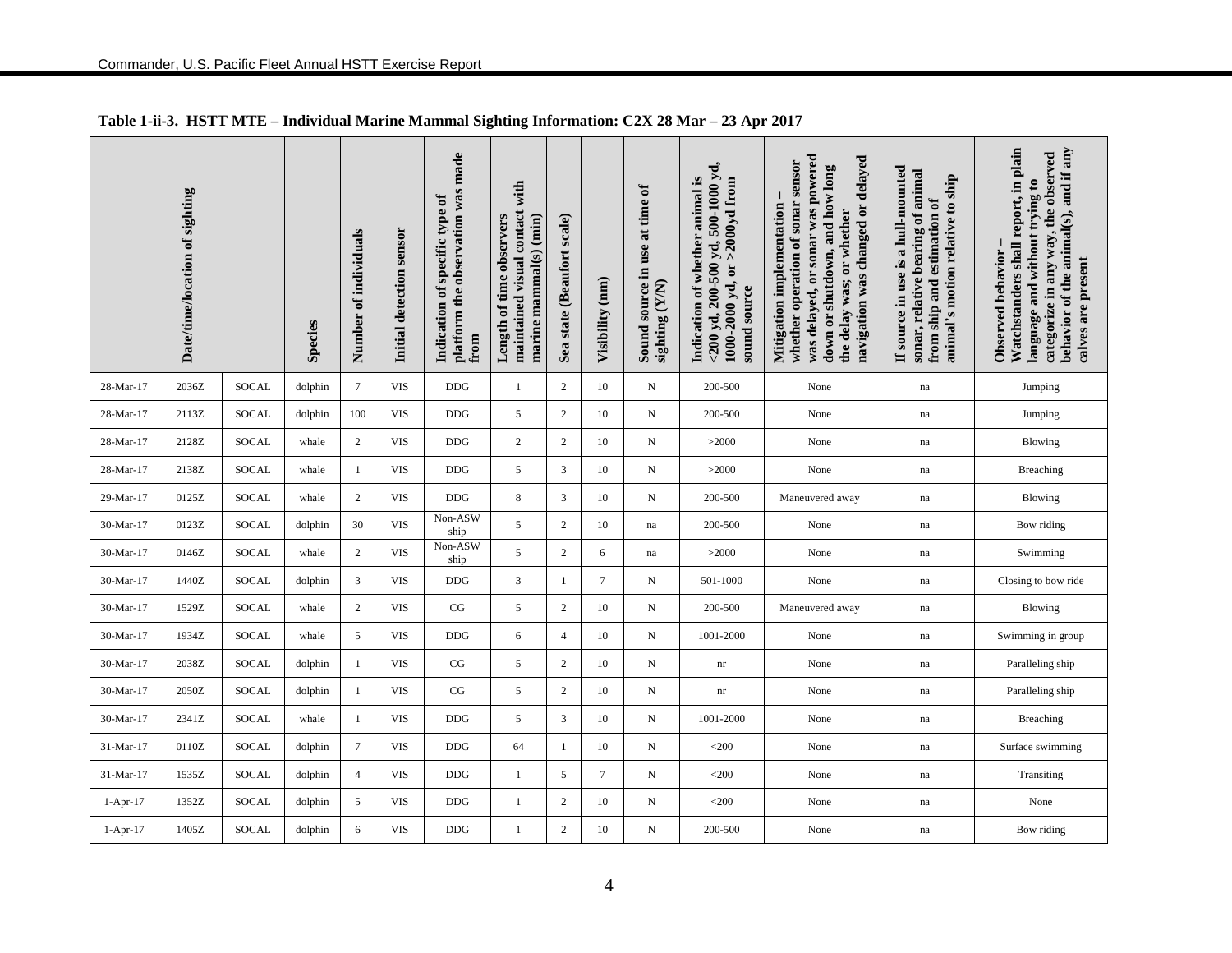| $1-Apr-17$ | 1413Z | SOCAL        | whale   | -1             | <b>VIS</b> | <b>DDG</b>      | 6              | 3              | 10                     | $\mathbf N$  | 200-500                    | Maneuvered away | na                  | Blowing                                                |
|------------|-------|--------------|---------|----------------|------------|-----------------|----------------|----------------|------------------------|--------------|----------------------------|-----------------|---------------------|--------------------------------------------------------|
| $1-Apr-17$ | 1450Z | <b>SOCAL</b> | whale   | 3              | <b>VIS</b> | <b>DDG</b>      | $\mathfrak{Z}$ | 2              | 10                     | $\mathbf N$  | $<$ 200                    | Maneuvered away | $\operatorname{na}$ | Breaching                                              |
| $1-Apr-17$ | 1500Z | <b>SOCAL</b> | dolphin | 1              | <b>VIS</b> | <b>DDG</b>      | $\mathbf{1}$   | $\overline{2}$ | 10                     | ${\bf N}$    | 200-500                    | None            | na                  | None                                                   |
| $1-Apr-17$ | 1513Z | SOCAL        | whale   | $\overline{2}$ | <b>VIS</b> | <b>DDG</b>      | $\mathbf{1}$   | $\overline{c}$ | 10                     | ${\bf N}$    | $<$ 200 $\,$               | None            | $\operatorname{na}$ | None                                                   |
| $1-Apr-17$ | 1607Z | SOCAL        | whale   | -1             | <b>VIS</b> | <b>DDG</b>      | $\mathbf{1}$   | $\sqrt{2}$     | 10                     | $\mathbf N$  | 501-1000                   | None            | na                  | None                                                   |
| $1-Apr-17$ | 1632Z | SOCAL        | whale   | 1              | <b>VIS</b> | <b>DDG</b>      | $\mathbf{1}$   | $\sqrt{2}$     | 10                     | $\mathbf N$  | 1001-2000                  | None            | $\operatorname{na}$ | Breaching                                              |
| $1-Apr-17$ | 1713Z | <b>SOCAL</b> | dolphin | 25             | <b>VIS</b> | <b>DDG</b>      | 3              | 1              | 10                     | $\mathbf N$  | 1001-2000                  | None            | $\operatorname{na}$ | Jumping                                                |
| $1-Apr-17$ | 1750Z | SOCAL        | dolphin | 20             | <b>VIS</b> | <b>DDG</b>      | 5              | 1              | 10                     | $\, {\bf N}$ | 200-500                    | None            | na                  | Swimming                                               |
| $1-Apr-17$ | 1946Z | SOCAL        | dolphin | 5              | <b>VIS</b> | <b>DDG</b>      | 10             | 1              | $\overline{4}$         | $\mathbf N$  | 200-500                    | None            | na                  | Swimming                                               |
| $2-Apr-17$ | 0053Z | <b>SOCAL</b> | dolphin | 30             | <b>VIS</b> | <b>DDG</b>      | 5              | $\mathbf{2}$   | 8                      | $\mathbf N$  | 200-500                    | None            | na                  | Swimming                                               |
| $2-Apr-17$ | 1634Z | <b>SOCAL</b> | dolphin | $\overline{4}$ | <b>VIS</b> | CG              | 5              | $\overline{2}$ | 10                     | ${\bf N}$    | $\mathop{\rm nr}\nolimits$ | None            | na                  | Bow riding                                             |
| $2-Apr-17$ | 1703Z | SOCAL        | dolphin | 3              | <b>VIS</b> | CG              | 5              | $\overline{c}$ | 10                     | $\, {\rm N}$ | $\mathop{\rm nr}\nolimits$ | None            | na                  | Bow riding                                             |
| $2-Apr-17$ | 1905Z | <b>SOCAL</b> | whale   | 1              | <b>VIS</b> | <b>DDG</b>      | 1              | $\overline{2}$ | 10                     | ${\bf N}$    | 200-500                    | None            | na                  | Breaching                                              |
| $2-Apr-17$ | 2116Z | <b>SOCAL</b> | whale   | $\overline{c}$ | <b>VIS</b> | Non-ASW<br>ship | 5              | $\overline{2}$ | 10                     | na           | 1001-2000                  | None            | na                  | Spouting                                               |
| $3-Apr-17$ | 0349Z | SOCAL        | dolphin | $\overline{c}$ | ACO        | $DDG$           | 56             | $\sqrt{2}$     | $\mathop{\mathrm{nr}}$ | $\, {\rm N}$ | $\mathop{\rm nr}\nolimits$ | None            | na                  | Bow riding                                             |
| $3-Apr-17$ | 0815Z | SOCAL        | dolphin | 3              | <b>VIS</b> | <b>DDG</b>      | 10             | 1              | 10                     | ${\bf N}$    | 501-1000                   | None            | na                  | Surface swimming                                       |
| $3-Apr-17$ | 1430Z | <b>SOCAL</b> | whale   | 3              | <b>VIS</b> | <b>DDG</b>      | $\sqrt{2}$     | 1              | 10                     | ${\bf N}$    | 1001-2000                  | None            | na                  | Breaching                                              |
| $3-Apr-17$ | 1511Z | SOCAL        | whale   | $\mathbf{1}$   | <b>VIS</b> | <b>DDG</b>      | $\mathfrak{Z}$ | $\overline{c}$ | 10                     | ${\bf N}$    | 1001-2000                  | Maneuvered away | na                  | Swimming, 3 water spouts                               |
| $3-Apr-17$ | 1520Z | SOCAL        | dolphin | 8              | <b>VIS</b> | <b>DDG</b>      | 3              | $\overline{c}$ | 10                     | $\mathbf N$  | 1001-2000                  | None            | na                  | Circling each other,<br>appeared to be hunting<br>fish |
| 3-Apr-17   | 1538Z | SOCAL        | dolphin | $\mathbf{1}$   | <b>VIS</b> | <b>DDG</b>      | 82             | $\sqrt{2}$     | 10                     | ${\bf N}$    | 200-500                    | None            | na                  | Bow riding                                             |
| $3-Apr-17$ | 1633Z | SOCAL        | whale   | $\mathbf{1}$   | <b>VIS</b> | <b>DDG</b>      | 5              | $\overline{2}$ | 10                     | ${\bf N}$    | nr                         | None            | na                  | Blowing                                                |
| $3-Apr-17$ | 1728Z | SOCAL        | whale   | $\mathbf{1}$   | <b>VIS</b> | <b>DDG</b>      | $\mathbf{1}$   | 1              | 10                     | N            | 200-500                    | None            | na                  | Breaching                                              |
| $3-Apr-17$ | 1806Z | SOCAL        | dolphin | 10             | <b>VIS</b> | <b>DDG</b>      | $\mathbf{1}$   | -1             | 10                     | $\mathbf N$  | 501-1000                   | None            | na                  | Swimming                                               |
| $3-Apr-17$ | 1931Z | SOCAL        | whale   | $\mathbf{1}$   | <b>VIS</b> | <b>DDG</b>      | $\overline{c}$ | $\mathbf{2}$   | 10                     | ${\bf N}$    | >2000                      | Maneuvered away | $\operatorname{na}$ | None                                                   |
| $3-Apr-17$ | 2120Z | <b>SOCAL</b> | whale   | $\mathbf{2}$   | <b>VIS</b> | <b>DDG</b>      | $\mathfrak{Z}$ | $\sqrt{2}$     | 10                     | ${\bf N}$    | >2000                      | None            | na                  | Surfacing                                              |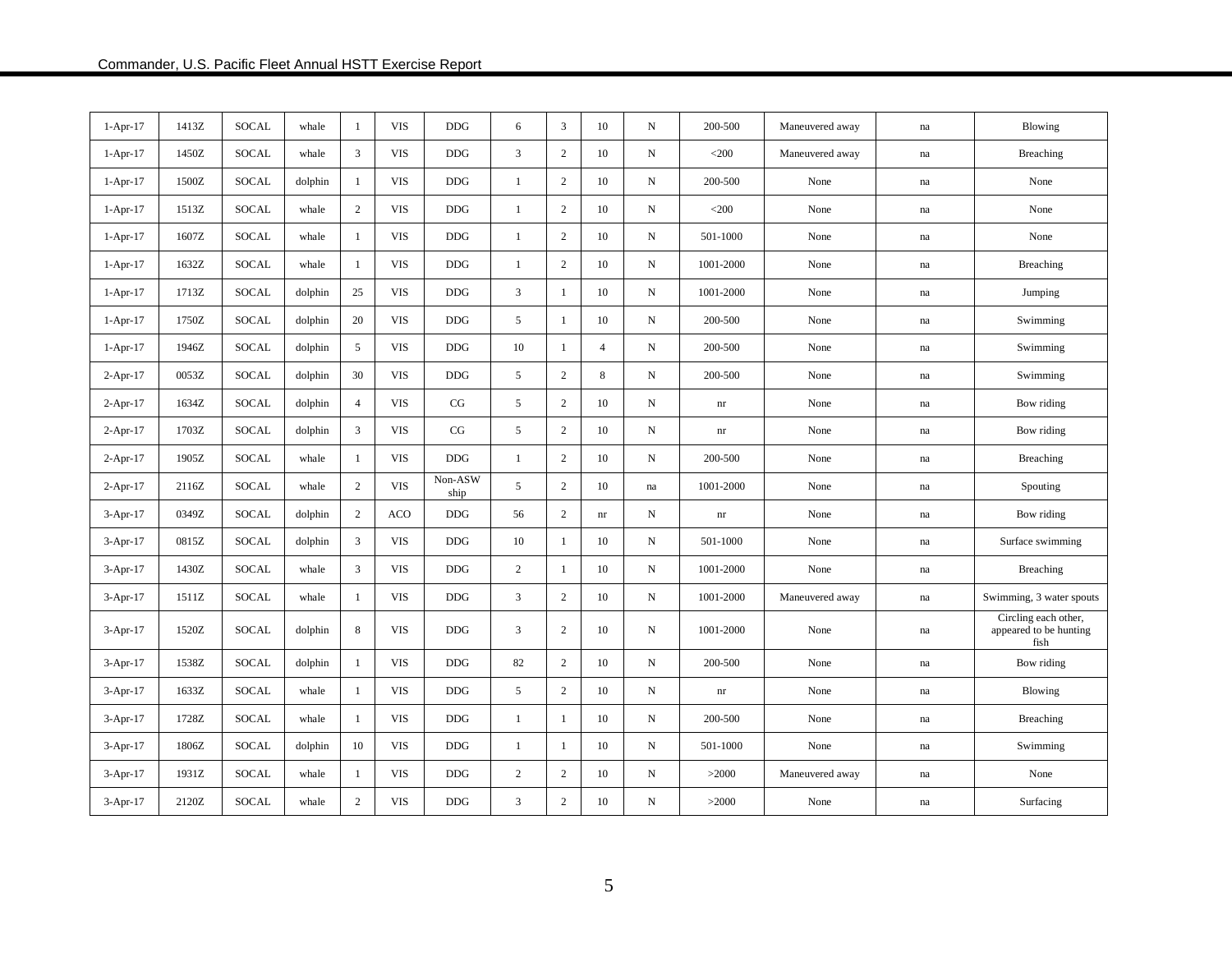| $3-Apr-17$     | 2122Z | <b>SOCAL</b> | dolphin  | 10             | <b>VIS</b> | <b>DDG</b>      | $\overline{c}$             | 2            | 10             | ${\bf N}$           | >2000                      | None            | na                                                   | Swimming on surface               |
|----------------|-------|--------------|----------|----------------|------------|-----------------|----------------------------|--------------|----------------|---------------------|----------------------------|-----------------|------------------------------------------------------|-----------------------------------|
| $4 - Apr - 17$ | 0307Z | <b>SOCAL</b> | dolphin  | 5              | ACO        | <b>DDG</b>      | nr                         | $\mathbf{2}$ | $\overline{4}$ | $\mathbf N$         | $\mathop{\rm nr}\nolimits$ | None            | na                                                   | Bow riding                        |
| $4-Apr-17$     | 1350Z | <b>SOCAL</b> | whale    | $\mathbf{2}$   | <b>VIS</b> | <b>DDG</b>      | 10                         | 1            | 10             | ${\bf N}$           | 501-1000                   | None            | $\operatorname{na}$                                  | Breaching                         |
| $4-Apr-17$     | 1938Z | SOCAL        | whale    | $\mathbf{1}$   | <b>VIS</b> | Non-ASW<br>ship | $\mathbf{1}$               | 1            | $10\,$         | $\operatorname{na}$ | 501-1000                   | None            | $\operatorname{na}$                                  | None                              |
| $4-Apr-17$     | 2000Z | <b>SOCAL</b> | dolphin  | $\mathbf{1}$   | <b>VIS</b> | Non-ASW<br>ship | $\mathbf{1}$               | $\mathbf{1}$ | 10             | na                  | 200-500                    | None            | na                                                   | Swimming                          |
| $4-Apr-17$     | 2103Z | SOCAL        | dolphin  | $\overline{2}$ | <b>VIS</b> | Non-ASW<br>ship | $\mathbf{1}$               | $\mathbf{1}$ | 10             | na                  | 200-500                    | None            | na                                                   | Playing                           |
| $4-Apr-17$     | 2134Z | <b>SOCAL</b> | whale    | $\mathbf{1}$   | <b>VIS</b> | <b>DDG</b>      | 5                          | $\mathbf{1}$ | 10             | ${\bf N}$           | 501-1000                   | Maneuvered away | na                                                   | Swimming and slapping<br>flippers |
| $5-Apr-17$     | 0102Z | <b>SOCAL</b> | whale    | 1              | <b>VIS</b> | CG              | 1                          | 1            | 5              | ${\bf N}$           | >2000                      | None            | na                                                   | Blow and dive                     |
| $5-Apr-17$     | 1226Z | <b>SOCAL</b> | Whale    | $\overline{4}$ | <b>VIS</b> | <b>DDG</b>      | $\overline{c}$             | 1            | 10             | $\mathbf N$         | 200-500                    | None            | na                                                   | Swimming                          |
| $5-Apr-17$     | 1340Z | <b>SOCAL</b> | pinniped | 10             | <b>VIS</b> | <b>DDG</b>      | 6                          | 1            | 10             | ${\bf N}$           | $<$ 200                    | None            | na                                                   | Seals jumping                     |
| $5-Apr-17$     | 1359Z | <b>SOCAL</b> | dolphin  | 21             | <b>VIS</b> | Non-ASW<br>ship | $\overline{c}$             | 1            | 10             | na                  | 200-500                    | None            | na                                                   | Swimming                          |
| $5-Apr-17$     | 1425Z | <b>SOCAL</b> | dolphin  | 10             | <b>VIS</b> | <b>DDG</b>      | 3                          | $\mathbf{1}$ | 8              | ${\bf N}$           | $<$ 200                    | None            | na                                                   | Bow riding                        |
| 5-Apr-17       | 1711Z | SOCAL        | whale    | $\mathbf{1}$   | <b>VIS</b> | <b>DDG</b>      | $\tau$                     | $\mathbf{1}$ | 10             | N                   | 501-1000                   | Maneuvered away | na                                                   | Jumping and slapping<br>flippers  |
| $5-Apr-17$     | 1905Z | <b>SOCAL</b> | whale    | $\mathbf{1}$   | <b>VIS</b> | <b>DDG</b>      | 3                          | $\mathbf{2}$ | 10             | $\mathbf N$         | >2000                      | None            | na                                                   | Blowing                           |
| 5-Apr-17       | 2017Z | SOCAL        | dolphin  | 5              | <b>VIS</b> | Non-ASW<br>ship | $\mathbf{1}$               | $\mathbf{1}$ | 10             | $\operatorname{na}$ | $<$ 200                    | None            | $\operatorname{na}$                                  | Swimming                          |
| $6-Apr-17$     | 0052Z | SOCAL        | whale    | 3              | <b>VIS</b> | <b>DDG</b>      | 27                         | -1           | 10             | ${\bf N}$           | $<$ 200                    | None            | na                                                   | Breaching                         |
| 6-Apr-17       | 1006Z | <b>SOCAL</b> | dolphin  | 11             | ACO        | $DDG$           | $\tau$                     | 1            | 10             | ${\bf N}$           | $\mathop{\rm nr}\nolimits$ | None            | na                                                   | Blowing                           |
| $6-Apr-17$     | 2030Z | <b>SOCAL</b> | dolphin  | $\overline{4}$ | <b>VIS</b> | Non-ASW<br>ship | $\mathbf{1}$               | 1            | 8              | na                  | $<$ 200                    | None            | na                                                   | Swimming                          |
| $7-Apr-17$     | 0012Z | SOCAL        | whale    | 1              | <b>VIS</b> | <b>DDG</b>      | 1                          | 1            | 10             | Y                   | 501-1000                   | None            | Whale bearing<br>025R, opening<br>ship               | Fluking/blowing                   |
| $7-Apr-17$     | 0107Z | <b>SOCAL</b> | dolphin  | 10             | <b>VIS</b> | Non-ASW<br>ship | $\mathbf{1}$               | $\mathbf{1}$ | $10\,$         | $\operatorname{na}$ | $<$ 200                    | None            | $\operatorname{na}$                                  | Bow riding                        |
| $7-Apr-17$     | 0317Z | SOCAL        | whale    | $\mathbf{1}$   | <b>VIS</b> | <b>DDG</b>      | $\overline{c}$             | 1            | 10             | $\mathbf Y$         | >2000                      | None            | Whale bearing<br>293R, paralleling<br>ship           | Blowing, fin slapping             |
| $7-Apr-17$     | 0345Z | <b>SOCAL</b> | whale    | 1              | <b>VIS</b> | <b>DDG</b>      | $\mathbf{1}$               | -1           | 10             | Y                   | >2000                      | None            | Whale bearing<br>055R, paralleling<br>ship           | Blowing                           |
| $7-Apr-17$     | 0712Z | SOCAL        | dolphin  | 2              | ACO        | <b>DDG</b>      | $\mathop{\rm nr}\nolimits$ | -1           | 10             | Y                   | nr                         | None            | Dolphins bearing<br>066R, relative<br>motion unknown | None                              |
| $7-Apr-17$     | 1032Z | <b>SOCAL</b> | dolphin  | 8              | <b>VIS</b> | <b>DDG</b>      | 6                          | -1           | 10             | ${\bf N}$           | 1001-2000                  | None            | na                                                   | Swimming                          |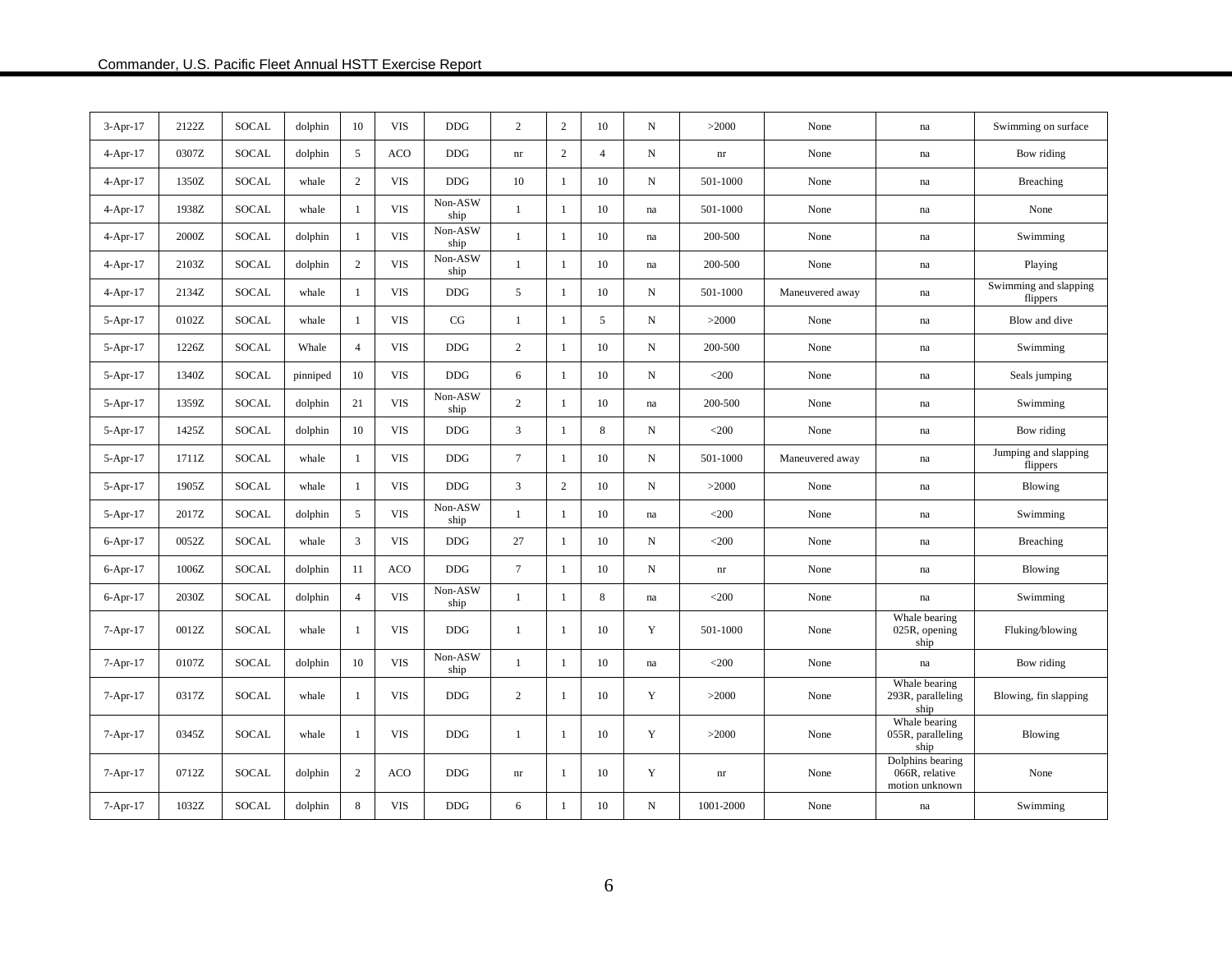| $7-Apr-17$  | 1401Z | <b>SOCAL</b> | dolphin | 20 | <b>VIS</b> | Non-ASW<br>ship | 5              |                | 10 | na          | 200-500   | None            | na                                         | Swimming                          |
|-------------|-------|--------------|---------|----|------------|-----------------|----------------|----------------|----|-------------|-----------|-----------------|--------------------------------------------|-----------------------------------|
| $7-Apr-17$  | 2030Z | <b>SOCAL</b> | whale   |    | <b>VIS</b> | DDG             | 3              |                | 10 | N           | >2000     | None            | na                                         | Breaching                         |
| $7-Apr-17$  | 2206Z | <b>SOCAL</b> | dolphin |    | <b>VIS</b> | Non-ASW<br>ship |                |                | 9  | na          | $<$ 200   | None            | na                                         | Swimming                          |
| $7-Apr-17$  | 2243Z | SOCAL        | dolphin |    | <b>VIS</b> | DDG             |                |                | 10 | N           | 200-500   | None            | na                                         | Swimming                          |
| $8-Apr-17$  | 0001Z | <b>SOCAL</b> | whale   |    | <b>VIS</b> | <b>DDG</b>      |                |                | 10 | Y           | 1001-2000 | None            | Whale bearing<br>340R, opening<br>ship     | Blowing                           |
| $8-Apr-17$  | 0005Z | <b>SOCAL</b> | dolphin |    | <b>VIS</b> | <b>DDG</b>      | 3              | $\overline{2}$ | 10 | N           | >2000     | None            | $\operatorname{na}$                        | None                              |
| $8-Apr-17$  | 0118Z | SOCAL        | whale   |    | <b>VIS</b> | <b>DDG</b>      | 3              | $\overline{4}$ | 10 | Y           | $<$ 200   | Maneuvered away | Whale bearing<br>005R, paralleling<br>ship | Blowing                           |
| $8-Apr-17$  | 1016Z | <b>SOCAL</b> | whale   | 11 | ACO        | <b>DDG</b>      | $\overline{7}$ |                | 10 | $\mathbf N$ | nr        | None            | $\operatorname{na}$                        | None                              |
| $8-Apr-17$  | 1537Z | <b>SOCAL</b> | dolphin |    | <b>VIS</b> | <b>DDG</b>      | $\overline{4}$ |                |    | Y           | 200-500   | None            | Dolphin bearing<br>005R, opening<br>ship   | Swimming on surface               |
| $8-Apr-17$  | 1647Z | SOCAL        | dolphin |    | <b>VIS</b> | <b>DDG</b>      | $\overline{3}$ |                | 10 | Y           | 200-500   | None            | Dolphin bearing<br>070R, opening<br>ship   | Swimming on surface               |
| $21-Apr-17$ | 2346Z | <b>SOCAL</b> | whale   | 3  | <b>VIS</b> | CG              | 2              | nr             | nr | N           | 501-1000  | None            | na                                         | None                              |
| 22-Apr-17   | 0014Z | <b>SOCAL</b> | whale   |    | <b>VIS</b> | DDG             | 10             | 3              | 10 | N           | >2000     | None            | na                                         | Whale spouting on port<br>quarter |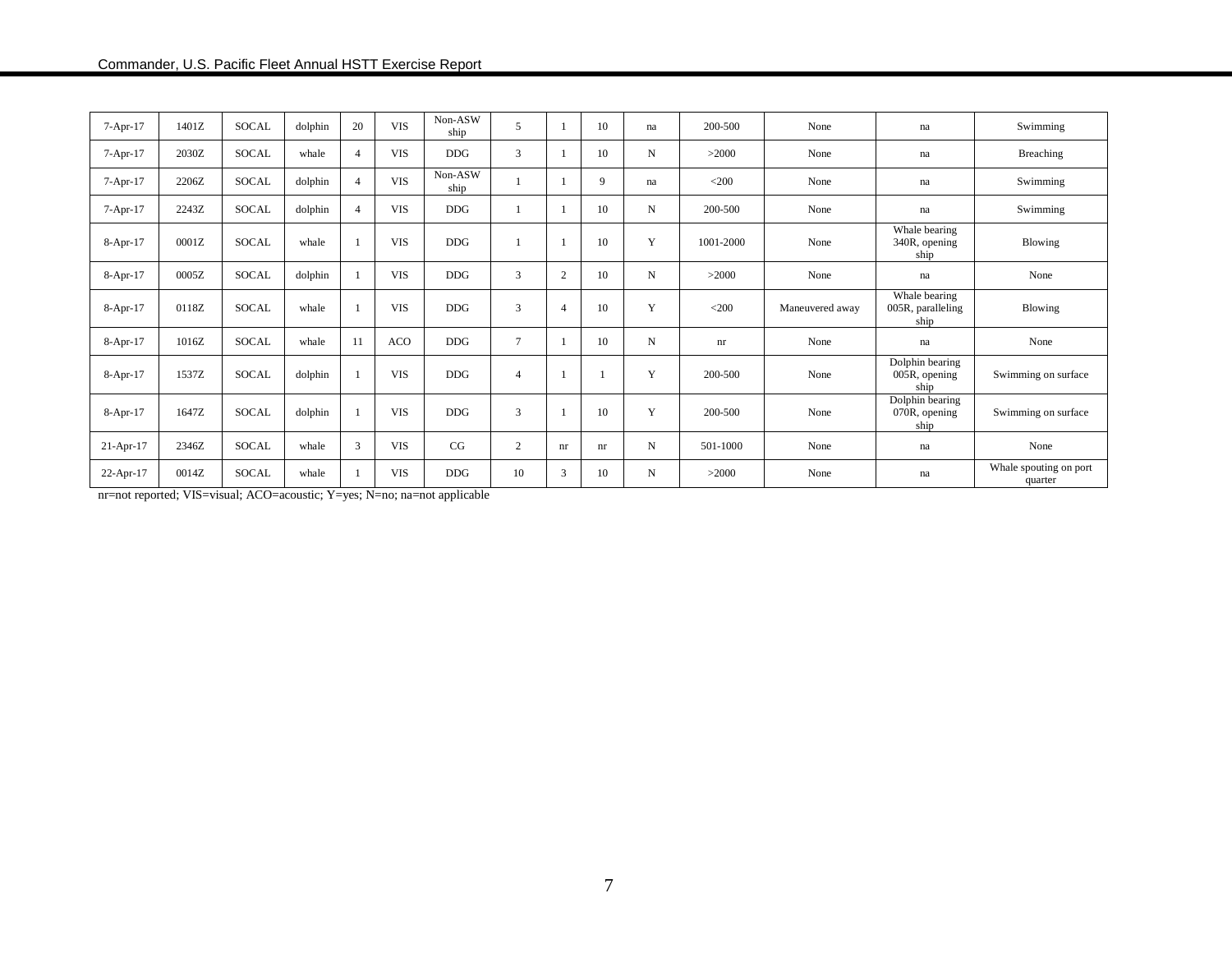|             | Date/time/location of sighting |              | Species | Number of individuals | Initial detection sensor | platform the observation was made<br>Indication of specific type of<br>from | with<br>maintained visual contact<br>marine mammal(s) (min)<br>Length of time observers | Sea state (Beaufort scale) | Visibility (nm) | Sound source in use at time of<br>sighting (Y/N) | $<$ 200 yd, 200-500 yd, 500-1000 yd,<br>Indication of whether animal is<br>$>2000yd$ from<br>1000-2000 yd, or<br>sound source | was delayed, or sonar was powered<br>navigation was changed or delayed<br>whether operation of sonar sensor<br>down or shutdown, and how long<br>Mitigation implementation<br>the delay was; or whether | If source in use is a hull-mounted<br>sonar, relative bearing of animal<br>animal's motion relative to ship<br>from ship and estimation of | Watchstanders shall report, in plain<br>behavior of the animal(s), and if any<br>categorize in any way, the observed<br>language and without trying to<br>Observed behavior<br>calves are present |
|-------------|--------------------------------|--------------|---------|-----------------------|--------------------------|-----------------------------------------------------------------------------|-----------------------------------------------------------------------------------------|----------------------------|-----------------|--------------------------------------------------|-------------------------------------------------------------------------------------------------------------------------------|---------------------------------------------------------------------------------------------------------------------------------------------------------------------------------------------------------|--------------------------------------------------------------------------------------------------------------------------------------------|---------------------------------------------------------------------------------------------------------------------------------------------------------------------------------------------------|
| 9-Apr-17    | 0210Z                          | SOCAL        | whale   | -1                    | <b>VIS</b>               | $DDG$                                                                       | 3                                                                                       | $\overline{4}$             | 10              | Y                                                | 200-500                                                                                                                       | None                                                                                                                                                                                                    | Whale bearing<br>357R, opening<br>ship                                                                                                     | Swimming on surface                                                                                                                                                                               |
| $9-Apr-17$  | 0237Z                          | <b>SOCAL</b> | dolphin | 15                    | <b>VIS</b>               | <b>DDG</b>                                                                  | 10                                                                                      | $\overline{4}$             | 10              | Y                                                | $<$ 200                                                                                                                       | None                                                                                                                                                                                                    | Dolphins bearing<br>295R, paralleling<br>ship                                                                                              | Swimming in wake                                                                                                                                                                                  |
| 9-Apr-17    | 1240Z                          | SOCAL        | dolphin | $\overline{2}$        | <b>ACO</b>               | <b>DDG</b>                                                                  | 5                                                                                       | $\overline{2}$             | 10              | Y                                                | nr                                                                                                                            | None                                                                                                                                                                                                    | Dolphins bearing<br>120R, relative<br>motion unknown                                                                                       | Chirping                                                                                                                                                                                          |
| 9-Apr-17    | 1435Z                          | SOCAL        | dolphin | 5                     | <b>VIS</b>               | CG                                                                          | 2                                                                                       | $\mathbf{1}$               | 10              | N                                                | 200-500                                                                                                                       | None                                                                                                                                                                                                    | $\operatorname{na}$                                                                                                                        | Bow riding                                                                                                                                                                                        |
| 9-Apr-17    | 1510Z                          | <b>SOCAL</b> | dolphin | $\overline{4}$        | <b>VIS</b>               | <b>DDG</b>                                                                  | $\overline{4}$                                                                          | 3                          | 10              | N                                                | 501-1000                                                                                                                      | None                                                                                                                                                                                                    | na                                                                                                                                         | Dolphins jumping in the<br>ocean around close to the<br>ship and swam beneath<br>the ship                                                                                                         |
| 9-Apr-17    | 1520Z                          | SOCAL        | whale   | 1                     | <b>VIS</b>               | <b>DDG</b>                                                                  | 3                                                                                       | $\overline{2}$             | 10              | N                                                | >2000                                                                                                                         | None                                                                                                                                                                                                    | $\operatorname{na}$                                                                                                                        | Spouting                                                                                                                                                                                          |
| 9-Apr-17    | 1520Z                          | SOCAL        | whale   | 1                     | <b>VIS</b>               | CG                                                                          | 1                                                                                       | $\overline{2}$             | 10              | N                                                | >2000                                                                                                                         | None                                                                                                                                                                                                    | na                                                                                                                                         | Blowing                                                                                                                                                                                           |
| 9-Apr-17    | 2143Z                          | SOCAL        | whale   | 1                     | <b>VIS</b>               | <b>DDG</b>                                                                  | 10                                                                                      | 3                          | 10              | N                                                | >2000                                                                                                                         | Maneuvered away                                                                                                                                                                                         | na                                                                                                                                         | <b>Breaching</b>                                                                                                                                                                                  |
| 9-Apr-17    | 2258Z                          | SOCAL        | dolphin | $\overline{4}$        | <b>VIS</b>               | CG                                                                          | $\overline{c}$                                                                          | 2                          | 10              | N                                                | $<$ 200                                                                                                                       | None                                                                                                                                                                                                    | $\operatorname{na}$                                                                                                                        | Bow riding                                                                                                                                                                                        |
| 9-Apr-17    | 2319Z                          | SOCAL        | whale   | 1                     | <b>VIS</b>               | <b>DDG</b>                                                                  | $\mathop{\rm nr}\nolimits$                                                              | -1                         | 10              | N                                                | >2000                                                                                                                         | Maneuvered away                                                                                                                                                                                         | $\operatorname{na}$                                                                                                                        | Surface                                                                                                                                                                                           |
| 9-Apr-17    | 2326Z                          | SOCAL        | whale   | -1                    | <b>VIS</b>               | CG                                                                          | 1                                                                                       | 2                          | 10              | N                                                | $\mathop{\rm nr}\nolimits$                                                                                                    | None                                                                                                                                                                                                    | $\operatorname{na}$                                                                                                                        | Blowing                                                                                                                                                                                           |
| 9-Apr-17    | 2330Z                          | <b>SOCAL</b> | whale   | 1                     | <b>VIS</b>               | <b>DDG</b>                                                                  | 5                                                                                       | 2                          | 10              | Y                                                | >2000                                                                                                                         | Powered down sonar                                                                                                                                                                                      | Whale bearing<br>341R, paralleling<br>ship                                                                                                 | Blowing                                                                                                                                                                                           |
| $10-Apr-17$ | 1944Z                          | SOCAL        | whale   | 1                     | <b>VIS</b>               | CG                                                                          | 1                                                                                       | $\mathbf{1}$               | 10              | N                                                | 200-500                                                                                                                       | None                                                                                                                                                                                                    | na                                                                                                                                         | None                                                                                                                                                                                              |
| 10-Apr-17   | 1946Z                          | SOCAL        | dolphin | $\tau$                | <b>VIS</b>               | CG                                                                          | 2                                                                                       | $\overline{1}$             | 10              | N                                                | 200-500                                                                                                                       | None                                                                                                                                                                                                    | na                                                                                                                                         | None                                                                                                                                                                                              |

## **Table 1-ii-4. HSTT MTE – Individual Marine Mammal Sighting Information: IAC 9 Apr – 20 Apr 2017**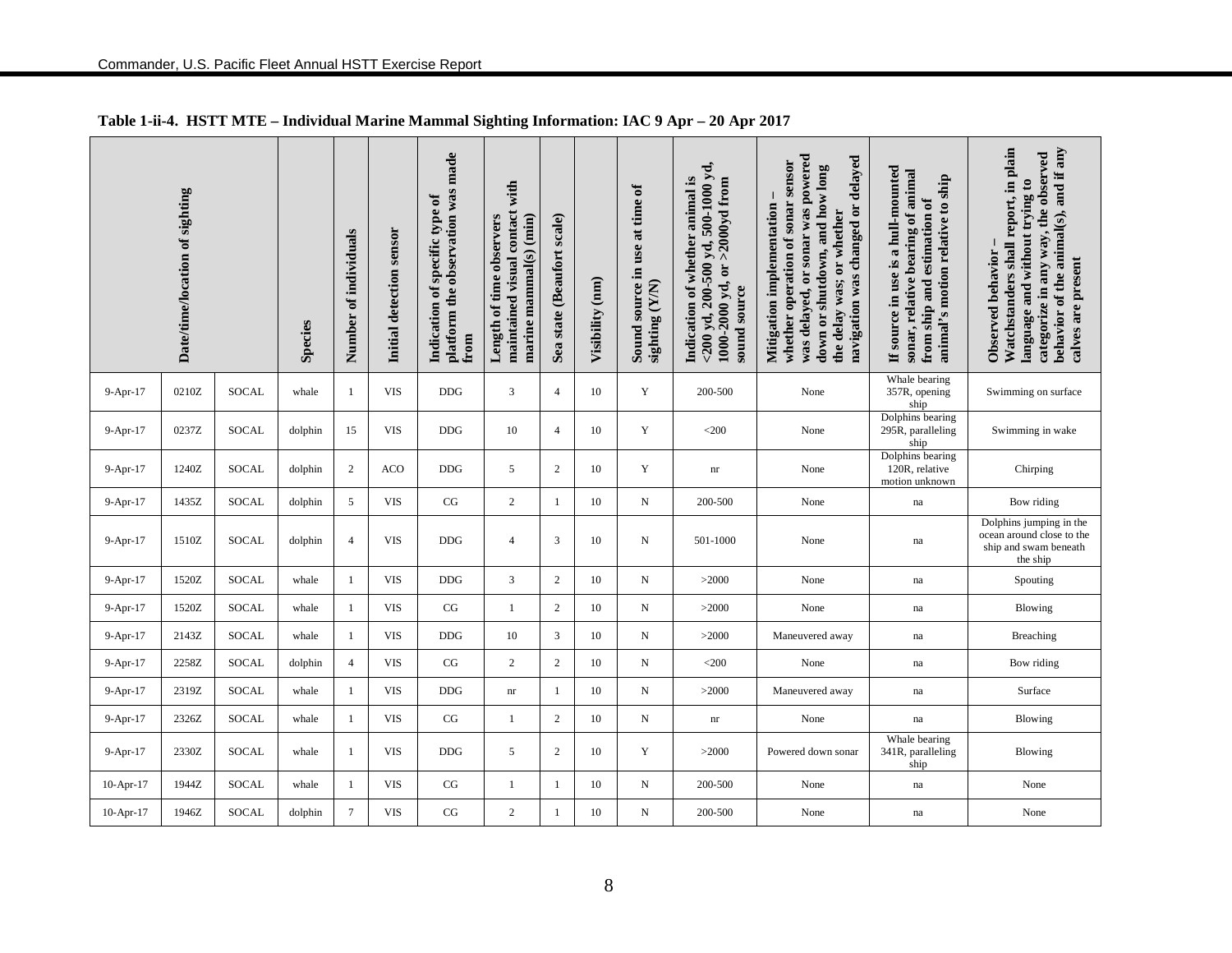|             |       |              |         |                |            |                 |                |                            |    |    |           |                    | Whale bearing                                         |                                                              |
|-------------|-------|--------------|---------|----------------|------------|-----------------|----------------|----------------------------|----|----|-----------|--------------------|-------------------------------------------------------|--------------------------------------------------------------|
| $10-Apr-17$ | 2303Z | <b>SOCAL</b> | whale   | -1             | <b>VIS</b> | <b>DDG</b>      | 1              | $\overline{2}$             | 10 | Y  | 501-1000  | Powered down sonar | 320R, opening<br>ship                                 | <b>Blowing</b>                                               |
| $11-Apr-17$ | 0021Z | SOCAL        | whale   | 1              | <b>VIS</b> | <b>DDG</b>      | $\overline{c}$ | 3                          | 10 | Y  | 200-500   | Shut down sonar    | Whale bearing<br>150R, opening                        | Swimming on surface                                          |
|             |       |              |         |                |            |                 |                |                            |    |    |           |                    | ship<br>Dolphins bearing                              |                                                              |
| $11-Apr-17$ | 0913Z | SOCAL        | dolphin | $\overline{2}$ | <b>ACO</b> | CG              | 2              | $\mathop{\rm nr}\nolimits$ | nr | Y  | nr        | Powered down sonar | nr, relative motion                                   | None                                                         |
|             |       |              |         |                |            |                 |                |                            |    |    |           |                    | unknown<br>Dolphins bearing                           |                                                              |
| $11-Apr-17$ | 1111Z | <b>SOCAL</b> | dolphin | $\overline{c}$ | <b>ACO</b> | CG              | 36             | nr                         | nr | Y  | nr        | Powered down sonar | nr, relative motion                                   | None                                                         |
|             |       |              |         |                |            |                 |                |                            |    |    |           |                    | unknown<br>Whale bearing                              |                                                              |
| 11-Apr-17   | 1328Z | SOCAL        | whale   | 1              | <b>VIS</b> | <b>DDG</b>      | 15             | $\overline{1}$             | 10 | Y  | 200-500   | Powered down sonar | 180R, opening<br>ship                                 | Swimming on surface                                          |
| $11-Apr-17$ | 2014Z | SOCAL        | whale   | -1             | <b>VIS</b> | <b>DDG</b>      | 5              | 2                          | 10 | Y  | 501-1000  | Powered down sonar | Whale bearing<br>140R, opening                        | Swimming on surface                                          |
|             |       |              |         |                |            |                 |                |                            |    |    |           |                    | ship                                                  |                                                              |
| $11-Apr-17$ | 2207Z | <b>SOCAL</b> | whale   | -1             | <b>VIS</b> | CG              | 2              | $\overline{4}$             | 10 | N  | 501-1000  | Maneuvered away    | na                                                    | None                                                         |
| $11-Apr-17$ | 2229Z | <b>SOCAL</b> | whale   | -1             | <b>VIS</b> | <b>DDG</b>      | 1              | $\mathbf{1}$               | 10 | Y  | 200-500   | Powered down sonar | Whale bearing<br>180R, opening                        | Swimming on surface                                          |
|             |       |              |         |                |            |                 |                |                            |    |    |           |                    | ship                                                  |                                                              |
| 11-Apr-17   | 1512Z | <b>SOCAL</b> | whale   | 2              | <b>VIS</b> | Non-ASW<br>ship | -1             | 5                          | 8  | na | $<$ 200   | Maneuvered away    | na                                                    | Breaching/surfacing                                          |
| $12-Apr-17$ | 0014Z | SOCAL        | whale   | $\overline{2}$ | <b>VIS</b> | <b>DDG</b>      | 5              | 2                          | 10 | N  | >2000     | None               | na                                                    | Swimming on surface                                          |
| 12-Apr-17   | 1013Z | SOCAL        | whale   | -1             | <b>VIS</b> | <b>DDG</b>      | 37             | $\overline{1}$             | 10 | N  | >2000     | None               | na                                                    | Spouting                                                     |
| 12-Apr-17   | 1452Z | <b>SOCAL</b> | dolphin | 12             | <b>VIS</b> | CG              | 3              | $\overline{1}$             | 10 | N  | 200-500   | Maneuvered away    | na                                                    | Swimming                                                     |
|             |       |              |         |                |            |                 |                |                            |    |    |           |                    |                                                       |                                                              |
| 12-Apr-17   | 1453Z | SOCAL        | whale   | -1             | <b>VIS</b> | <b>DDG</b>      | $\tau$         | 2                          | 10 | N  | 1001-2000 | None               | na                                                    | Swimming on surface                                          |
| 12-Apr-17   | 1457Z | SOCAL        | whale   | -1             | <b>VIS</b> | <b>DDG</b>      | 10             | $\mathbf{1}$               | 10 | N  | 501-100   | Maneuvered away    | na                                                    | Swimming on surface                                          |
| 12-Apr-17   | 1715Z | SOCAL        | dolphin | $\overline{4}$ | <b>VIS</b> | <b>DDG</b>      | 2              | -1                         | 10 | N  | $<$ 200   | None               | na                                                    | Swimming on surface                                          |
| $12-Apr-17$ | 2021Z | SOCAL        | whale   | -1             | <b>VIS</b> | <b>DDG</b>      | $\mathbf{1}$   | nr                         | nr | N  | nr        | None               | na                                                    | Whale sighting reported<br>by Surface Warfare<br>Coordinator |
| 12-Apr-17   | 2122Z | SOCAL        | whale   | -1             | <b>VIS</b> | <b>DDG</b>      | $\overline{2}$ | 2                          | 10 | Y  | 200-500   | Powered down sonar | Whale bearing<br>090R, closing ship                   | Swimming on surface                                          |
| 12-Apr-17   | 2220Z | <b>SOCAL</b> | whale   | -1             | <b>VIS</b> | <b>DDG</b>      | $\mathbf{1}$   | 2                          | 10 | Y  | 200-500   | Shut down sonar    | Whale bearing<br>180R, closing ship                   | Swimming on surface                                          |
| $12-Apr-17$ | 2245Z | SOCAL        | whale   | -1             | <b>VIS</b> | <b>DDG</b>      | $\mathbf{1}$   | 2                          | 10 | Y  | 501-1000  | Shut down sonar    | Whale bearing<br>336R, closing ship                   | Swimming on surface                                          |
| 12-Apr-17   | 2246Z | SOCAL        | whale   | -1             | <b>VIS</b> | CG              | 2              | 2                          | 10 | Y  | $<$ 200   | Shut down sonar    | Whale bearing<br>280R, closing ship                   | Swimming                                                     |
| 12-Apr-17   | 2317Z | SOCAL        | whale   | 3              | <b>VIS</b> | <b>DDG</b>      | $\mathbf{1}$   | $\overline{2}$             | 10 | Y  | 1001-2000 | Shut down sonar    | Whales bearing<br>336R, closing ship<br>Whale bearing | Swimming                                                     |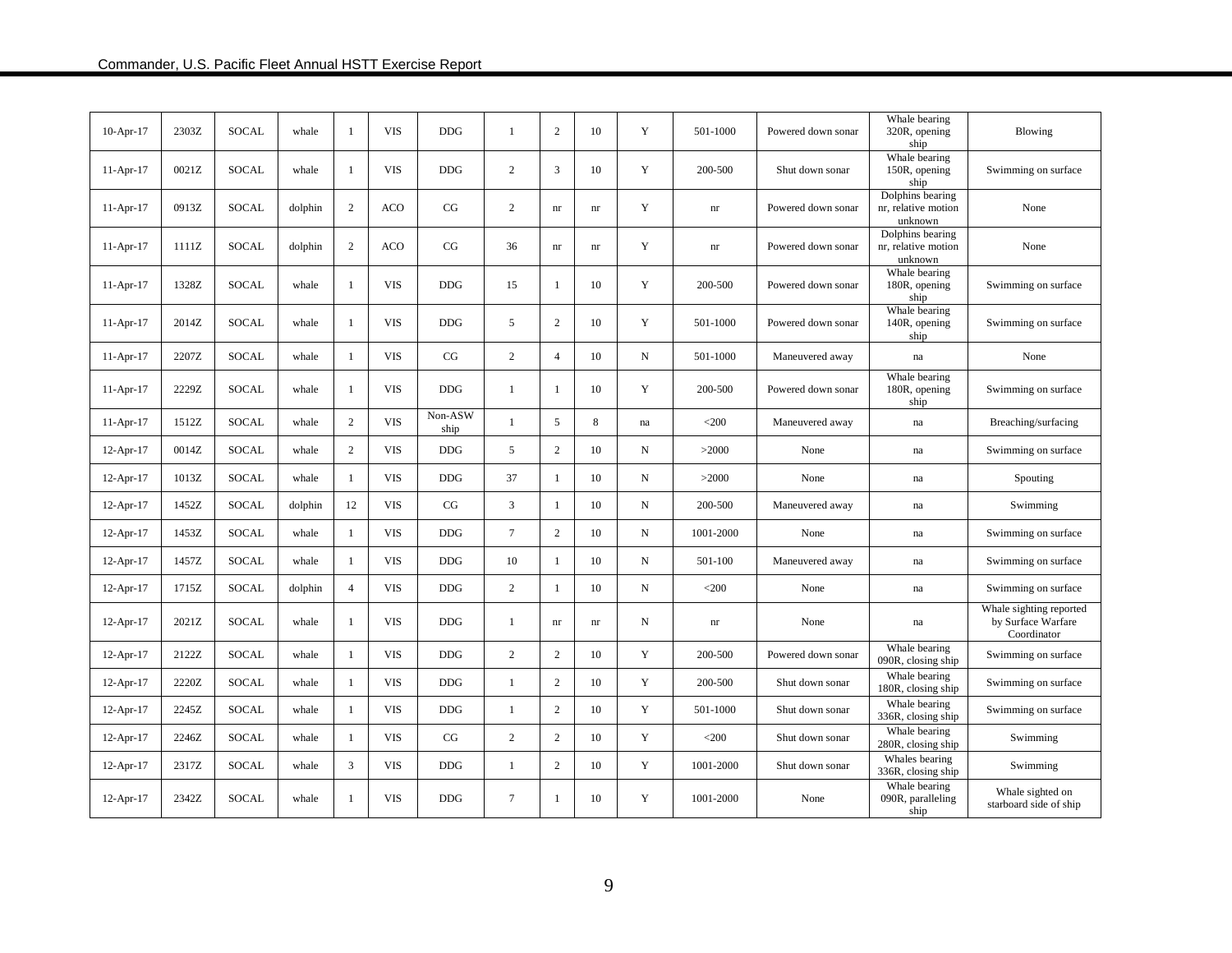| $13-Apr-17$ | 0156Z | <b>SOCAL</b> | dolphin  | 16           | <b>VIS</b> | <b>DDG</b>      | $\overline{4}$ | -1             | $\mathop{\rm nr}\nolimits$ | Y            | $\mathop{\rm nr}\nolimits$ | Shut down sonar    | Dolphins bearing<br>076R, opening<br>ship          | Pods                                                                    |
|-------------|-------|--------------|----------|--------------|------------|-----------------|----------------|----------------|----------------------------|--------------|----------------------------|--------------------|----------------------------------------------------|-------------------------------------------------------------------------|
| 13-Apr-17   | 0221Z | <b>SOCAL</b> | whale    | 1            | <b>VIS</b> | $DDG$           | $\tau$         | 1              | $\mathop{\rm nr}\nolimits$ | $\mathbf Y$  | $\mathop{\mathrm{nr}}$     | Shut down sonar    | Whale bearing nr,<br>opening ship                  | Floating                                                                |
| 13-Apr-17   | 1523Z | SOCAL        | dolphin  | 2            | <b>VIS</b> | <b>DDG</b>      | 5              | $\mathbf{1}$   | 10                         | $\, {\bf N}$ | 1001-2000                  | None               | $\mathbf{na}$                                      | Blowing                                                                 |
| 13-Apr-17   | 1635Z | SOCAL        | whale    | $\mathbf{1}$ | <b>VIS</b> | <b>DDG</b>      | 5              | $\mathbf{1}$   | 10                         | N            | >2000                      | None               | $\operatorname{na}$                                | <b>Breaching</b>                                                        |
| 13-Apr-17   | 1823Z | <b>SOCAL</b> | whale    | $\mathbf{1}$ | <b>VIS</b> | <b>DDG</b>      | $\mathfrak{Z}$ | $\mathbf{1}$   | $10\,$                     | N            | 501-1000                   | None               | $\operatorname{na}$                                | Breaching                                                               |
| $13-Apr-17$ | 1833Z | SOCAL        | dolphin  | 2            | <b>ACO</b> | CG              | 5              | $\overline{c}$ | 10                         | Y            | nr                         | Powered down sonar | Dolphins bearing<br>nr, relative motion<br>unknown | None                                                                    |
| $13-Apr-17$ | 1906Z | SOCAL        | whale    | $\mathbf{1}$ | <b>VIS</b> | <b>DDG</b>      | $\overline{c}$ | 3              | 10                         | N            | >2000                      | Manuevered away    | na                                                 | Breaching                                                               |
| $13-Apr-17$ | 1917Z | SOCAL        | dolphin  | 2            | <b>ACO</b> | CG              | 15             | $\overline{2}$ | 10                         | Y            | $\mathop{\rm nr}\nolimits$ | Powered down sonar | Dolphins bearing<br>nr, relative motion<br>unknown | None                                                                    |
| $13-Apr-17$ | 2039Z | SOCAL        | dolphin  | 2            | <b>ACO</b> | CG              | 5              | $\overline{2}$ | 10                         | Y            | $\mathop{\rm nr}\nolimits$ | Powered down sonar | Dolphins bearing<br>nr, relative motion<br>unknown | None                                                                    |
| $14-Apr-17$ | 0332Z | <b>SOCAL</b> | whale    | $\mathbf{1}$ | <b>VIS</b> | <b>DDG</b>      | $\mathbf{1}$   | 2              | 10                         | N            | 501-1000                   | None               | $\operatorname{na}$                                | On surface                                                              |
| 14-Apr-17   | 1429Z | SOCAL        | whale    | -1           | <b>VIS</b> | <b>DDG</b>      | $\mathbf{1}$   | 2              | 10                         | $_{\rm N}$   | >2000                      | None               | na                                                 | Blowing                                                                 |
| 14-Apr-17   | 1521Z | SOCAL        | whale    | 3            | <b>VIS</b> | <b>DDG</b>      | 5              | 2              | $\mathop{\rm nr}\nolimits$ | N            | 1001-2000                  | Powered down sonar | $\operatorname{na}$                                | Blowing                                                                 |
| 14-Apr-17   | 1704Z | SOCAL        | dolphin  | 6            | <b>VIS</b> | Non-ASW<br>ship | $\mathbf{1}$   | -1             | 10                         | na           | $<$ 200                    | None               | $\operatorname{na}$                                | Jumping                                                                 |
| 14-Apr-17   | 1920Z | <b>SOCAL</b> | dolphin  | 100          | <b>VIS</b> | Non-ASW<br>ship | $\overline{2}$ | 1              | 10                         | na           | 501-1000                   | None               | na                                                 | Jumping                                                                 |
| 14-Apr-17   | 2227Z | <b>SOCAL</b> | whale    | -1           | <b>VIS</b> | Non-ASW<br>ship | $\mathbf{1}$   | 2              | 10                         | na           | 200-500                    | None               | na                                                 | Surfacing                                                               |
| 14-Apr-17   | 2245Z | <b>SOCAL</b> | whale    | -1           | <b>VIS</b> | <b>DDG</b>      | $\mathbf{1}$   | -1             | 10                         | N            | 501-1000                   | None               | $\mathbf{na}$                                      | Surfacing/diving                                                        |
| 15-Apr-17   | 0204Z | <b>SOCAL</b> | dolphin  | 5            | <b>VIS</b> | CG              | $\overline{c}$ | $\overline{2}$ | 10                         | Y            | 200-500                    | Shut down sonar    | Dolphins bearing<br>000R, opening<br>ship          | Swimming                                                                |
| $15-Apr-17$ | 0346Z | <b>SOCAL</b> | dolphin  | 2            | <b>ACO</b> | <b>DDG</b>      | nr             | nr             | nr                         | Y            | $\mathop{\rm nr}\nolimits$ | Shut down sonar    | Dolphins bearing<br>nr, relative motion<br>unknown | None                                                                    |
| $15-Apr-17$ | 1301Z | <b>SOCAL</b> | dolphin  | 9            | <b>VIS</b> | $DDG$           | $\mathfrak{Z}$ | $\sqrt{2}$     | 10                         | $_{\rm N}$   | $<$ 200                    | None               | $\mathbf{na}$                                      | Swimming                                                                |
| 15-Apr-17   | 2225Z | SOCAL        | pinniped | 3            | <b>VIS</b> | <b>DDG</b>      | 5              | $\mathbf{1}$   | 10                         | N            | $<$ 200                    | None               | $\operatorname{na}$                                | Sea lion on surface                                                     |
| 16-Apr-17   | 2202Z | SOCAL        | whale    | $\mathbf{1}$ | <b>VIS</b> | <b>DDG</b>      | $10\,$         | $\mathbf{1}$   | $10\,$                     | N            | 1001-2000                  | None               | $\operatorname{na}$                                | Tail slapping                                                           |
| 17-Apr-17   | 1216Z | <b>SOCAL</b> | dolphin  | 17           | <b>VIS</b> | <b>DDG</b>      | 5              | $\sqrt{2}$     | $10\,$                     | N            | >2000                      | None               | $\operatorname{na}$                                | Jumping/playing                                                         |
| 17-Apr-17   | 2323Z | <b>SOCAL</b> | dolphin  | 15           | <b>VIS</b> | <b>DDG</b>      | 20             | $\mathbf{1}$   | 10                         | N            | 501-1000                   | None               | na                                                 | Dolphins approached bow<br>and began swimming in<br>the ship's bow wave |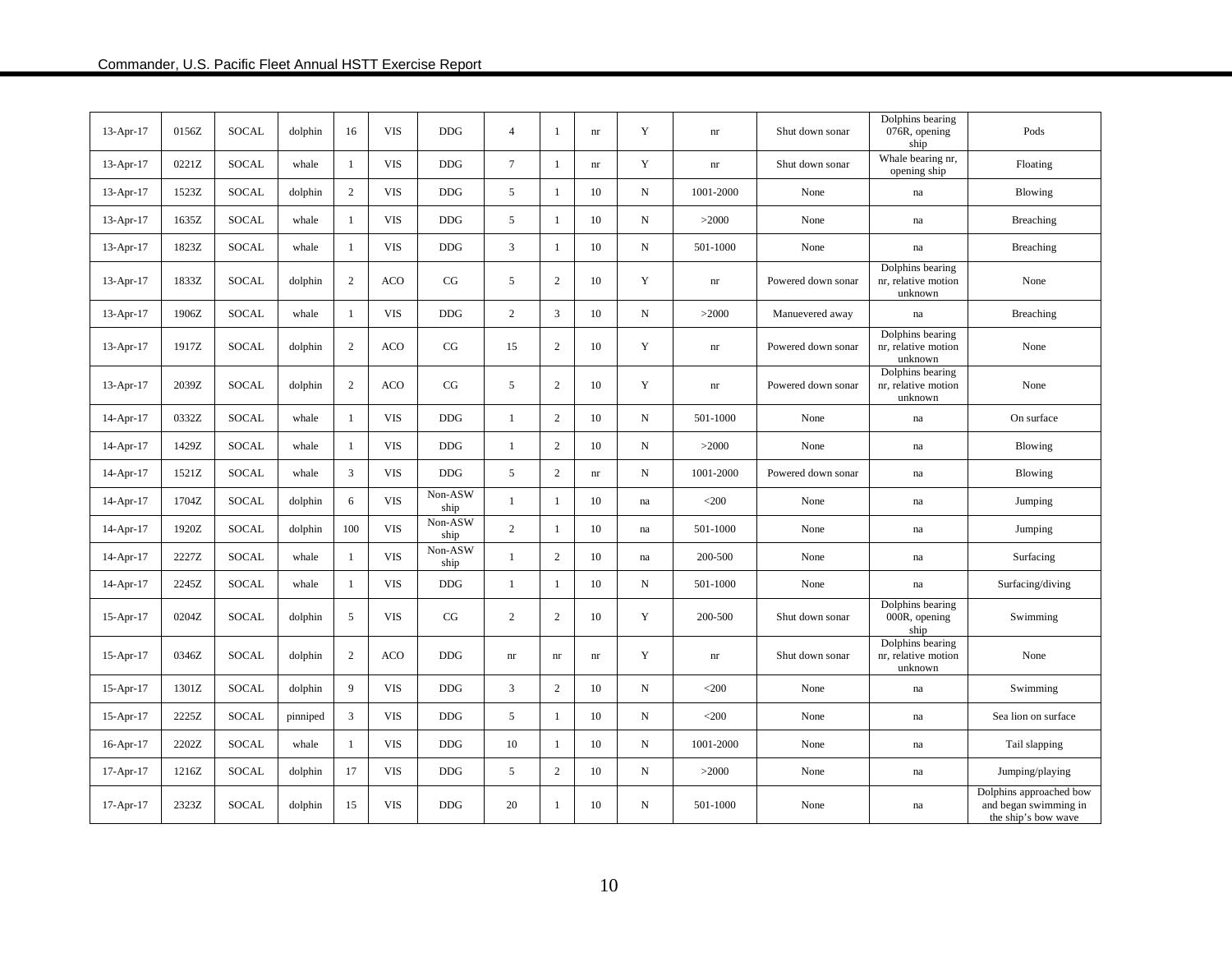| 18-Apr-17   | 0017Z | <b>SOCAL</b> | whale   |    | <b>VIS</b> | <b>DDG</b> | $\mathcal{L}$ |        | 10 | N | 501-1000  | Manuevered away | na | Surfacing/diving                   |
|-------------|-------|--------------|---------|----|------------|------------|---------------|--------|----|---|-----------|-----------------|----|------------------------------------|
| 18-Apr-17   | 0350Z | <b>SOCAL</b> | dolphin | 25 | <b>VIS</b> | <b>DDG</b> | 10            |        | 10 | N | >2000     | None            | na | Feeding                            |
| 18-Apr-17   | 0818Z | <b>SOCAL</b> | whale   |    | <b>VIS</b> | <b>DDG</b> | $\sim$        |        |    | N | 1001-2000 | Manuevered away | na | Surfacing/diving                   |
| $18-Apr-17$ | 0827Z | <b>SOCAL</b> | dolphin | 10 | <b>VIS</b> | <b>DDG</b> |               | $\sim$ | 10 | N | 501-1000  | None            | na | Dolphins sighted on the<br>surface |
| 19-Apr-17   | 0450Z | <b>SOCAL</b> | whale   |    | <b>VIS</b> | <b>DDG</b> |               |        | 10 | N | $<$ 200   | Manuevered away | na | On surface                         |
| 19-Apr-17   | 0600Z | <b>SOCAL</b> | dolphin |    | <b>VIS</b> | <b>DDG</b> |               |        | 10 | N | $<$ 200   | None            | na | On surface                         |
| 20-Apr-17   | 0223Z | <b>SOCAL</b> | whale   |    | <b>VIS</b> | <b>DDG</b> | 3             |        | 10 | N | 501-1000  | None            | na | Surfacing/blowing                  |
| 20-Apr-17   | 0843Z | <b>SOCAL</b> | whale   |    | <b>VIS</b> | <b>DDG</b> |               |        | 10 | N | 1001-2000 | None            | na | Surfacing/diving                   |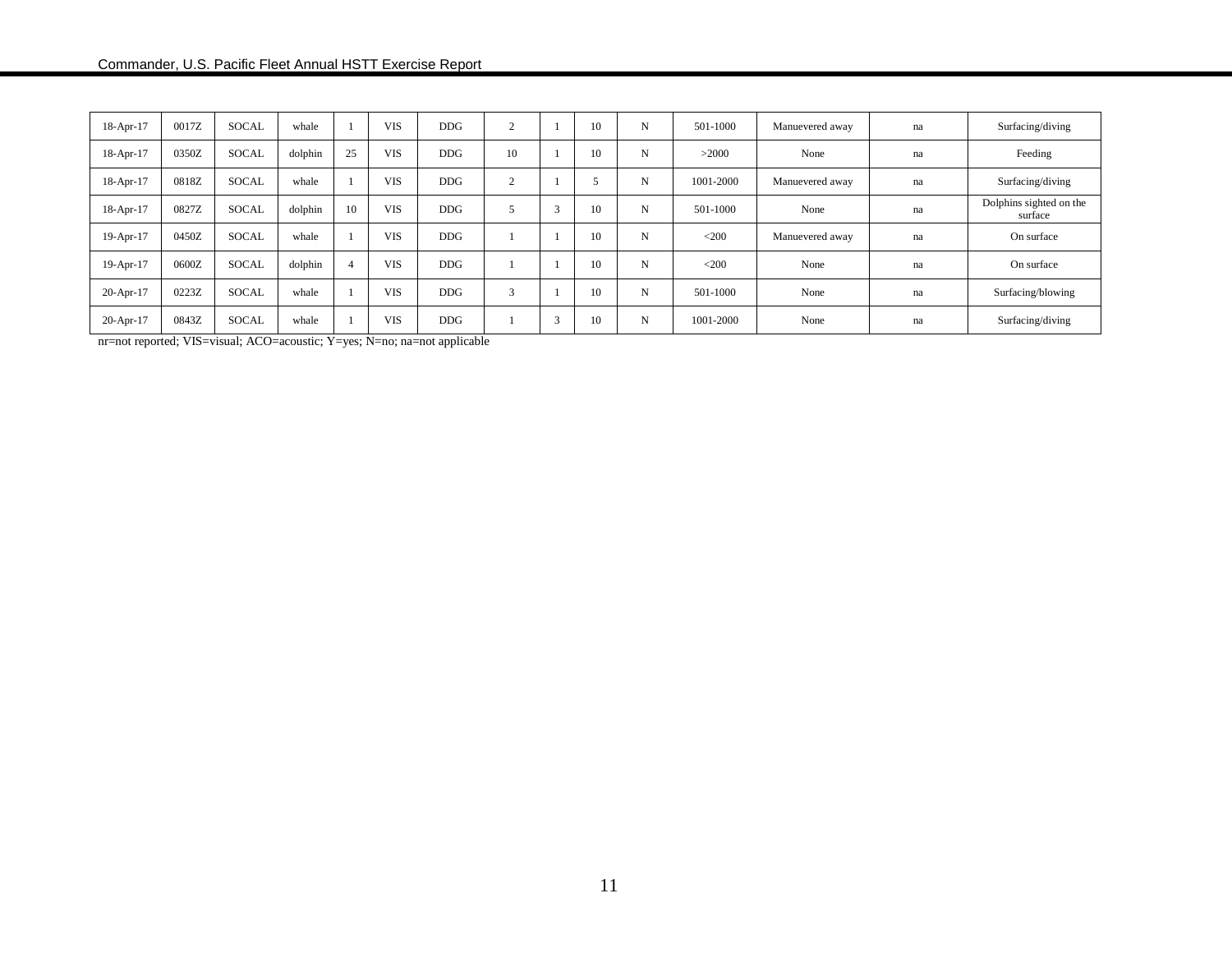|            | Date/time/location of sighting |              | <b>Species</b> | Number of individuals | Initial detection sensor | platform the observation was made<br>Indication of specific type of<br>from | with<br>maintained visual contact<br>marine mammal(s) (min)<br>Length of time observers | Sea state (Beaufort scale) | Visibility (nm) | Sound source in use at time of<br>sighting (Y/N) | <200 yd, 200-500 yd, 500-1000 yd,<br>Indication of whether animal is<br>1000-2000 yd, or >2000yd from<br>sound source | was delayed, or sonar was powered<br>navigation was changed or delayed<br>whether operation of sonar sensor<br>down or shutdown, and how long<br>Mitigation implementation<br>the delay was; or whether | If source in use is a hull-mounted<br>sonar, relative bearing of animal<br>animal's motion relative to ship<br>from ship and estimation of | Watchstanders shall report, in plain<br>behavior of the animal(s), and if any<br>categorize in any way, the observed<br>language and without trying to<br>Observed behavior<br>calves are present |
|------------|--------------------------------|--------------|----------------|-----------------------|--------------------------|-----------------------------------------------------------------------------|-----------------------------------------------------------------------------------------|----------------------------|-----------------|--------------------------------------------------|-----------------------------------------------------------------------------------------------------------------------|---------------------------------------------------------------------------------------------------------------------------------------------------------------------------------------------------------|--------------------------------------------------------------------------------------------------------------------------------------------|---------------------------------------------------------------------------------------------------------------------------------------------------------------------------------------------------|
| $1-May-17$ | 1350Z                          | <b>SOCAL</b> | whale          | 1                     | <b>VIS</b>               | <b>DDG</b>                                                                  | $\mathbf{1}$                                                                            | 2                          | 10              | N                                                | >2000                                                                                                                 | None                                                                                                                                                                                                    | na                                                                                                                                         | Blowing                                                                                                                                                                                           |
| $1-May-17$ | 1510Z                          | SOCAL        | dolphin        | 8                     | <b>VIS</b>               | DDG                                                                         | $\mathbf{2}$                                                                            | 2                          | 10              | N                                                | 200-500                                                                                                               | None                                                                                                                                                                                                    | na                                                                                                                                         | Jumping                                                                                                                                                                                           |
| $1-May-17$ | 1525Z                          | SOCAL        | whale          | $\overline{2}$        | <b>VIS</b>               | DDG                                                                         | 10                                                                                      | $\mathbf{2}$               | 10              | N                                                | 200-500                                                                                                               | None                                                                                                                                                                                                    | na                                                                                                                                         | Blowing                                                                                                                                                                                           |
| $1-May-17$ | 2334Z                          | SOCAL        | whale          | 1                     | <b>VIS</b>               | Non-ASW<br>ship                                                             | $\mathbf{1}$                                                                            | -1                         | 10              | na                                               | 1001-2000                                                                                                             | Maneuvered away                                                                                                                                                                                         | na                                                                                                                                         | Blowing, tail slapping                                                                                                                                                                            |
| $2-May-17$ | 0044Z                          | SOCAL        | dolphin        | 16                    | <b>VIS</b>               | Non-ASW<br>ship                                                             | 20                                                                                      | $\mathbf{1}$               | 10              | na                                               | 1001-2000                                                                                                             | None                                                                                                                                                                                                    | na                                                                                                                                         | Closing to bow ride                                                                                                                                                                               |
| $2-May-17$ | 1615Z                          | <b>SOCAL</b> | whale          | 1                     | <b>VIS</b>               | Non-ASW<br>ship                                                             | $\mathbf{1}$                                                                            | $\mathbf{2}$               | 10              | na                                               | 200-500                                                                                                               | None                                                                                                                                                                                                    | na                                                                                                                                         | Blowing                                                                                                                                                                                           |
| $2-May-17$ | 1705Z                          | SOCAL        | dolphin        | 10                    | <b>VIS</b>               | Non-ASW<br>ship                                                             | 5                                                                                       | $\overline{c}$             | 3               | na                                               | 200-500                                                                                                               | None                                                                                                                                                                                                    | na                                                                                                                                         | Swimming                                                                                                                                                                                          |
| $2-May-17$ | 1950Z                          | <b>SOCAL</b> | whale          | -1                    | <b>VIS</b>               | DDG                                                                         | 1                                                                                       | $\mathbf{2}$               | 8               | N                                                | 1001-2000                                                                                                             | None                                                                                                                                                                                                    | na                                                                                                                                         | Blowing                                                                                                                                                                                           |
| $2-May-17$ | 2315Z                          | <b>SOCAL</b> | dolphin        | 20                    | <b>VIS</b>               | Non-ASW<br>ship                                                             | 5                                                                                       | $\mathbf{1}$               | 10              | na                                               | 200-500                                                                                                               | None                                                                                                                                                                                                    | na                                                                                                                                         | Playful                                                                                                                                                                                           |
| 2-May-17   | 2323Z                          | <b>SOCAL</b> | whale          | 1                     | <b>VIS</b>               | Non-ASW<br>ship                                                             | 5                                                                                       | -1                         | nr              | na                                               | 501-1000                                                                                                              | Maneuvered away                                                                                                                                                                                         | na                                                                                                                                         | Breaching                                                                                                                                                                                         |
| $1-May-17$ | 0209Z                          | SOCAL        | dolphin        | 60                    | <b>VIS</b>               | Non-ASW<br>ship                                                             | 13                                                                                      | -1                         | 1               | na                                               | $<$ 200                                                                                                               | None                                                                                                                                                                                                    | na                                                                                                                                         | Frolicking                                                                                                                                                                                        |
| $1-May-17$ | 1317Z                          | SOCAL        | whale          | 1                     | <b>VIS</b>               | Non-ASW<br>ship                                                             | $\mathbf{2}$                                                                            | -1                         | 10              | na                                               | 1001-2000                                                                                                             | Maneuvered away                                                                                                                                                                                         | na                                                                                                                                         | Blowing                                                                                                                                                                                           |
| $1-May-17$ | 1622Z                          | SOCAL        | whale          | 1                     | <b>VIS</b>               | Non-ASW<br>ship                                                             | $\mathbf{2}$                                                                            | $\mathbf{1}$               | 10              | na                                               | 1001-2000                                                                                                             | Maneuvered away                                                                                                                                                                                         | na                                                                                                                                         | Blowing                                                                                                                                                                                           |
| $1-May-17$ | 1742Z                          | <b>SOCAL</b> | whale          | $\overline{c}$        | <b>VIS</b>               | $DDG$                                                                       | $\mathbf{1}$                                                                            | $\overline{2}$             | 10              | N                                                | 200-500                                                                                                               | Maneuvered away                                                                                                                                                                                         | na                                                                                                                                         | Blowing                                                                                                                                                                                           |
| $1-May-17$ | 2114Z                          | <b>SOCAL</b> | dolphin        | 20                    | <b>VIS</b>               | Non-ASW<br>ship                                                             | $\overline{3}$                                                                          | 2                          | 10              | na                                               | 200-500                                                                                                               | None                                                                                                                                                                                                    | na                                                                                                                                         | Frolicking                                                                                                                                                                                        |
| 4-May-17   | 2233Z                          | SOCAL        | pinniped       | 1                     | <b>VIS</b>               | Non-ASW<br>ship                                                             | 15                                                                                      | -1                         | 10              | na                                               | 1001-2000                                                                                                             | None                                                                                                                                                                                                    | na                                                                                                                                         | Seal floating                                                                                                                                                                                     |
| $4-May-17$ | 0129Z                          | <b>SOCAL</b> | whale          | $\mathbf{1}$          | <b>VIS</b>               | <b>DDG</b>                                                                  | $\mathbf{1}$                                                                            | 2                          | 10              | N                                                | 200-500                                                                                                               | None                                                                                                                                                                                                    | na                                                                                                                                         | <b>Blowing</b>                                                                                                                                                                                    |

## **Table 1-ii-5. HSTT MTE – Individual Marine Mammal Sighting Information: C2X 1 May – 17 May 2017**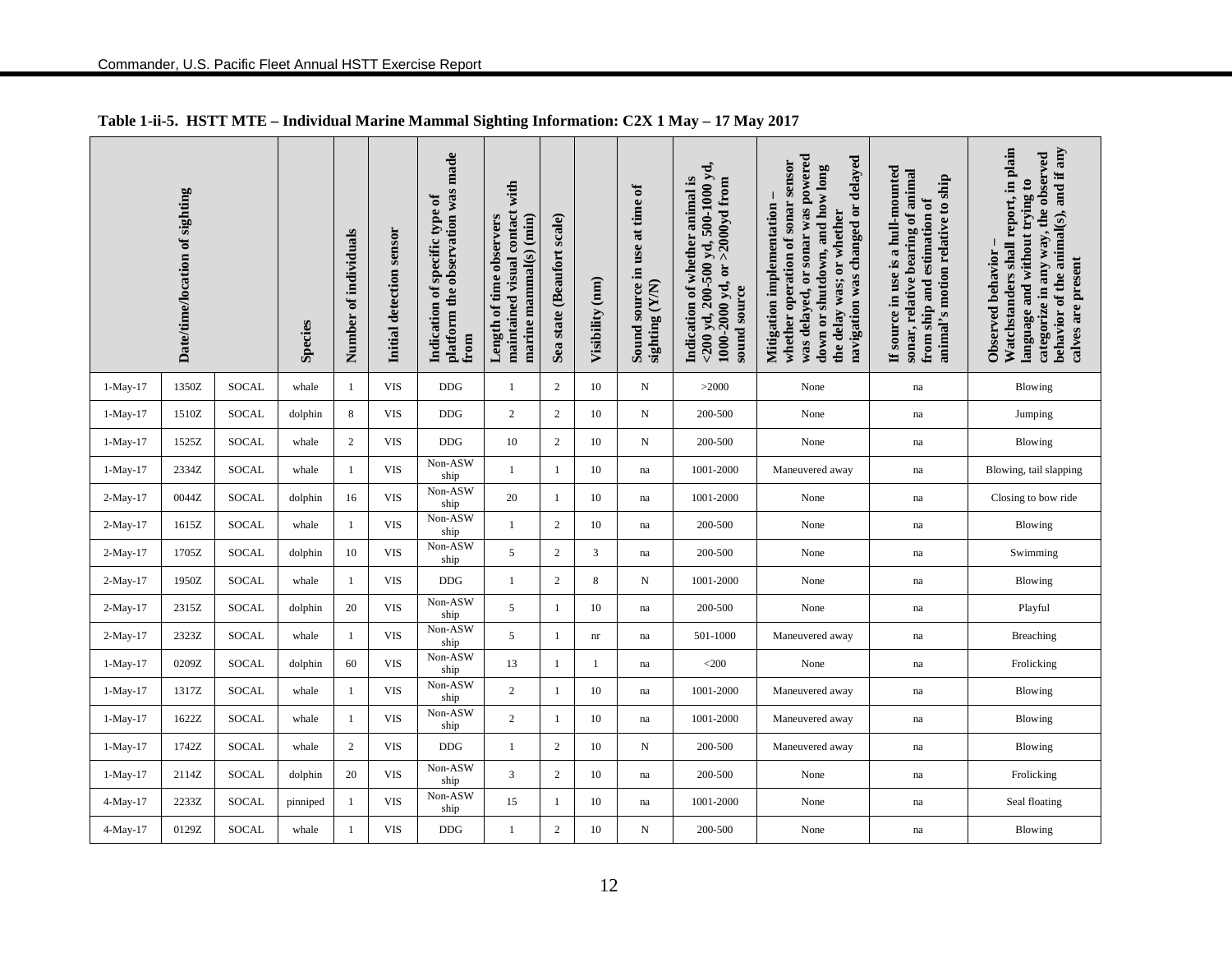| $4-May-17$  | 1433Z | <b>SOCAL</b> | whale   | 2              | <b>VIS</b> | <b>DDG</b>      | 5              | -1             | 10                         | N          | 200-500   | None               | na                                        | Blowing         |
|-------------|-------|--------------|---------|----------------|------------|-----------------|----------------|----------------|----------------------------|------------|-----------|--------------------|-------------------------------------------|-----------------|
| $4-May-17$  | 1533Z | SOCAL        | whale   | -1             | <b>VIS</b> | Non-ASW<br>ship | $\mathbf{1}$   | -1             | $7\phantom{.0}$            | na         | 1001-2000 | Maneuvered away    | na                                        | Blowing         |
| 5-May-17    | 0128Z | <b>SOCAL</b> | whale   | 2              | <b>VIS</b> | <b>DDG</b>      | 10             | $\mathbf{1}$   | 10                         | $_{\rm N}$ | 200-500   | None               | na                                        | Blowing         |
| 6-May-17    | 1941Z | SOCAL        | whale   | -1             | VIS        | <b>DDG</b>      | 1              | 6              | 10                         | N          | 1001-2000 | Maneuvered away    | na                                        | <b>Blowing</b>  |
| $7-May-17$  | 1515Z | <b>SOCAL</b> | whale   | $\mathbf{1}$   | <b>VIS</b> | <b>DDG</b>      | $\mathbf{2}$   | 6              | 10                         | N          | $<$ 200   | None               | na                                        | Swimming        |
| $7-May-17$  | 2213Z | <b>SOCAL</b> | whale   | $\mathbf{1}$   | <b>VIS</b> | Non-ASW<br>ship | 5              | 3              | 10                         | na         | >2000     | Maneuvered away    | na                                        | Breaching       |
| 8-May-17    | 1320Z | SOCAL        | whale   | 3              | <b>VIS</b> | <b>DDG</b>      | $\mathbf{1}$   | $\sqrt{2}$     | 10                         | N          | >2000     | None               | na                                        | Blowing         |
| 8-May-17    | 1820Z | SOCAL        | whale   | 2              | <b>VIS</b> | <b>DDG</b>      | 5              | 1              | 10                         | N          | 501-1000  | Maneuvered away    | na                                        | <b>Blowing</b>  |
| 8-May-17    | 2014Z | <b>SOCAL</b> | whale   | $\mathbf{1}$   | <b>VIS</b> | Non-ASW<br>ship | $\mathbf{1}$   | 3              | 10                         | na         | 200-500   | Maneuvered away    | na                                        | Blowing         |
| 9-May-17    | 0036Z | SOCAL        | whale   | $\mathbf{1}$   | <b>VIS</b> | Non-ASW<br>ship | $\mathbf{1}$   | $\mathbf{2}$   | $7\phantom{.0}$            | na         | 200-500   | Maneuvered away    | na                                        | Breathing       |
| 9-May-17    | 0125Z | SOCAL        | dolphin | 250            | <b>VIS</b> | Non-ASW<br>ship | $\overline{4}$ | $\mathbf{2}$   | $7\phantom{.0}$            | na         | $<$ 200   | None               | na                                        | Jumping         |
| 9-May-17    | 0129Z | SOCAL        | whale   | -1             | <b>VIS</b> | <b>DDG</b>      | $\mathbf{2}$   | $\mathbf{2}$   | 10                         | N          | 200-500   | None               | na                                        | Blowing         |
| 9-May-17    | 1642Z | SOCAL        | whale   | 3              | <b>VIS</b> | $DDG$           | 3              | $\mathbf{1}$   | 10                         | $_{\rm N}$ | 200-500   | Maneuvered away    | $\operatorname{na}$                       | Blowing         |
| 9-May-17    | 1817Z | SOCAL        | whale   | -1             | <b>VIS</b> | <b>DDG</b>      | 3              | -1             | 10                         | N          | 200-500   | Maneuvered away    | na                                        | Blowing         |
| 10-May-17   | 0250Z | <b>SOCAL</b> | dolphin | 10             | <b>VIS</b> | Non-ASW<br>ship | $\overline{3}$ | $\overline{2}$ | $\mathop{\rm nr}\nolimits$ | na         | >2000     | Maneuvered away    | na                                        | Jumping         |
| 10-May-17   | 2152Z | <b>SOCAL</b> | whale   | 16             | <b>VIS</b> | Non-ASW<br>ship | $\overline{7}$ | -1             | 10                         | na         | 200-500   | Maneuvered away    | na                                        | Breaching       |
| 11-May-17   | 0158Z | <b>SOCAL</b> | dolphin | 20             | <b>VIS</b> | <b>DDG</b>      | 5              | 1              | 10                         | Y          | 1001-2000 | Powered down sonar | Dolphins bearing<br>327R, opening<br>ship | Blowing         |
| 11-May-17   | 1508Z | <b>SOCAL</b> | dolphin | 3              | <b>VIS</b> | Non-ASW<br>ship | nr             | -1             | 10                         | na         | >2000     | None               | na                                        | Swimming, spout |
| 11-May-17   | 1630Z | <b>SOCAL</b> | dolphin | 3              | <b>VIS</b> | Non-ASW<br>ship | $\overline{c}$ | $\mathbf{1}$   | 10                         | na         | >2000     | None               | na                                        | Swimming, spout |
| 11-May-17   | 2050Z | SOCAL        | whale   | 2              | <b>VIS</b> | Non-ASW<br>ship | 5              | 1              | 10                         | na         | 501-1000  | None               | na                                        | Spout           |
| $11-May-17$ | 2147Z | <b>SOCAL</b> | whale   | $\overline{1}$ | <b>VIS</b> | Non-ASW<br>ship | 5              | 1              | 10                         | na         | >2000     | None               | na                                        | Swimming, spout |
| 12-May-17   | 1502Z | <b>SOCAL</b> | whale   | $\mathbf{1}$   | <b>VIS</b> | Non-ASW<br>ship | nr             | 2              | 10                         | na         | $<$ 200   | Maneuvered away    | na                                        | Swimming, spout |
| 12-May-17   | 1700Z | <b>SOCAL</b> | whale   | -1             | <b>VIS</b> | <b>DDG</b>      | 5              | $\overline{4}$ | 10                         | N          | 1001-2000 | None               | na                                        | Blowing         |
| 12-May-17   | 1924Z | SOCAL        | whale   | 3              | <b>VIS</b> | <b>DDG</b>      | 3              | -1             | $10\,$                     | $_{\rm N}$ | 1001-2000 | None               | na                                        | Blowing         |
| 13-May-17   | 2042Z | <b>SOCAL</b> | dolphin | 5              | <b>VIS</b> | Non-ASW<br>ship | 5              | -1             | 10                         | na         | $<$ 200   | None               | na                                        | Calm            |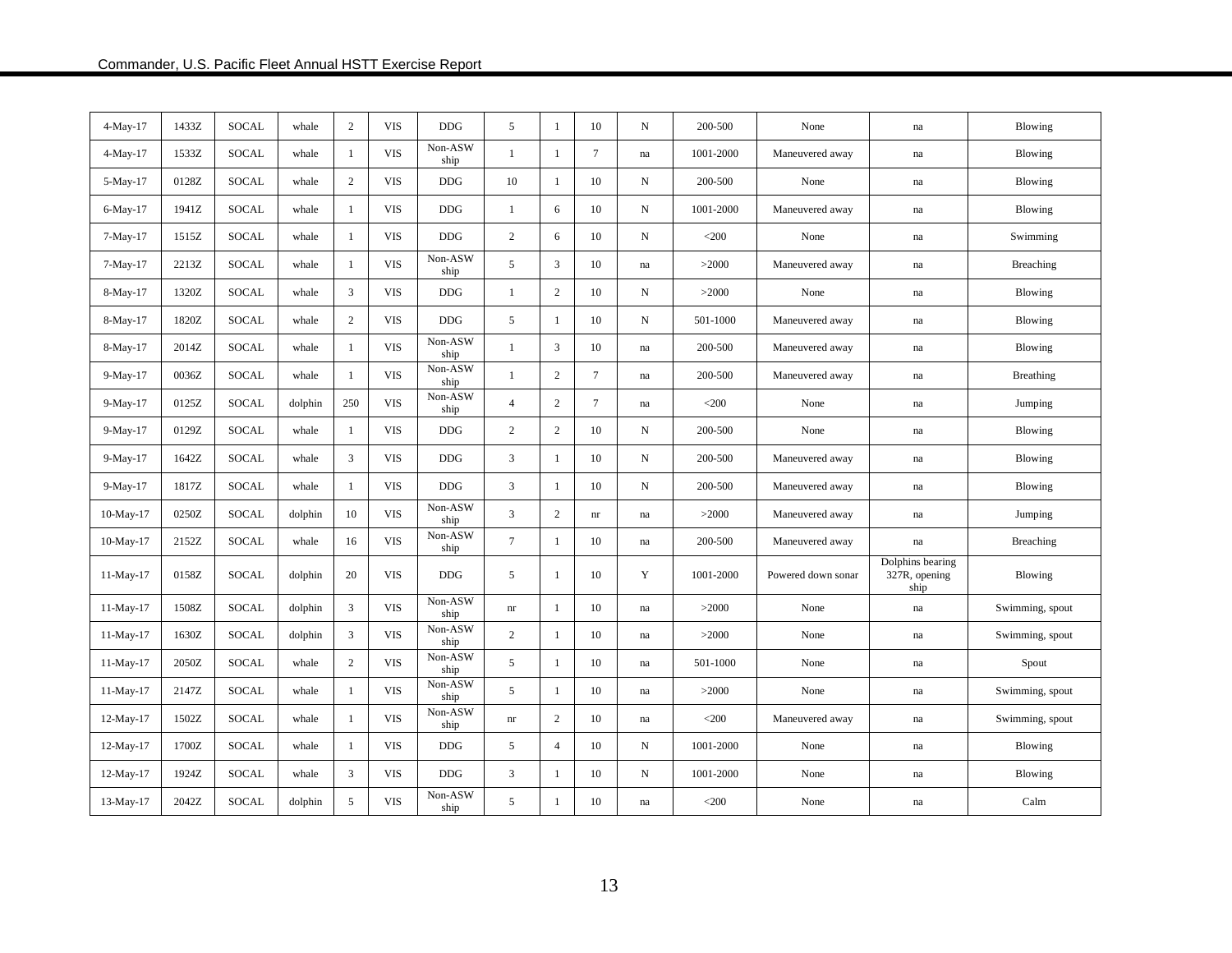| 14-May-17    | 0044Z | <b>SOCAL</b> | whale   |    | <b>VIS</b> | Non-ASW<br>ship |  | 10       | na | >2000     | None | na | Blowing   |
|--------------|-------|--------------|---------|----|------------|-----------------|--|----------|----|-----------|------|----|-----------|
| $14$ -May-17 | 2303Z | <b>SOCAL</b> | whale   |    | <b>VIS</b> | Non-ASW<br>ship |  | $\Omega$ | na | $<$ 200   | None | na | Breathing |
| 14-May-17    | 2310Z | <b>SOCAL</b> | dolphin | 20 | <b>VIS</b> | Non-ASW<br>ship |  | $\Omega$ | na | 1001-2000 | None | na | Jumping   |
| 16-May-17    | 1740Z | <b>SOCAL</b> | dolphin | 20 | <b>VIS</b> | Non-ASW<br>ship |  | 10       | na | 200-500   | None | na | Breathing |
| 16-May-17    | 1740Z | <b>SOCAL</b> | dolphin | 20 | VIS        | Non-ASW<br>ship |  | 10       | na | 200-500   | None | na | Breathing |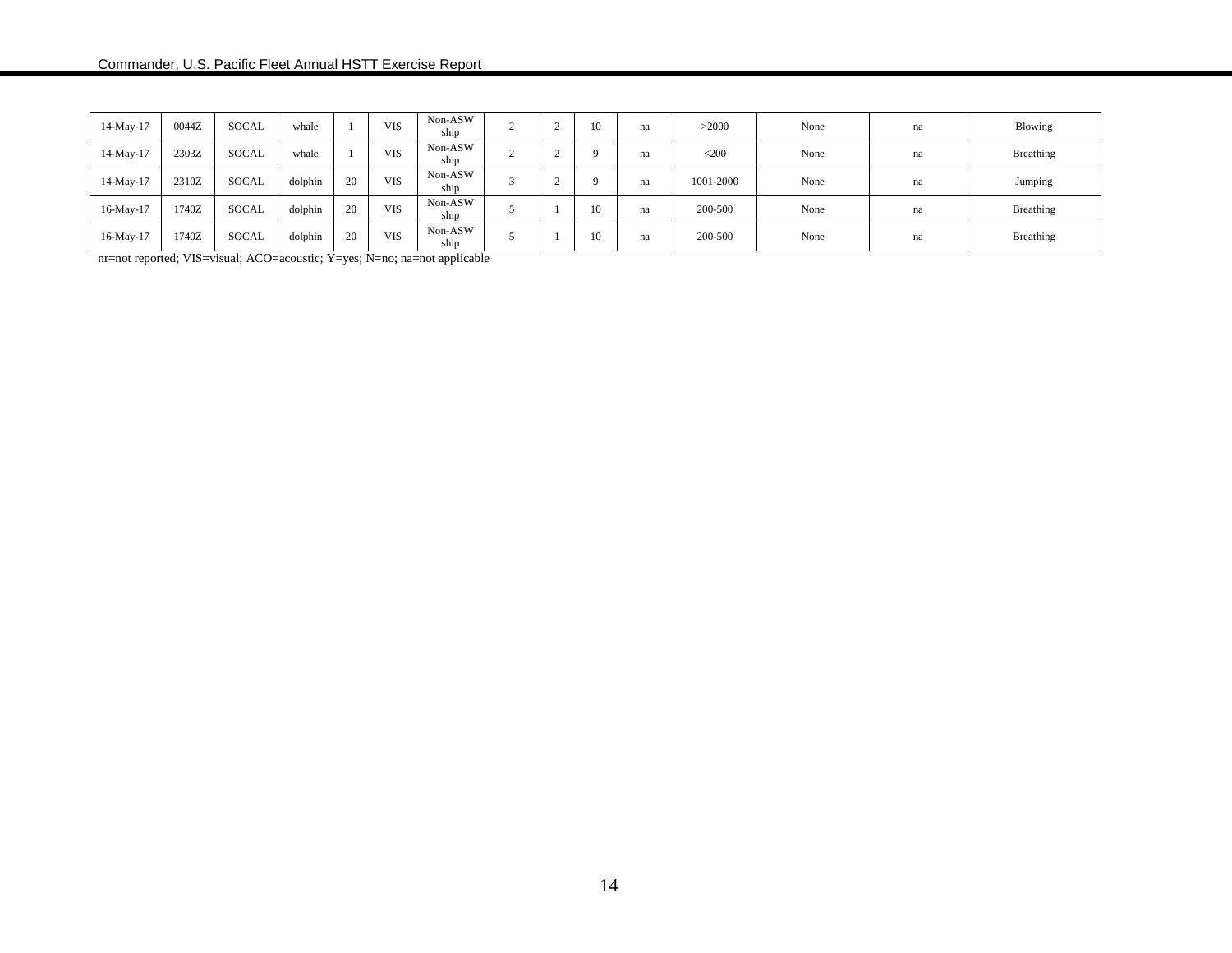|           | of sighting<br><b>Date/time/location</b>                                                                                        |            | Species | als<br>individu<br>đ<br>Number | sensor<br>Initial detection | made<br>was:<br>$\mathfrak{b}$<br>type<br>observation<br>specific<br>ð<br>the<br>Indication<br>platform<br>from | with<br>contact<br>marine mammal(s) (min)<br>observers<br>visual<br>time<br>maintained<br>ð<br>$L$ ength | scale)<br><b>(Beaufort</b><br>state<br>Sea | (mm)<br>Visibility | ัธ<br>at time<br>use<br>Ξ.<br>(X/N)<br>source<br>sighting<br>Sound | ರ,<br>500-1000 $y$<br>animal is<br>$>$ 2000yd from<br>of whether<br>yd,<br>200-500<br>$\overline{\mathbf{d}}$<br>yd,<br>source<br>$200$ yd, 20<br>1000-2000<br>Indication<br>sound | sonar was powered<br>delayed<br>sensor<br>long<br>how<br>whether operation of sonar<br>Mitigation implementation<br>ö<br>or whether<br>changed<br>and<br>itdown,<br>$\overline{c}$<br>navigation was<br>delay was;<br>was delayed,<br>shu<br>$\mathfrak{g}$<br>down<br>the | hull-mounted<br>animal<br>ship<br>$\mathbf{a}$<br>$\mathbf{e}$<br>bearing of<br>estimation<br>relative<br>use is a<br>motion<br>sonar, relative<br>ship and<br>Ξ.<br>source<br>$\Omega$<br>animal'<br>from<br>H | in plain<br>any<br>observed<br>H.<br>$\boldsymbol{\mathsf{s}}$<br>and<br>without trying<br>report,<br>the<br>animal(s),<br>any way,<br>shall<br>Observed behavior<br>are present<br>of the<br>Watchstanders<br>and<br>categorize in<br>language<br>behavior<br>calves |
|-----------|---------------------------------------------------------------------------------------------------------------------------------|------------|---------|--------------------------------|-----------------------------|-----------------------------------------------------------------------------------------------------------------|----------------------------------------------------------------------------------------------------------|--------------------------------------------|--------------------|--------------------------------------------------------------------|------------------------------------------------------------------------------------------------------------------------------------------------------------------------------------|----------------------------------------------------------------------------------------------------------------------------------------------------------------------------------------------------------------------------------------------------------------------------|-----------------------------------------------------------------------------------------------------------------------------------------------------------------------------------------------------------------|-----------------------------------------------------------------------------------------------------------------------------------------------------------------------------------------------------------------------------------------------------------------------|
| 17-Jun-17 | 2333Z                                                                                                                           | <b>HRC</b> | dolphin |                                | <b>ACO</b>                  | <b>DDG</b>                                                                                                      | 5                                                                                                        | nr                                         | nr                 | N                                                                  | nr                                                                                                                                                                                 | None                                                                                                                                                                                                                                                                       | na                                                                                                                                                                                                              | Bow riding                                                                                                                                                                                                                                                            |
| 18-Jun-17 | 0708Z                                                                                                                           | <b>HRC</b> | dolphin | 20                             | <b>ACO</b>                  | <b>DDG</b>                                                                                                      | nr                                                                                                       | nr                                         | nr                 | N                                                                  | nr                                                                                                                                                                                 | None                                                                                                                                                                                                                                                                       | na                                                                                                                                                                                                              | Bow riding                                                                                                                                                                                                                                                            |
| 18-Jun-17 | Whale moving forward to<br>CG<br>1139Z<br><b>HRC</b><br><b>VIS</b><br>>2000<br>whale<br>2<br>N<br>None<br>na<br>nr<br>nr<br>aft |            |         |                                |                             |                                                                                                                 |                                                                                                          |                                            |                    |                                                                    |                                                                                                                                                                                    |                                                                                                                                                                                                                                                                            |                                                                                                                                                                                                                 |                                                                                                                                                                                                                                                                       |
|           |                                                                                                                                 |            |         |                                |                             | nr=not reported; VIS=visual; ACO=acoustic; Y=yes; N=no; na=not applicable                                       |                                                                                                          |                                            |                    |                                                                    |                                                                                                                                                                                    |                                                                                                                                                                                                                                                                            |                                                                                                                                                                                                                 |                                                                                                                                                                                                                                                                       |

**Table 1-ii-6. HSTT MTE – Individual Marine Mammal Sighting Information: USWEX 17 Jun – 20 Jun 2017**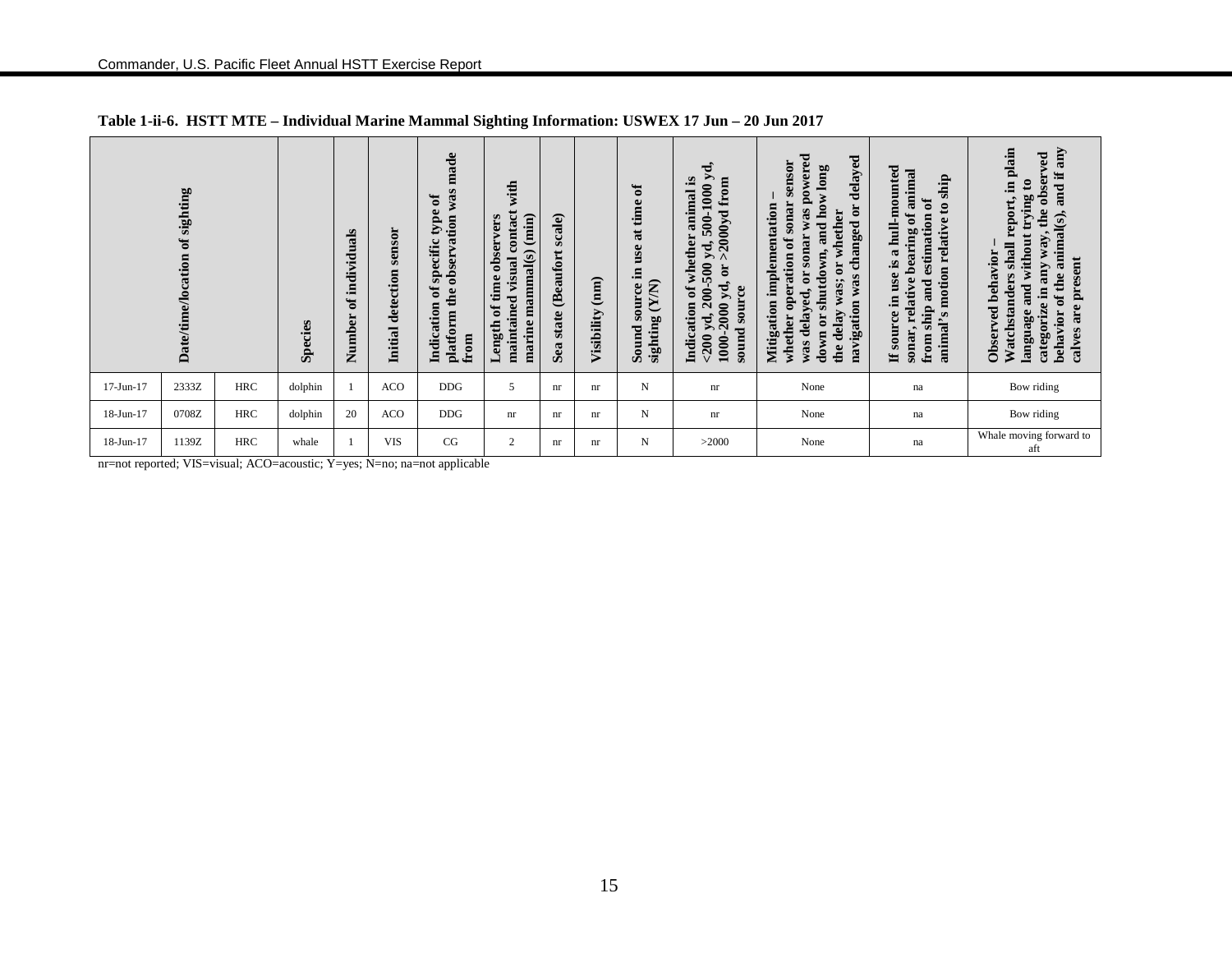|            | Date/time/location of sighting |              | <b>Species</b> | Number of individuals | Initial detection sensor | Indication of specific type of platform<br>the observation was made from | Length of time observers maintained<br>visual contact with marine<br>$mammal(s)$ $(min)$ | Sea state (Beaufort scale) | Visibility (nm) | Sound source in use at time of<br>sighting (Y/N) | $1000-2000$ yd, or $>2000$ yd from sound<br>$<$ 200 yd, 200-500 yd, 500-1000 yd,<br>Indication of whether animal is<br>source | $-$ whether<br>delayed, or sonar was powered down<br>or shutdown, and how long the delay<br>was; or whether navigation was<br>operation of sonar sensor was<br>Mitigation implementation<br>changed or delayed | from ship and estimation of animal's<br>If source in use is a hull-mounted<br>sonar, relative bearing of animal<br>motion relative to ship | Watchstanders shall report, in plain<br>behavior of the animal(s), and if any<br>categorize in any way, the observed<br>language and without trying to<br>Observed behavior<br>calves are present |
|------------|--------------------------------|--------------|----------------|-----------------------|--------------------------|--------------------------------------------------------------------------|------------------------------------------------------------------------------------------|----------------------------|-----------------|--------------------------------------------------|-------------------------------------------------------------------------------------------------------------------------------|----------------------------------------------------------------------------------------------------------------------------------------------------------------------------------------------------------------|--------------------------------------------------------------------------------------------------------------------------------------------|---------------------------------------------------------------------------------------------------------------------------------------------------------------------------------------------------|
| $1-Aug-17$ | 2223Z                          | SOCAL        | dolphin        | 15                    | <b>VIS</b>               | DDG                                                                      | $\mathbf{1}$                                                                             | $\sqrt{2}$                 | $\overline{4}$  | $_{\rm N}$                                       | 200-500                                                                                                                       | None                                                                                                                                                                                                           | na                                                                                                                                         | Swimming                                                                                                                                                                                          |
| $1-Aug-17$ | 2225Z                          | <b>SOCAL</b> | dolphin        | 26                    | <b>VIS</b>               | <b>DDG</b>                                                               | 2                                                                                        | $\mathfrak{2}$             | 6               | N                                                | 200-500                                                                                                                       | None                                                                                                                                                                                                           | na                                                                                                                                         | Swimming                                                                                                                                                                                          |
| 2-Aug-17   | 0030Z                          | <b>SOCAL</b> | dolphin        | 20                    | <b>VIS</b>               | Non-ASW<br>ship                                                          | 5                                                                                        | $\sqrt{2}$                 | 10              | na                                               | 200-500                                                                                                                       | None                                                                                                                                                                                                           | na                                                                                                                                         | Tail slapping                                                                                                                                                                                     |
| $2-Aug-17$ | 0118Z                          | <b>SOCAL</b> | whale          | $\mathbf{1}$          | <b>VIS</b>               | Non-ASW<br>ship                                                          | 1                                                                                        | $\sqrt{2}$                 | 10              | na                                               | >2000                                                                                                                         | None                                                                                                                                                                                                           | na                                                                                                                                         | <b>Blowing</b>                                                                                                                                                                                    |
| 2-Aug-17   | 1243Z                          | <b>SOCAL</b> | dolphin        | 20                    | <b>VIS</b>               | DDG                                                                      | 1                                                                                        | $\sqrt{2}$                 | 5               | N                                                | $<$ 200                                                                                                                       | None                                                                                                                                                                                                           | na                                                                                                                                         | Swimming                                                                                                                                                                                          |
| 2-Aug-17   | 1326Z                          | <b>SOCAL</b> | dolphin        | 10                    | <b>VIS</b>               | Non-ASW<br>ship                                                          | $\overline{c}$                                                                           | $\sqrt{2}$                 | 10              | na                                               | 1001-2000                                                                                                                     | None                                                                                                                                                                                                           | na                                                                                                                                         | Jumping                                                                                                                                                                                           |
| 2-Aug-17   | 1938Z                          | <b>SOCAL</b> | dolphin        | $\sqrt{2}$            | <b>VIS</b>               | <b>DDG</b>                                                               | $\mathbf{1}$                                                                             | $\sqrt{2}$                 | 10              | N                                                | $<$ 200                                                                                                                       | None                                                                                                                                                                                                           | na                                                                                                                                         | Swimming                                                                                                                                                                                          |
| 2-Aug-17   | 1954Z                          | <b>SOCAL</b> | whale          | $\mathbf{1}$          | <b>VIS</b>               | DDG                                                                      | $\mathbf{1}$                                                                             | 3                          | 10              | $\mathbf N$                                      | $<$ 200                                                                                                                       | None                                                                                                                                                                                                           | na                                                                                                                                         | Jumping                                                                                                                                                                                           |
| $2-Aug-17$ | 2020Z                          | <b>SOCAL</b> | whale          | $\mathbf{1}$          | <b>VIS</b>               | DDG                                                                      | $\mathbf{1}$                                                                             | $\sqrt{2}$                 | 10              | N                                                | 200-500                                                                                                                       | None                                                                                                                                                                                                           | na                                                                                                                                         | Blowing                                                                                                                                                                                           |
| 2-Aug-17   | 2043Z                          | <b>SOCAL</b> | whale          | $\mathbf{1}$          | <b>VIS</b>               | <b>DDG</b>                                                               | $\mathbf{1}$                                                                             | $\sqrt{2}$                 | 10              | N                                                | $<$ 200                                                                                                                       | Maneuvered away                                                                                                                                                                                                | na                                                                                                                                         | Blowing                                                                                                                                                                                           |
| $2-Aug-17$ | 2125Z                          | <b>SOCAL</b> | whale          | $\tau$                | <b>VIS</b>               | <b>DDG</b>                                                               | $\mathbf{1}$                                                                             | $\sqrt{2}$                 | 10              | N                                                | $<$ 200                                                                                                                       | Maneuvered away                                                                                                                                                                                                | na                                                                                                                                         | <b>Blowing</b>                                                                                                                                                                                    |
| 3-Aug-17   | 1939Z                          | <b>SOCAL</b> | whale          | $\mathbf{1}$          | <b>VIS</b>               | <b>DDG</b>                                                               | 200                                                                                      | $\mathbf{1}$               | 10              | $\mathbf N$                                      | 200-500                                                                                                                       | Maneuvered away                                                                                                                                                                                                | na                                                                                                                                         | Blowing                                                                                                                                                                                           |
| 13-Aug-17  | 0612Z                          | <b>SOCAL</b> | dolphin        | $\mathbf{2}$          | <b>ACO</b>               | CG                                                                       | $\sqrt{2}$                                                                               | $\sqrt{2}$                 | 10              | $\mathbf N$                                      | $\mathop{\rm nr}\nolimits$                                                                                                    | None                                                                                                                                                                                                           | na                                                                                                                                         | None                                                                                                                                                                                              |
| 13-Aug-17  | 0708Z                          | SOCAL        | dolphin        | $\sqrt{2}$            | <b>ACO</b>               | CG                                                                       | 15                                                                                       | $\sqrt{2}$                 | 10              | N                                                | $\mathop{\rm nr}\nolimits$                                                                                                    | None                                                                                                                                                                                                           | $\operatorname{na}$                                                                                                                        | None                                                                                                                                                                                              |
| 13-Aug-17  | 2010Z                          | <b>SOCAL</b> | whale          | $\mathbf{1}$          | <b>VIS</b>               | <b>DDG</b>                                                               | 10                                                                                       | $\mathfrak{Z}$             | 10              | $\mathbf Y$                                      | 501-1000                                                                                                                      | Shut down sonar                                                                                                                                                                                                | Whale bearing<br>340R, closing ship                                                                                                        | <b>Blowing</b>                                                                                                                                                                                    |
| 13-Aug-17  | 2351Z                          | <b>SOCAL</b> | whale          |                       | <b>VIS</b>               | <b>DDG</b>                                                               | 1                                                                                        | -1                         | 10              | N                                                | 501-1000                                                                                                                      | Maneuvered away                                                                                                                                                                                                | na                                                                                                                                         | Blowing                                                                                                                                                                                           |

## **Table 1-ii-7. HSTT MTE – Individual Marine Mammal Sighting Information: C2X 1 Aug – 29 Aug 2017**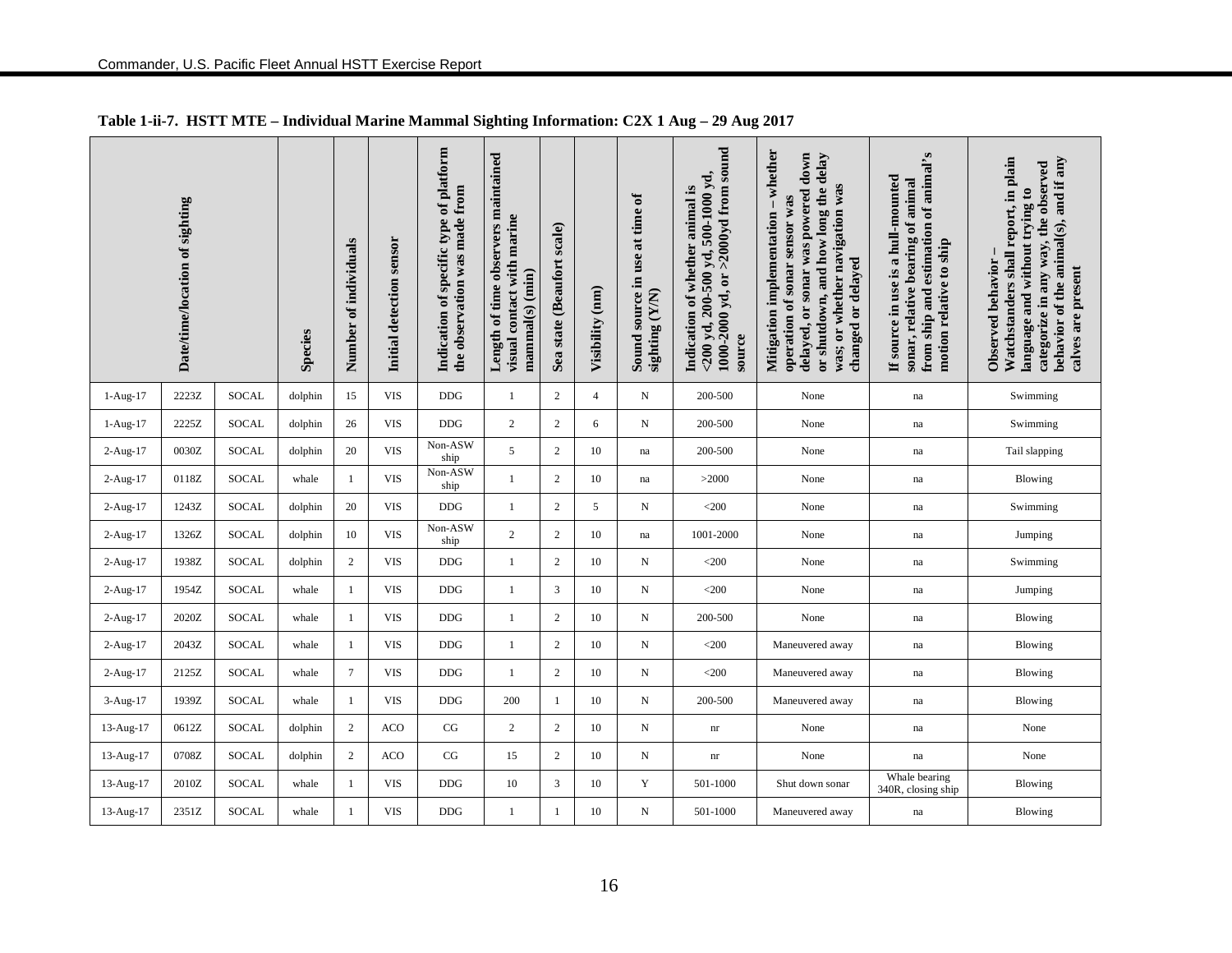| 14-Aug-17 | 0000Z   | SOCAL        | whale    | $\overline{2}$ | <b>VIS</b> | <b>DDG</b> | 5                          | 2              | 10 | Y                   | 501-1000                   | None            | Whales bearing<br>300R, paralleling<br>ship | <b>Blowing</b>                |
|-----------|---------|--------------|----------|----------------|------------|------------|----------------------------|----------------|----|---------------------|----------------------------|-----------------|---------------------------------------------|-------------------------------|
| 14-Aug-17 | 2217Z   | SOCAL        | whale    | 3              | <b>VIS</b> | <b>DDG</b> | 3                          | -1             | 10 | Y                   | 501-1000                   | None            | Whales bearing<br>010R, opening<br>ship     | Blowing                       |
| 15-Aug-17 | 2032Z   | SOCAL        | pinniped | -1             | <b>VIS</b> | <b>DDG</b> | $\overline{c}$             | -1             | 10 | N                   | 200-500                    | None            | $\operatorname{na}$                         | Seal swimming                 |
| 16-Aug-17 | 0000Z   | SOCAL        | whale    | $\overline{4}$ | <b>VIS</b> | CG         | $\overline{2}$             | -1             | 10 | $\operatorname{na}$ | 501-1000                   | None            | na                                          | Blowing                       |
| 16-Aug-17 | 0130Z   | <b>SOCAL</b> | whale    | -1             | <b>VIS</b> | <b>DDG</b> | $\mathbf{1}$               | $\overline{4}$ | 10 | N                   | >2000                      | None            | na                                          | Blowing                       |
| 17-Aug-17 | $0000Z$ | <b>SOCAL</b> | whale    | 1              | <b>VIS</b> | CG         | nr                         | nr             | 10 | na                  | 501-1000                   | None            | $\operatorname{na}$                         | None                          |
| 17-Aug-17 | $0000Z$ | SOCAL        | whale    | 1              | <b>VIS</b> | CG         | $\mathop{\rm nr}\nolimits$ | $\mathbf{1}$   | 10 | na                  | 501-1000                   | None            | na                                          | None                          |
| 17-Aug-17 | 1012Z   | SOCAL        | dolphin  | 2              | <b>ACO</b> | CG         | $\overline{c}$             | $\overline{2}$ | 10 | N                   | $\mathop{\rm nr}\nolimits$ | None            | $\operatorname{na}$                         | None                          |
| 17-Aug-17 | 1024Z   | SOCAL        | dolphin  | $\overline{c}$ | <b>ACO</b> | CG         | $\overline{c}$             | $\overline{c}$ | 10 | N                   | $\mathop{\rm nr}\nolimits$ | None            | na                                          | None                          |
| 17-Aug-17 | 1058Z   | <b>SOCAL</b> | dolphin  | 2              | <b>ACO</b> | CG         | $\overline{c}$             | $\sqrt{2}$     | 10 | N                   | $\mathop{\rm nr}\nolimits$ | None            | $\operatorname{na}$                         | None                          |
| 17-Aug-17 | 1200Z   | <b>SOCAL</b> | whale    | 3              | <b>VIS</b> | <b>DDG</b> | 5                          | $\mathfrak{Z}$ | 10 | $_{\rm N}$          | $<$ 200                    | Maneuvered away | na                                          | Swimming                      |
| 18-Aug-17 | 0440Z   | SOCAL        | dolphin  | 2              | <b>ACO</b> | CG         | $\overline{c}$             | $\overline{c}$ | 10 | N                   | $\mathop{\rm nr}\nolimits$ | None            | na                                          | None                          |
| 18-Aug-17 | 1320Z   | SOCAL        | whale    | 1              | <b>VIS</b> | <b>DDG</b> | 5                          | $\sqrt{2}$     | 10 | N                   | 501-1000                   | None            | $\operatorname{na}$                         | Blowing                       |
| 18-Aug-17 | 1515Z   | SOCAL        | dolphin  | $\overline{2}$ | <b>ACO</b> | CG         | $\overline{c}$             | $\sqrt{2}$     | 10 | N                   | $\mathop{\rm nr}\nolimits$ | None            | na                                          | None                          |
| 18-Aug-17 | 1525Z   | SOCAL        | whale    | 1              | <b>VIS</b> | DDG        | $\mathbf{1}$               | 3              | 8  | $\, {\bf N}$        | 501-1000                   | None            | $\operatorname{na}$                         | Blowing                       |
| 18-Aug-17 | 1541Z   | SOCAL        | whale    | $\sqrt{2}$     | <b>VIS</b> | <b>DDG</b> | $\overline{c}$             | 1              | 10 | N                   | >2000                      | Maneuvered away | na                                          | Blowing                       |
| 18-Aug-17 | 1924Z   | SOCAL        | pinniped | 3              | <b>VIS</b> | <b>DDG</b> | 3                          | 1              | 10 | N                   | >2000                      | None            | na                                          | Seal floating                 |
| 19-Aug-17 | 0831Z   | <b>SOCAL</b> | dolphin  | 3              | <b>VIS</b> | <b>DDG</b> | 5                          | 3              | 10 | N                   | 501-1000                   | None            | $\operatorname{na}$                         | Playing                       |
| 19-Aug-17 | 1038Z   | SOCAL        | dolphin  | $\overline{2}$ | <b>ACO</b> | CG         | $\overline{c}$             | 2              | 10 | N                   | $\mathop{\rm nr}\nolimits$ | None            | $\operatorname{na}$                         | None                          |
| 19-Aug-17 | 1454Z   | SOCAL        | dolphin  | 3              | <b>VIS</b> | <b>DDG</b> | $\overline{c}$             | 2              | 10 | $\mathbf N$         | $<$ 200                    | None            | na                                          | Bow riding                    |
| 19-Aug-17 | 1906Z   | <b>SOCAL</b> | dolphin  | 2              | <b>ACO</b> | CG         | 122                        | $\overline{2}$ | 10 | N                   | $\mathop{\rm nr}\nolimits$ | None            | na                                          | None                          |
| 19-Aug-17 | 2030Z   | SOCAL        | pinniped | 2              | <b>VIS</b> | <b>DDG</b> | $\overline{c}$             | 1              | 10 | N                   | 501-1000                   | None            | na                                          | Seal floating                 |
| 19-Aug-17 | 2030Z   | <b>SOCAL</b> | pinniped | $\mathbf{1}$   | <b>VIS</b> | <b>DDG</b> | $\overline{c}$             | 1              | 10 | N                   | 1001-2000                  | None            | $\operatorname{na}$                         | Seal floating                 |
| 20-Aug-17 | 1419Z   | SOCAL        | whale    | -1             | <b>VIS</b> | CG         | 5                          | -1             | 10 | N                   | $<$ 200                    | None            | $\operatorname{na}$                         | Swimming along the<br>surface |
| 20-Aug-17 | 2116Z   | SOCAL        | dolphin  | 2              | <b>ACO</b> | CG         | $\overline{c}$             | $\overline{c}$ | 10 | N                   | nr                         | None            | na                                          | None                          |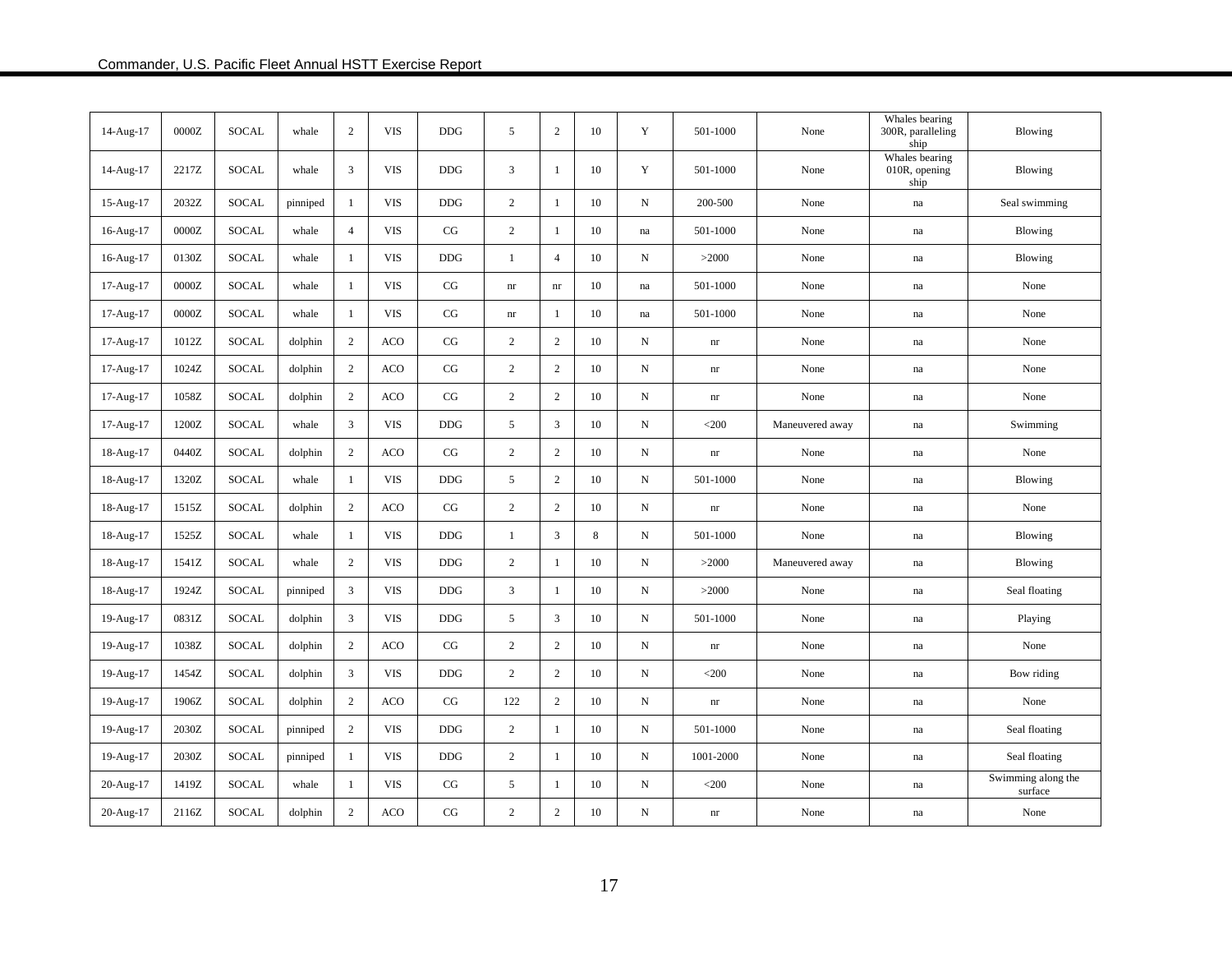| 20-Aug-17   | 2158Z | <b>SOCAL</b> | whale   | 1              | <b>VIS</b> | CG              | $\mathbf{1}$   | 3              | 10 | $_{\rm N}$ | $<$ 200                    | None | na                  | Swimming along the<br>surface |
|-------------|-------|--------------|---------|----------------|------------|-----------------|----------------|----------------|----|------------|----------------------------|------|---------------------|-------------------------------|
| 20-Aug-17   | 2253Z | SOCAL        | dolphin | 2              | <b>ACO</b> | CG              | $\overline{2}$ | 2              | 10 | N          | nr                         | None | $\operatorname{na}$ | None                          |
| $21-Aug-17$ | 1036Z | <b>SOCAL</b> | dolphin | 20             | <b>VIS</b> | CG              | 5              | 2              | 10 | N          | >2000                      | None | na                  | Swimming along the<br>surface |
| 21-Aug-17   | 1042Z | <b>SOCAL</b> | dolphin | $\overline{c}$ | <b>ACO</b> | CG              | 18             | 2              | 10 | N          | nr                         | None | na                  | None                          |
| 21-Aug-17   | 1734Z | SOCAL        | dolphin | 3              | <b>VIS</b> | <b>DDG</b>      | 5              | 1              | 10 | N          | 501-1000                   | None | na                  | Blowing                       |
| 21-Aug-17   | 2139Z | <b>SOCAL</b> | dolphin | $\overline{c}$ | <b>ACO</b> | CG              | 10             | $\mathbf{2}$   | 10 | N          | $\mathop{\rm nr}\nolimits$ | None | na                  | None                          |
| 22-Aug-17   | 0010Z | <b>SOCAL</b> | whale   | -1             | <b>VIS</b> | Non-ASW<br>ship | 2              | 2              | 10 | na         | 501-1000                   | None | na                  | Spout                         |
| 22-Aug-17   | 0502Z | <b>SOCAL</b> | dolphin | $\overline{c}$ | <b>ACO</b> | CG              | $\overline{2}$ | $\sqrt{2}$     | 10 | N          | nr                         | None | na                  | None                          |
| 22-Aug-17   | 0728Z | SOCAL        | dolphin | $\overline{c}$ | <b>ACO</b> | CG              | $\overline{2}$ | 2              | 10 | $_{\rm N}$ | nr                         | None | na                  | None                          |
| 22-Aug-17   | 0820Z | <b>SOCAL</b> | dolphin | $\overline{c}$ | <b>ACO</b> | CG              | $\overline{2}$ | $\mathbf{2}$   | 10 | $_{\rm N}$ | nr                         | None | na                  | None                          |
| 22-Aug-17   | 1505Z | <b>SOCAL</b> | dolphin | $\overline{2}$ | <b>ACO</b> | CG              | $\overline{2}$ | $\mathbf{2}$   | 10 | N          | nr                         | None | na                  | None                          |
| 22-Aug-17   | 1702Z | <b>SOCAL</b> | dolphin | 10             | <b>VIS</b> | <b>DDG</b>      | 20             | -1             | 10 | N          | 200-500                    | None | na                  | Jumping                       |
| 22-Aug-17   | 1922Z | <b>SOCAL</b> | dolphin | 2              | <b>ACO</b> | CG              | 11             | $\mathbf{2}$   | 10 | N          | nr                         | None | na                  | None                          |
| 22-Aug-17   | 1954Z | <b>SOCAL</b> | dolphin | 2              | <b>ACO</b> | CG              | 14             | 2              | 10 | N          | nr                         | None | na                  | None                          |
| 22-Aug-17   | 1959Z | <b>SOCAL</b> | dolphin | $\overline{4}$ | <b>VIS</b> | <b>DDG</b>      | 2              | -1             | 10 | N          | 501-1000                   | None | na                  | Jumping                       |
| 22-Aug-17   | 2058Z | <b>SOCAL</b> | dolphin | 50             | <b>VIS</b> | <b>DDG</b>      | 5              | $\mathbf{1}$   | 10 | $_{\rm N}$ | 200-500                    | None | $\operatorname{na}$ | Jumping                       |
| 22-Aug-17   | 2234Z | <b>SOCAL</b> | dolphin | $\overline{c}$ | <b>ACO</b> | CG              | 1              | $\mathbf{2}$   | 10 | N          | nr                         | None | na                  | None                          |
| 23-Aug-17   | 0500Z | <b>SOCAL</b> | dolphin | $\overline{2}$ | <b>ACO</b> | CG              | $\overline{2}$ | $\mathbf{2}$   | 10 | N          | nr                         | None | $\operatorname{na}$ | None                          |
| 23-Aug-17   | 0611Z | <b>SOCAL</b> | dolphin | 2              | <b>ACO</b> | CG              | $\overline{2}$ | 2              | 10 | N          | nr                         | None | na                  | None                          |
| 23-Aug-17   | 0850Z | <b>SOCAL</b> | dolphin | $\overline{c}$ | <b>ACO</b> | $\rm CG$        | 15             | $\mathbf{2}$   | 10 | N          | nr                         | None | $\operatorname{na}$ | None                          |
| 23-Aug-17   | 2346Z | <b>SOCAL</b> | dolphin | 200            | <b>VIS</b> | <b>DDG</b>      | 10             | $\mathbf{2}$   | 10 | $_{\rm N}$ | >2000                      | None | na                  | Swimming and jumping          |
| 24-Aug-17   | 0834Z | <b>SOCAL</b> | dolphin | $\sqrt{2}$     | <b>ACO</b> | CG              | $\mathbf{2}$   | $\overline{c}$ | 10 | N          | nr                         | None | $\operatorname{na}$ | None                          |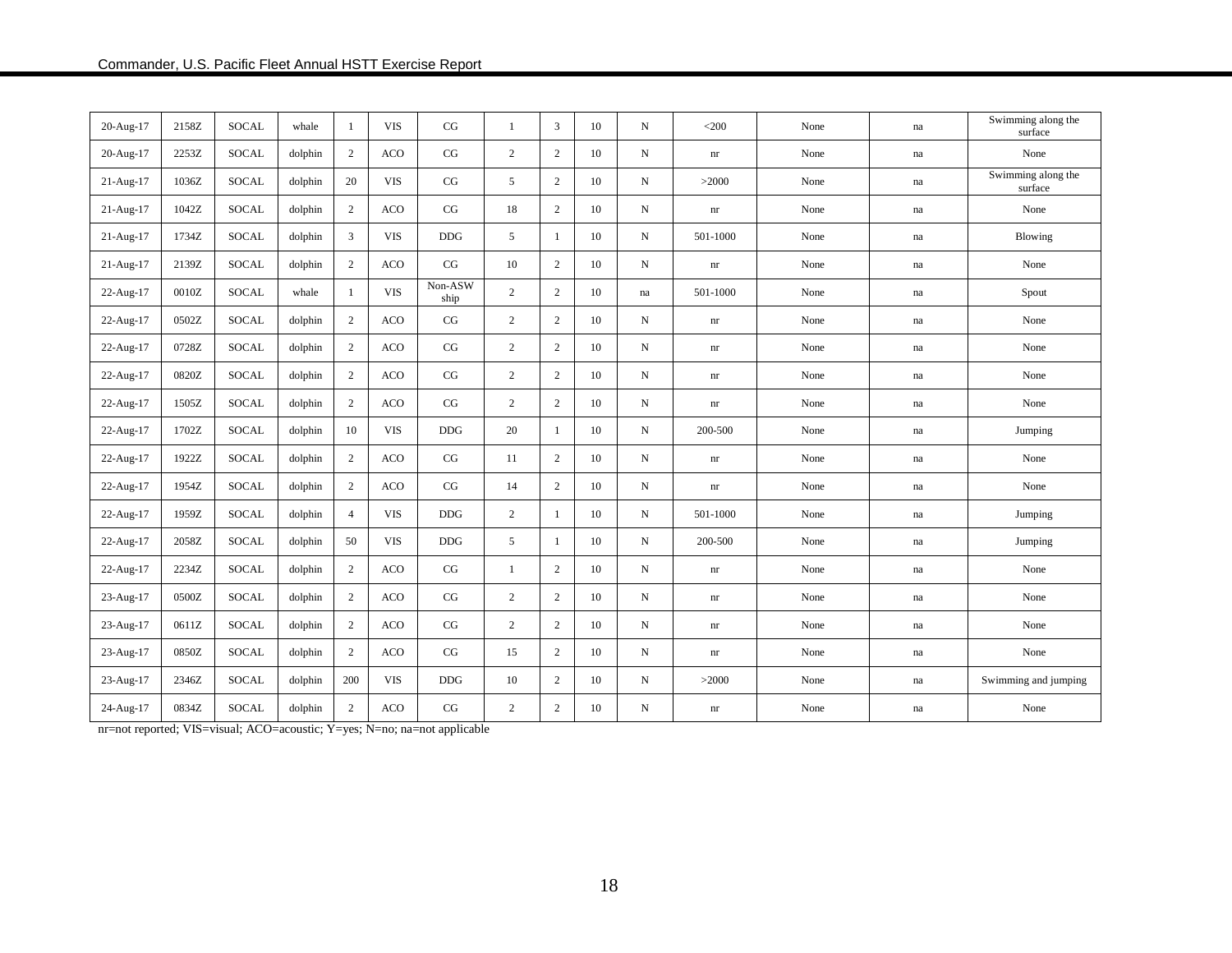|          | Date/time/location of sighting |              | <b>Species</b> | Number of individuals | Initial detection sensor | platform the observation was made<br>Indication of specific type of<br>from | with<br>maintained visual contact<br>marine mammal(s) (min)<br>Length of time observers | Sea state (Beaufort scale) | Visibility (nm) | Sound source in use at time of<br>sighting (Y/N) | $<$ 200 yd, 200-500 yd, 500-1000 yd,<br>Indication of whether animal is<br>$>2000yd$ from<br>1000-2000 yd, or<br>sound source | was delayed, or sonar was powered<br>navigation was changed or delayed<br>whether operation of sonar sensor<br>down or shutdown, and how long<br>Mitigation implementation<br>the delay was; or whether | If source in use is a hull-mounted<br>sonar, relative bearing of animal<br>animal's motion relative to ship<br>from ship and estimation of | Watchstanders shall report, in plain<br>behavior of the animal(s), and if any<br>categorize in any way, the observed<br>language and without trying to<br>Observed behavior<br>calves are present |
|----------|--------------------------------|--------------|----------------|-----------------------|--------------------------|-----------------------------------------------------------------------------|-----------------------------------------------------------------------------------------|----------------------------|-----------------|--------------------------------------------------|-------------------------------------------------------------------------------------------------------------------------------|---------------------------------------------------------------------------------------------------------------------------------------------------------------------------------------------------------|--------------------------------------------------------------------------------------------------------------------------------------------|---------------------------------------------------------------------------------------------------------------------------------------------------------------------------------------------------|
| 5-Aug-17 | 1430Z                          | SOCAL        | whale          | 1                     | <b>VIS</b>               | CG                                                                          | 3                                                                                       | 2                          | 10              | Y                                                | 1001-2000                                                                                                                     | None                                                                                                                                                                                                    | Whale bearing<br>090R, paralleling<br>ship                                                                                                 | Swimming on surface                                                                                                                                                                               |
| 6-Aug-17 | 0142Z                          | SOCAL        | dolphin        | 20                    | <b>VIS</b>               | DDG                                                                         | $\mathbf{1}$                                                                            | 1                          | 5               | $_{\rm N}$                                       | 1001-2000                                                                                                                     | None                                                                                                                                                                                                    | $\operatorname{na}$                                                                                                                        | Swimming                                                                                                                                                                                          |
| 6-Aug-17 | 0238Z                          | SOCAL        | generic        | $\overline{c}$        | <b>ACO</b>               | <b>DDG</b>                                                                  | nr                                                                                      | nr                         | nr              | N                                                | $\mathop{\rm nr}\nolimits$                                                                                                    | None                                                                                                                                                                                                    | $\operatorname{na}$                                                                                                                        | Marine mammals on<br><b>Underwater Telephone</b>                                                                                                                                                  |
| 6-Aug-17 | 1637Z                          | <b>SOCAL</b> | whale          | $\mathbf{1}$          | <b>VIS</b>               | DDG                                                                         | $\mathbf{1}$                                                                            | $\overline{2}$             | 10              | Y                                                | >2000                                                                                                                         | None                                                                                                                                                                                                    | Whale bearing<br>276R, paralleling<br>ship                                                                                                 | Blowing                                                                                                                                                                                           |
| 6-Aug-17 | 1657Z                          | SOCAL        | whale          | 3                     | <b>VIS</b>               | DDG                                                                         | 3                                                                                       | $\overline{2}$             | 10              | N                                                | 1001-2000                                                                                                                     | None                                                                                                                                                                                                    | $\operatorname{na}$                                                                                                                        | Swimming                                                                                                                                                                                          |
| 6-Aug-17 | 1808Z                          | SOCAL        | dolphin        | 20                    | <b>VIS</b>               | Non-ASW<br>ship                                                             | $\sqrt{2}$                                                                              | nr                         | 10              | na                                               | 200-500                                                                                                                       | Maneuvered away                                                                                                                                                                                         | $\operatorname{na}$                                                                                                                        | Bow riding                                                                                                                                                                                        |
| 6-Aug-17 | 1844Z                          | SOCAL        | whale          | $\mathbf{1}$          | <b>VIS</b>               | Non-ASW<br>ship                                                             | $\overline{4}$                                                                          | nr                         | 10              | na                                               | 501-1000                                                                                                                      | Maneuvered away                                                                                                                                                                                         | na                                                                                                                                         | Blowing                                                                                                                                                                                           |
| 6-Aug-17 | 1853Z                          | SOCAL        | dolphin        | 20                    | <b>VIS</b>               | Non-ASW<br>ship                                                             | 3                                                                                       | nr                         | 10              | na                                               | >2000                                                                                                                         | None                                                                                                                                                                                                    | $\operatorname{na}$                                                                                                                        | None                                                                                                                                                                                              |
| 6-Aug-17 | 1941Z                          | SOCAL        | whale          | $\mathbf{1}$          | <b>VIS</b>               | Non-ASW<br>ship                                                             | $\mathbf{2}$                                                                            | nr                         | 10              | na                                               | 501-1000                                                                                                                      | None                                                                                                                                                                                                    | $\operatorname{na}$                                                                                                                        | Blowing                                                                                                                                                                                           |
| 6-Aug-17 | 2047Z                          | <b>SOCAL</b> | whale          | 2                     | <b>VIS</b>               | <b>DDG</b>                                                                  | $\mathbf{1}$                                                                            | 2                          | 10              | $\mathbf N$                                      | 200-500                                                                                                                       | Maneuvered away                                                                                                                                                                                         | na                                                                                                                                         | Spouting                                                                                                                                                                                          |
| 6-Aug-17 | 2214Z                          | SOCAL        | dolphin        | 5                     | <b>VIS</b>               | $_{\rm CG}$                                                                 | 1                                                                                       | 1                          | 10              | N                                                | >2000                                                                                                                         | None                                                                                                                                                                                                    | $\operatorname{na}$                                                                                                                        | Swimming along the<br>surface                                                                                                                                                                     |
| 6-Aug-17 | 2223Z                          | SOCAL        | whale          | 1                     | <b>VIS</b>               | <b>DDG</b>                                                                  | $\mathbf{1}$                                                                            | $\mathbf{1}$               | 5               | N                                                | 1001-2000                                                                                                                     | Maneuvered away                                                                                                                                                                                         | na                                                                                                                                         | Blowing                                                                                                                                                                                           |
| 6-Aug-17 | 2350Z                          | SOCAL        | whale          | 1                     | <b>VIS</b>               | <b>DDG</b>                                                                  | 1                                                                                       | $\overline{2}$             | 10              | N                                                | >2000                                                                                                                         | Maneuvered away                                                                                                                                                                                         | $\operatorname{na}$                                                                                                                        | <b>Blowing</b>                                                                                                                                                                                    |
| 7-Aug-17 | 0018Z                          | <b>SOCAL</b> | whale          | $\overline{c}$        | <b>VIS</b>               | <b>DDG</b>                                                                  | $\sqrt{2}$                                                                              | $\sqrt{2}$                 | $\tau$          | N                                                | 1001-2000                                                                                                                     | None                                                                                                                                                                                                    | $\operatorname{na}$                                                                                                                        | Blowing                                                                                                                                                                                           |
| 7-Aug-17 | 0220Z                          | SOCAL        | whale          | $\mathbf{1}$          | <b>VIS</b>               | <b>DDG</b>                                                                  | $\overline{4}$                                                                          | $\mathbf{1}$               | 10              | N                                                | >2000                                                                                                                         | Maneuvered away                                                                                                                                                                                         | na                                                                                                                                         | <b>Blowing</b>                                                                                                                                                                                    |
| 7-Aug-17 | 0300Z                          | SOCAL        | dolphin        | 8                     | <b>VIS</b>               | <b>DDG</b>                                                                  | 5                                                                                       | 1                          | 10              | N                                                | 1001-2000                                                                                                                     | None                                                                                                                                                                                                    | $\operatorname{na}$                                                                                                                        | Swimming                                                                                                                                                                                          |

## **Table 1-ii-8. HSTT MTE – Individual Marine Mammal Sighting Information: IAC 5 Aug – 12 Aug 2017**

Commander, U.S. Pacific Fleet Annual HSTT Exercise Report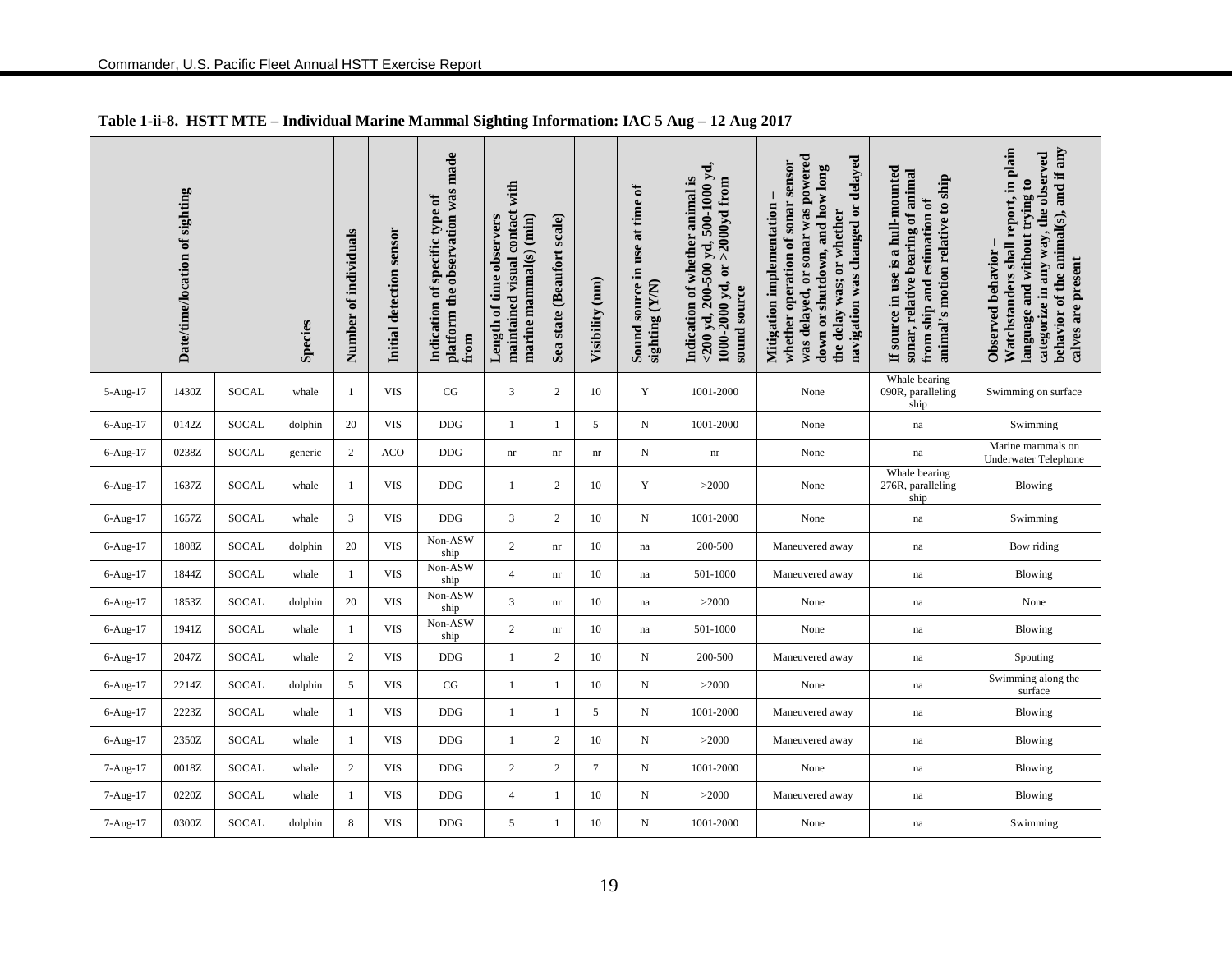| 7-Aug-17    | 1808Z | <b>SOCAL</b> | dolphin | 20             | <b>VIS</b> | Non-ASW<br>ship | $\overline{2}$ | nr             | 10     | na         | 501-1000                   | Maneuvered away | na                                     | Bow riding                    |
|-------------|-------|--------------|---------|----------------|------------|-----------------|----------------|----------------|--------|------------|----------------------------|-----------------|----------------------------------------|-------------------------------|
| 7-Aug-17    | 2030Z | <b>SOCAL</b> | whale   | -1             | <b>VIS</b> | <b>DDG</b>      | 1              | 2              | 10     | N          | 200-500                    | None            | Whale bearing<br>090R, opening<br>ship | Blowing                       |
| 7-Aug-17    | 2340Z | <b>SOCAL</b> | whale   | -1             | <b>VIS</b> | <b>DDG</b>      | 1              | 2              | 10     | Y          | >2000                      | Maneuvered away | $\!$ na                                | Blowing                       |
| 8-Aug-17    | 0140Z | <b>SOCAL</b> | whale   | -1             | <b>VIS</b> | CG              | $\overline{2}$ | 3              | 10     | N          | >2000                      | None            | na                                     | Swimming along the<br>surface |
| 8-Aug-17    | 0840Z | <b>SOCAL</b> | whale   | -1             | <b>VIS</b> | <b>DDG</b>      | 1              | 2              | 10     | N          | 1001-2000                  | None            | na                                     | Blowing                       |
| 8-Aug-17    | 1358Z | <b>SOCAL</b> | dolphin | 20             | <b>VIS</b> | $DDG$           | $\mathbf{3}$   | $\mathbf{3}$   | 10     | N          | 200-500                    | None            | na                                     | Swimming                      |
| 8-Aug-17    | 1640Z | <b>SOCAL</b> | dolphin | 12             | <b>VIS</b> | <b>DDG</b>      | 15             | 3              | 8      | N          | $<$ 200                    | None            | na                                     | Swimming                      |
| 8-Aug-17    | 1840Z | <b>SOCAL</b> | whale   | -1             | <b>VIS</b> | $DDG$           | 5              | 3              | 9      | N          | >2000                      | None            | na                                     | Swimming                      |
| 8-Aug-17    | 1853Z | <b>SOCAL</b> | dolphin | 10             | <b>VIS</b> | <b>DDG</b>      | $\overline{c}$ | $\mathbf{3}$   | 9      | N          | 200-500                    | None            | na                                     | Swimming                      |
| 8-Aug-17    | 1944Z | <b>SOCAL</b> | whale   | -1             | <b>VIS</b> | <b>DDG</b>      | 3              | 2              | 10     | N          | 200-500                    | None            | na                                     | Blowing                       |
| 9-Aug-17    | 0121Z | <b>SOCAL</b> | whale   | 2              | <b>VIS</b> | Non-ASW<br>ship | 10             | 2              | $\tau$ | na         | 1001-2000                  | Maneuvered away | na                                     | Blowing                       |
| 9-Aug-17    | 0122Z | <b>SOCAL</b> | whale   | $\overline{1}$ | <b>VIS</b> | Non-ASW<br>ship | 8              | 2              | $\tau$ | na         | >2000                      | Maneuvered away | na                                     | Blowing                       |
| 9-Aug-17    | 0845Z | <b>SOCAL</b> | whale   | -1             | <b>VIS</b> | $DDG$           | 1              | 2              | 10     | N          | 1001-2000                  | None            | na                                     | Blowing                       |
| 9-Aug-17    | 1447Z | <b>SOCAL</b> | whale   | $\overline{1}$ | <b>VIS</b> | Non-ASW<br>ship | -1             | 3              | $\tau$ | na         | >2000                      | None            | na                                     | Blowing                       |
| 9-Aug-17    | 1629Z | <b>SOCAL</b> | whale   | -1             | <b>VIS</b> | <b>DDG</b>      | $\overline{2}$ | 5              | 10     | $_{\rm N}$ | 501-1000                   | None            | na                                     | Diving                        |
| 9-Aug-17    | 2312Z | <b>SOCAL</b> | dolphin | 2              | ACO        | CG              | 5              | $\overline{2}$ | 10     | N          | $\mathop{\rm nr}\nolimits$ | None            | na                                     | None                          |
| 10-Aug-17   | 1536Z | <b>SOCAL</b> | dolphin | 2              | ACO        | CG              | $\overline{2}$ | 2              | 10     | $_{\rm N}$ | nr                         | None            | na                                     | None                          |
| 11-Aug-17   | 1500Z | <b>SOCAL</b> | whale   | $\overline{1}$ | <b>VIS</b> | <b>DDG</b>      | 5              | 2              | 10     | $_{\rm N}$ | 200-500                    | Maneuvered away | na                                     | <b>Blowing</b>                |
| 11-Aug-17   | 1942Z | <b>SOCAL</b> | whale   | -1             | <b>VIS</b> | <b>DDG</b>      | 5              | 3              | 10     | N          | 1001-2000                  | Maneuvered away | na                                     | Blowing                       |
| $11-Aug-17$ | 2107Z | <b>SOCAL</b> | dolphin | 2              | ACO        | CG              | 12             | 2              | 10     | N          | $\mathop{\rm nr}\nolimits$ | None            | na                                     | None                          |
| 11-Aug-17   | 2130Z | <b>SOCAL</b> | whale   | -1             | <b>VIS</b> | $DDG$           | 45             | 5              | 10     | N          | >2000                      | Maneuvered away | na                                     | Travelling                    |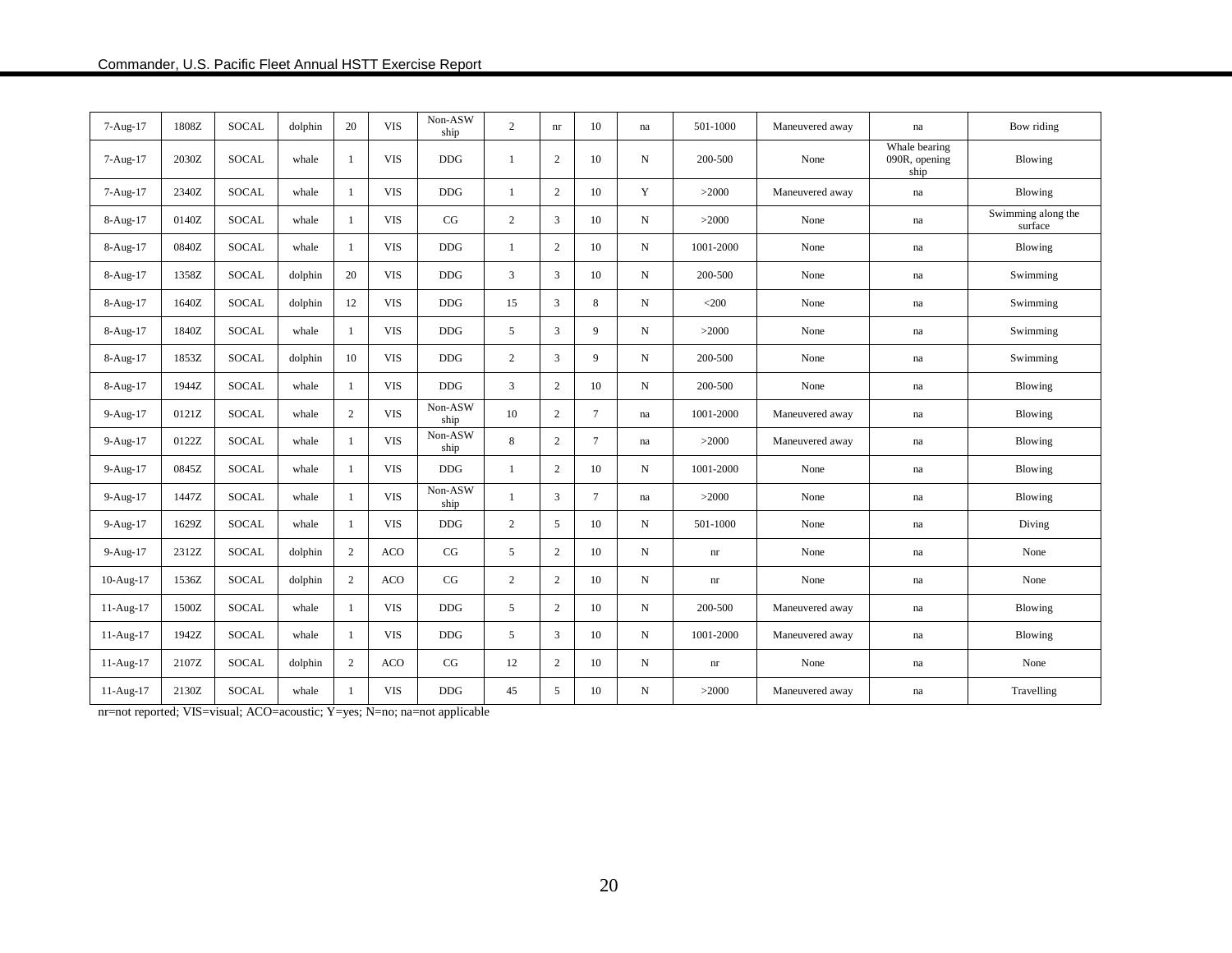|            | Date/time/location of sighting |              | Species | Number of individuals | Initial detection sensor | platform the observation was made<br>Indication of specific type of<br>from | with<br>maintained visual contact<br>marine mammal(s) (min)<br>Length of time observers | Sea state (Beaufort scale) | Visibility (nm) | Sound source in use at time of<br>sighting (Y/N) | $<$ 200 yd, 200-500 yd, 500-1000 yd,<br>Indication of whether animal is<br>1000-2000 yd, or >2000yd from<br>sound source | was delayed, or sonar was powered<br>navigation was changed or delayed<br>whether operation of sonar sensor<br>down or shutdown, and how long<br>Mitigation implementation<br>the delay was; or whether | If source in use is a hull-mounted<br>sonar, relative bearing of animal<br>animal's motion relative to ship<br>from ship and estimation of | Watchstanders shall report, in plain<br>behavior of the animal(s), and if any<br>categorize in any way, the observed<br>language and without trying to<br>Observed behavior<br>calves are present |
|------------|--------------------------------|--------------|---------|-----------------------|--------------------------|-----------------------------------------------------------------------------|-----------------------------------------------------------------------------------------|----------------------------|-----------------|--------------------------------------------------|--------------------------------------------------------------------------------------------------------------------------|---------------------------------------------------------------------------------------------------------------------------------------------------------------------------------------------------------|--------------------------------------------------------------------------------------------------------------------------------------------|---------------------------------------------------------------------------------------------------------------------------------------------------------------------------------------------------|
| 27-Oct-17  | 2206Z                          | SOCAL        | dolphin | 50                    | <b>VIS</b>               | Non-ASW<br>ship                                                             | 5                                                                                       | $\mathbf{1}$               | 10              | $\operatorname{na}$                              | 1001-2000                                                                                                                | None                                                                                                                                                                                                    | $\operatorname{na}$                                                                                                                        | <b>Breaching</b>                                                                                                                                                                                  |
| 28-Oct-17  | 0008Z                          | <b>SOCAL</b> | whale   | 1                     | <b>VIS</b>               | Non-ASW<br>ship                                                             | 5                                                                                       | 2                          | 8               | na                                               | >2000                                                                                                                    | None                                                                                                                                                                                                    | na                                                                                                                                         | <b>Blowing</b>                                                                                                                                                                                    |
| 30-Oct-17  | 2359Z                          | SOCAL        | dolphin | 60                    | <b>VIS</b>               | <b>DDG</b>                                                                  | $\mathbf{1}$                                                                            | -1                         | 10              | N                                                | 200-500                                                                                                                  | None                                                                                                                                                                                                    | na                                                                                                                                         | Bow riding                                                                                                                                                                                        |
| $1-Nov-17$ | 1641Z                          | <b>SOCAL</b> | dolphin | 6                     | <b>VIS</b>               | <b>DDG</b>                                                                  | $\overline{c}$                                                                          | 2                          | 10              | N                                                | $<$ 200                                                                                                                  | None                                                                                                                                                                                                    | $\operatorname{na}$                                                                                                                        | Closing to bow ride                                                                                                                                                                               |
| $1-Nov-17$ | 1659Z                          | SOCAL        | dolphin | 6                     | <b>VIS</b>               | <b>DDG</b>                                                                  | $\mathbf{2}$                                                                            | $\overline{c}$             | 10              | N                                                | $<$ 200                                                                                                                  | None                                                                                                                                                                                                    | $\operatorname{na}$                                                                                                                        | Closing to bow ride                                                                                                                                                                               |
| $2-Nov-17$ | 1446Z                          | <b>SOCAL</b> | dolphin | 10                    | <b>VIS</b>               | <b>DDG</b>                                                                  | 10                                                                                      | $\overline{c}$             | 10              | N                                                | $<$ 200                                                                                                                  | None                                                                                                                                                                                                    | na                                                                                                                                         | Closing to bow ride                                                                                                                                                                               |
| $2-Nov-17$ | 1519Z                          | SOCAL        | dolphin | 8                     | <b>VIS</b>               | <b>DDG</b>                                                                  | 2                                                                                       | 2                          | 10              | N                                                | 200-500                                                                                                                  | None                                                                                                                                                                                                    | $\operatorname{na}$                                                                                                                        | Closing to bow ride                                                                                                                                                                               |
| $2-Nov-17$ | 2225Z                          | SOCAL        | dolphin | 50                    | <b>VIS</b>               | Non-ASW<br>ship                                                             | 5                                                                                       | $\overline{2}$             | 10              | $\operatorname{na}$                              | >2000                                                                                                                    | None                                                                                                                                                                                                    | $\operatorname{na}$                                                                                                                        | Breaching                                                                                                                                                                                         |
| $3-Nov-17$ | 0457Z                          | SOCAL        | dolphin | 5                     | <b>VIS</b>               | <b>DDG</b>                                                                  | 1                                                                                       | 3                          | 10              | N                                                | $<$ 200                                                                                                                  | Maneuvered away                                                                                                                                                                                         | na                                                                                                                                         | Bow riding                                                                                                                                                                                        |
| $3-Nov-17$ | 0621Z                          | SOCAL        | dolphin | $\overline{4}$        | <b>VIS</b>               | <b>DDG</b>                                                                  | $\overline{4}$                                                                          | 3                          | 10              | N                                                | $<$ 200                                                                                                                  | Maneuvered away                                                                                                                                                                                         | na                                                                                                                                         | Bow riding                                                                                                                                                                                        |
| $3-Nov-17$ | 1449Z                          | <b>SOCAL</b> | dolphin | 8                     | <b>VIS</b>               | <b>DDG</b>                                                                  | 3                                                                                       | 3                          | 10              | N                                                | 501-1000                                                                                                                 | Maneuvered away                                                                                                                                                                                         | na                                                                                                                                         | Bow riding                                                                                                                                                                                        |
| 3-Nov-17   | 1455Z                          | SOCAL        | whale   | $\overline{4}$        | <b>VIS</b>               | <b>DDG</b>                                                                  | 5                                                                                       | 3                          | 10              | N                                                | 200-500                                                                                                                  | Maneuvered away                                                                                                                                                                                         | na                                                                                                                                         | Tail slapping                                                                                                                                                                                     |
| $3-Nov-17$ | 1902Z                          | SOCAL        | dolphin | 50                    | <b>VIS</b>               | Non-ASW<br>ship                                                             | 30                                                                                      | -1                         | 10              | na                                               | >2000                                                                                                                    | None                                                                                                                                                                                                    | $\operatorname{na}$                                                                                                                        | <b>Breaching</b>                                                                                                                                                                                  |
| 4-Nov-17   | 2359Z                          | <b>SOCAL</b> | whale   | $\mathbf{1}$          | <b>VIS</b>               | <b>DDG</b>                                                                  | $\overline{2}$                                                                          | $\overline{c}$             | 10              | N                                                | >2000                                                                                                                    | Maneuvered away                                                                                                                                                                                         | $\operatorname{na}$                                                                                                                        | Floating on surface                                                                                                                                                                               |
| $4-Nov-17$ | 1545Z                          | <b>SOCAL</b> | dolphin | 6                     | <b>VIS</b>               | DDG                                                                         | 5                                                                                       | 2                          | 10              | N                                                | 501-1000                                                                                                                 | None                                                                                                                                                                                                    | $\operatorname{na}$                                                                                                                        | Jumping                                                                                                                                                                                           |
| 5-Nov-17   | 1615Z                          | SOCAL        | dolphin | 50                    | <b>VIS</b>               | Non-ASW<br>ship                                                             | 3                                                                                       | $\overline{1}$             | 10              | na                                               | 1001-2000                                                                                                                | None                                                                                                                                                                                                    | $\operatorname{na}$                                                                                                                        | <b>Breaching</b>                                                                                                                                                                                  |
| 6-Nov-17   | 2359Z                          | <b>SOCAL</b> | whale   | $\mathbf{1}$          | <b>VIS</b>               | DDG                                                                         | 5                                                                                       | 2                          | 10              | N                                                | >2000                                                                                                                    | None                                                                                                                                                                                                    | na                                                                                                                                         | Floating on surface                                                                                                                                                                               |

## **Table 1-ii-9. HSTT MTE – Individual Marine Mammal Sighting Information: SUSTEX 27 Oct – 13 Nov 2017**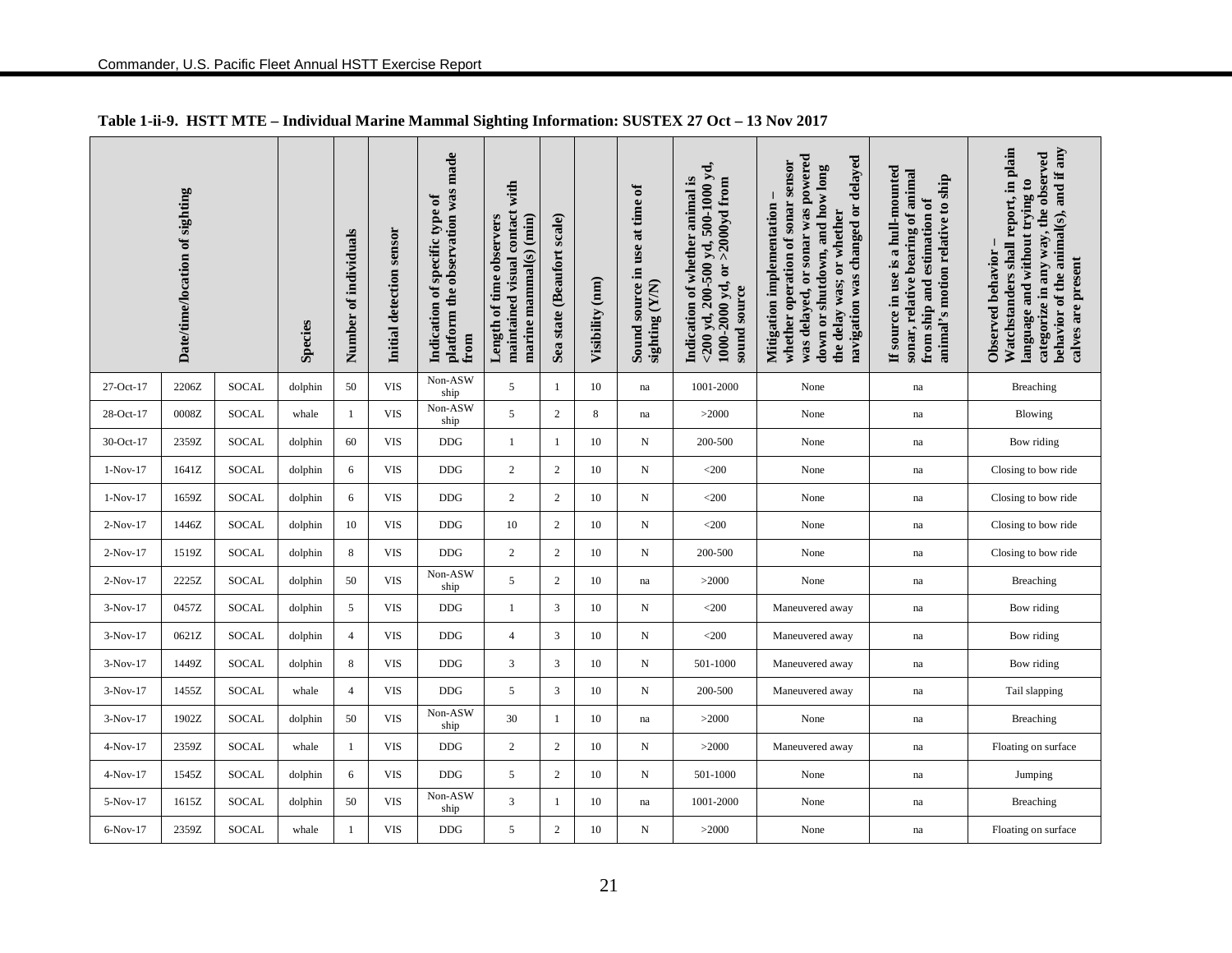| 6-Nov-17    | 2313Z | SOCAL        | whale   |                | <b>VIS</b> | Non-ASW<br>ship | 3              | $\overline{2}$ | 10 | na | 1001-2000 | None | na | Breaching              |
|-------------|-------|--------------|---------|----------------|------------|-----------------|----------------|----------------|----|----|-----------|------|----|------------------------|
| $7-Nov-17$  | 1223Z | SOCAL        | whale   | 3              | <b>VIS</b> | <b>DDG</b>      | 5              |                | 8  | N  | 1001-2000 | None | na | Paralleling ship       |
| $7-Nov-17$  | 1530Z | SOCAL        | dolphin | 100            | <b>VIS</b> | <b>DDG</b>      | 20             | $\overline{2}$ | 10 | N  | 200-500   | None | na | Bow riding             |
| $7-Nov-17$  | 1849Z | SOCAL        | whale   | 3              | <b>VIS</b> | <b>DDG</b>      | 6              | 2              | 10 | N  | >2000     | None | na | Floating on surface    |
| $7-Nov-17$  | 2215Z | <b>SOCAL</b> | dolphin | $\overline{4}$ | <b>VIS</b> | Non-ASW<br>ship | 3              |                | 10 | na | 1001-2000 | None | na | Breaching              |
| $7-Nov-17$  | 2245Z | SOCAL        | whale   |                | <b>VIS</b> | Non-ASW<br>ship | $\mathbf{2}$   |                | 10 | na | >2000     | None | na | Breaching              |
| $7-Nov-17$  | 2345Z | SOCAL        | dolphin | 50             | <b>VIS</b> | Non-ASW<br>ship | 3              |                | 10 | na | >2000     | None | na | Breaching              |
| 8-Nov-17    | 2322Z | <b>SOCAL</b> | dolphin | 20             | <b>VIS</b> | Non-ASW<br>ship | 3              |                | 10 | na | 1001-2000 | None | na | <b>Breaching</b>       |
| $9-Nov-17$  | 1919Z | <b>SOCAL</b> | dolphin | 20             | <b>VIS</b> | Non-ASW<br>ship | 20             | 2              | 5  | na | 200-500   | None | na | Jumping, bow riding    |
| $9-Nov-17$  | 2227Z | SOCAL        | dolphin | 40             | <b>VIS</b> | <b>DDG</b>      | 2              | 3              | 10 | N  | $<$ 200   | None | na | Bow riding             |
| $10-Nov-17$ | 0024Z | <b>SOCAL</b> | whale   |                | <b>VIS</b> | Non-ASW<br>ship | 3              | $\overline{2}$ | 10 | na | 501-1000  | None | na | Breaching              |
| 11-Nov-17   | 1715Z | SOCAL        | dolphin | $\overline{2}$ | <b>VIS</b> | Non-ASW<br>ship | $\overline{c}$ | 2              | 10 | na | 501-1000  | None | na | Bow riding, transiting |
| $11-Nov-17$ | 2355Z | <b>SOCAL</b> | whale   |                | <b>VIS</b> | Non-ASW<br>ship |                |                | 10 | na | 1001-2000 | None | na | Transiting on surface  |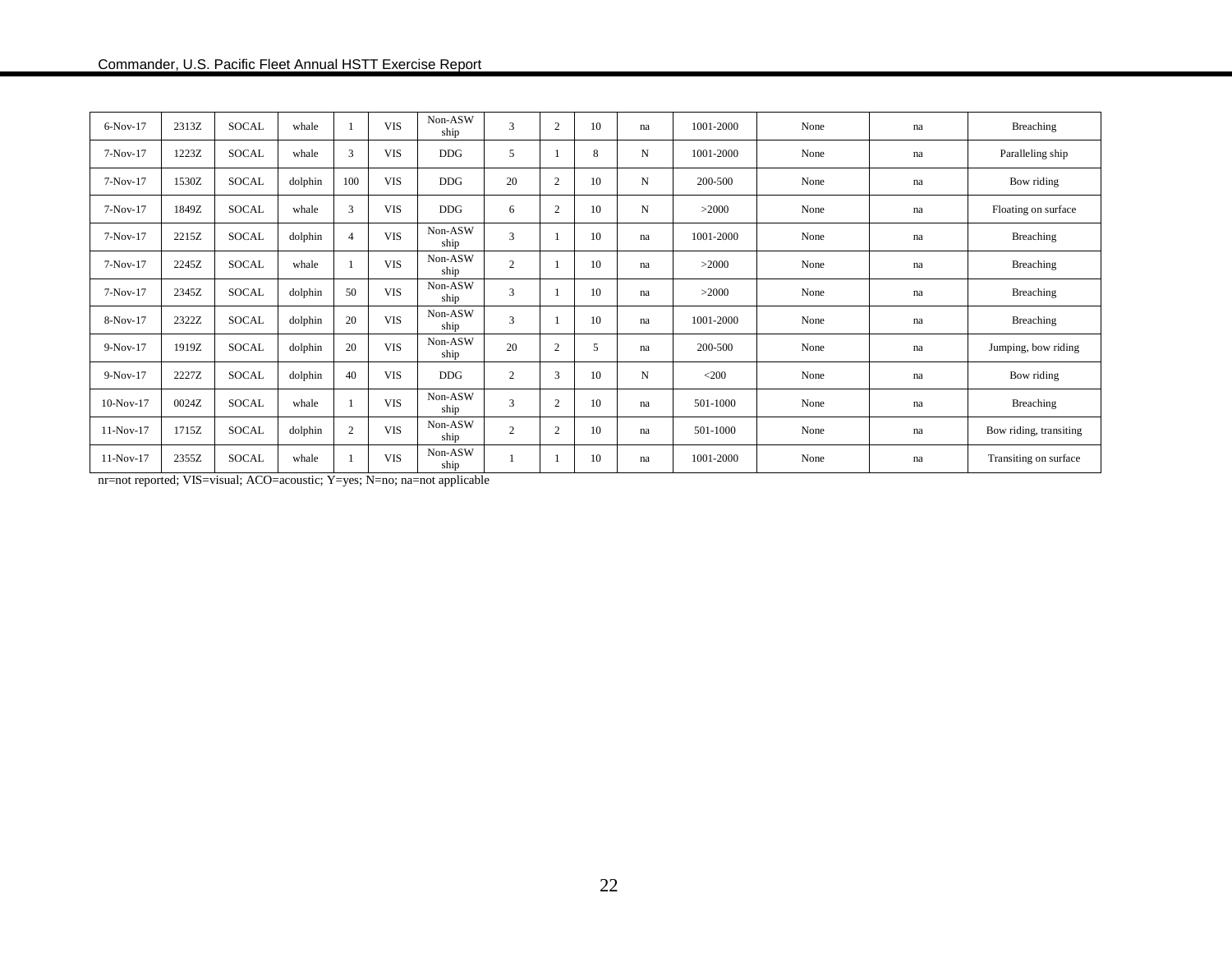## **(G) Evaluation (based on data gathered during all exercises) of effectiveness**

There were eight major traing exercises conducted in the HSTT Study Area during this reporting period (see **Table 1-ii-10**). In support of these MTEs, the Navy conducted over 10,743 hours of Marine Species Awareness Training for 4,161 personnel prior to the beginning of these training exercises.

| <b>MTE Type</b> | ีข−<br><b>Dates</b>     | -<br># of Exercise Days | # of US Ships<br><b>Involved (MFAS</b><br>and non-MFAS) | # of Marine<br><b>Mammal Sightings</b> | # of Marine<br><b>Mammals</b> |
|-----------------|-------------------------|-------------------------|---------------------------------------------------------|----------------------------------------|-------------------------------|
| <b>USWEX</b>    | 13 Jan - 17 Jan 2017    |                         | ∗                                                       |                                        | 31                            |
| C2X             | 28 Mar – 23 Apr 2017    | 27                      | $\ast$                                                  | 78                                     | 479                           |
| IAC.            | $9$ Apr $- 20$ Apr 2017 | 12                      | *                                                       | 67                                     | 324                           |
| C2X             | 1 May - 17 May 2017     | 17                      | $\ast$                                                  | 47                                     | 544                           |
| <b>USWEX</b>    | 17 Jun – 20 Jun 2017    | 4                       | $\ast$                                                  | 3                                      | 22                            |
| C2X             | 1 Aug $-$ 29 Aug 2017   | 29                      | $\ast$                                                  | 63                                     | 477                           |
| <b>IAC</b>      | 5 Aug - 12 Aug 2017     | 8                       | $\ast$                                                  | 37                                     | 172                           |
| <b>SUSTEX</b>   | 27 Oct - 13 Nov 2017    | 18                      | $\ast$                                                  | 30                                     | 566                           |
|                 | <b>Total</b>            | 120                     | ∗                                                       | 327                                    | 2,615                         |

**Table 1-ii-10. HSTT Study Area Major Training Exercises**

\* Information is presented in the classified version of this report.

## **HSTT Study Area Major Training Exercise Marine Mammal Observations**

There were 327 sightings of an estimated 2,615 marine mammals over the course of eight MTEs in the HSTT Study Area (see **Table 1-ii-10**). Breakdown of sightings by species type are shown in **Table 1-ii-11**.

|                            | Table 1-ii-11. Total number of marine mammal sightings observed from Navy platforms during Major |  |  |
|----------------------------|--------------------------------------------------------------------------------------------------|--|--|
| <b>Training Exercises.</b> |                                                                                                  |  |  |

| <b>Species Type</b> | # of Sightings | % of Total<br><b>Sightings</b> | # of Marine<br><b>Mammals</b> | % of Total<br><b>Number of Marine</b><br><b>Mammals</b> |
|---------------------|----------------|--------------------------------|-------------------------------|---------------------------------------------------------|
| Dolphins            | 153            | 47%                            | 2,330                         | 89%                                                     |
| Whales              | 166            | 51%                            | 262                           | 10%                                                     |
| Pinnipeds           | −              | 2%                             | 21                            | $<$ 1%                                                  |
| Turtles             |                | 0%                             |                               | 0%                                                      |
| Not recorded        |                | $<$ 1%                         | ◠                             | ${<}1\%$                                                |
| <b>Totals:</b>      | 327            |                                | 2,615                         |                                                         |

Dolphin species in Southern California typically occur in larger pods than whales, hence the higher number of dolphins and larger percentage of total numbers seen in these counts. During this reporting period, dolphin sightings accounted for 47% of all sightings and 89% of all individuals sighted (**Table 1 ii-11**).

## **HSTT Study Area Major Training Exercise Mitigations**

Sonar mitigation – **Table 1-ii-12** shows the number of marine mammal sightings out of the 327 total sightings reported this period that occurred at ranges less than 1,000 yards and indicates how many sonar mitigations were applied (third column). Other sightings within these ranges were instances when sonar was not in use, therefore sonar mitigation was not conducted (fourth column).

There were also 64 instances of Navy ships maneuvering to avoid marine mammals, or to avoid crossing the path of marine mammals. Of these 64 maneuvers, 57 were to avoid whales (n= 95 whales) and 7 were to avoid dolphins (n= 79 dolphins).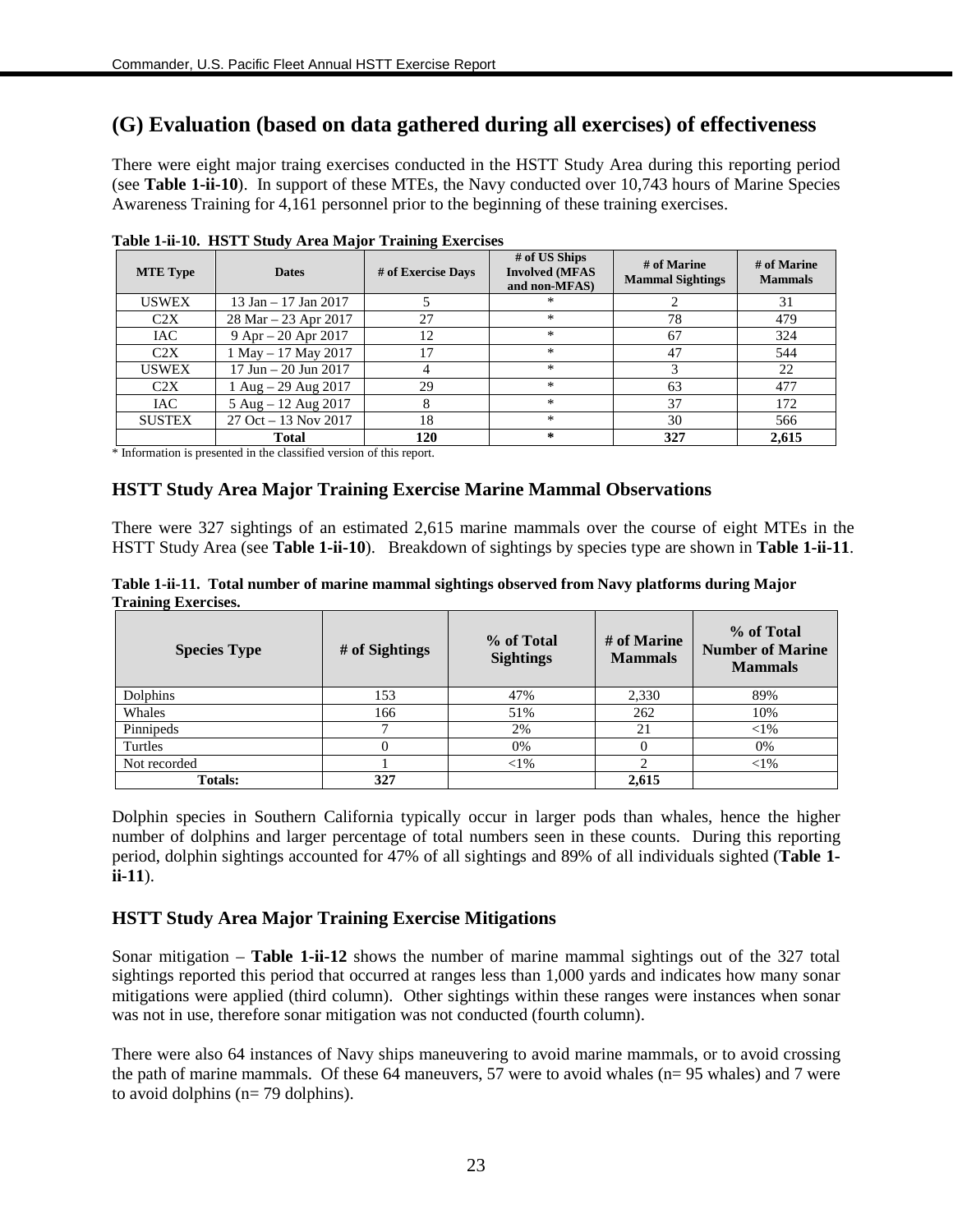| <b>Ranges</b>  | <b>Marine</b><br><b>Mammal</b><br><b>Type</b> | Sightings within a given range with<br>mitigation<br>(i.e., sonar was on prior to sighting<br>and sonar mitigation was applied) | Sightings within a given range with<br>no mitigation required<br>(i.e., sonar not on so sonar mitigation<br>was not needed) |
|----------------|-----------------------------------------------|---------------------------------------------------------------------------------------------------------------------------------|-----------------------------------------------------------------------------------------------------------------------------|
| $<$ 200 yards  |                                               |                                                                                                                                 |                                                                                                                             |
|                | Whales                                        | 1 sighting of 1 whale                                                                                                           | 15 sightings of 29 whales                                                                                                   |
|                | Dolphins                                      | 0 sightings                                                                                                                     | 27 sightings of 514 dolphins                                                                                                |
|                | Pinnipeds                                     | 0 sightings                                                                                                                     | 2 sightings of 13 pinnipeds                                                                                                 |
|                | Turtles                                       | 0 sightings                                                                                                                     | 0 sightings                                                                                                                 |
|                | Generic                                       | $0$ sightings                                                                                                                   | 0 sightings                                                                                                                 |
| 200-500 yards  |                                               |                                                                                                                                 |                                                                                                                             |
|                | Whales                                        | 5 sightings of 5 whales                                                                                                         | 28 sightings of 58 whales                                                                                                   |
|                | Dolphins                                      | 1 sighting of 5 dolphins                                                                                                        | 37 sightings of 731 dolphins                                                                                                |
|                | Pinnipeds                                     | 0 sightings                                                                                                                     | 1 sighting of 1 pinniped                                                                                                    |
|                | Turtles                                       | $0$ sightings                                                                                                                   | $0$ sightings                                                                                                               |
|                | Generic                                       | 0 sightings                                                                                                                     | 0 sightings                                                                                                                 |
| 501-1000 yards |                                               |                                                                                                                                 |                                                                                                                             |
|                | Whales                                        | 4 sightings of 4 whales                                                                                                         | 30 sightings of 41 whales                                                                                                   |
|                | Dolphins                                      | 0 sightings                                                                                                                     | 14 sightings of 191 dolphins                                                                                                |
|                | Pinnipeds                                     | 0 sightings                                                                                                                     | 1 sighting of 2 pinnipeds                                                                                                   |
|                | Turtles                                       | 0 sightings                                                                                                                     | 0 sightings                                                                                                                 |
|                | Generic                                       | 0 sightings                                                                                                                     | 0 sightings                                                                                                                 |

**Table 1-ii-12. Number of marine mammal sightings at ranges less than 1,000 yards observed from Navy platforms during Major Training Exercises concurrent with sonar mitigation.**

## **SUMMARY: Mitigation Effectiveness and Navy Mitigation Zone Adherence**

During this year's MTEs in the HSTT Study Area, prescribed NMFS mitigation zones were effectively applied in cases of observation of marine mammals within the applicable zone. **Table 1-ii-13** depicts the maximum estimated receive levels by the marine mammal at the time the mitigation measure was applied. In each case, the Permanent Threshold Shift (PTS) threshold is higher than the estimated maximum exposure level prior to mitigation which means that the marine mammal was unlikely to experience injury. During this reporting period the proper implementation of mitigation measures for sighted marine mammals is estimated to be highly effective at preventing exposures that may result in injury (e.g. PTS).

The three categories of mitigation measures (Personnel Training, Lookout and Watchstander Responsibility, and Operating Procedures) outlined in the HSTT Final Environmental Impact Statement (EIS)/Overseas Environmental Impact Statement (OEIS) of August 2013 and approved by NMFS in the HSTT Study Area LOA were effective in appropriately mitigating exposure of marine mammals to sonar. Fleet commanders, aircrews and ship watch teams continue to improve individual awareness and enhance reporting practices. This improvement can be attributed to the various pre-exercise conferences, mandatory Marine Species Awareness Training (including on-line training required for watch standing qualifications) with over 10,743 hours completed this year representing training to 4,161 personnel, adherence to required active sonar mitigation zones, and application of lessons learned in marine mammal sighting and reporting.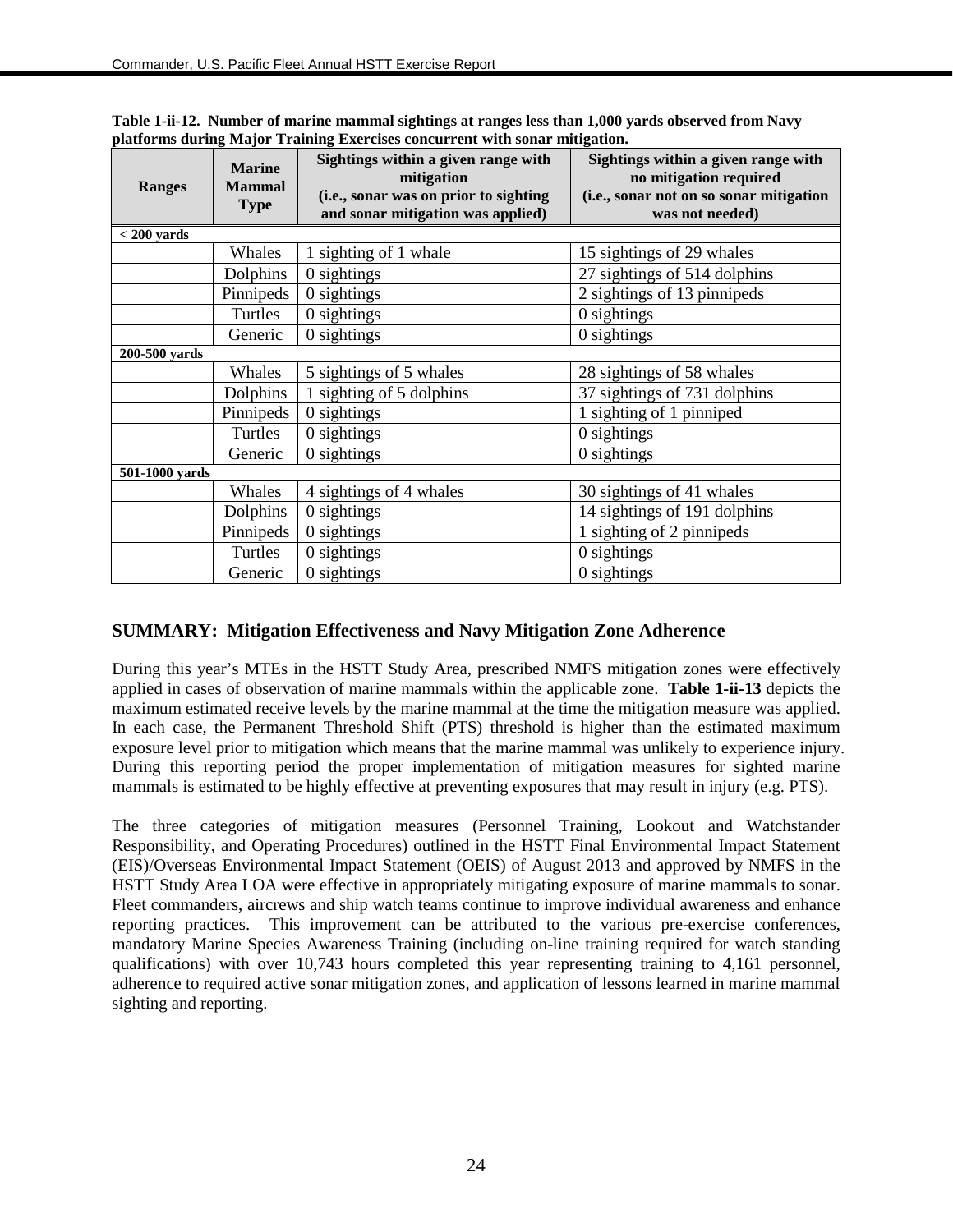| Location     | MTE        | Month | Species sighted | mammals<br>marine<br>sighted<br>ð<br># | Platform   | observed<br>time<br>ಕ<br>Length<br>$(\min)$ | marine<br>sighted<br>which<br>mammals<br>at<br>Range: | powerdown, sonar<br>Mitigation (Sonar<br>shutdown) | re<br>PRIOR to mitigation (dB<br>Estimate MAX exposure<br>$1uPa)^1$ | sonar<br>Number of minutes<br>applied<br>mitigation | AFTER<br>mitigation (dB re 1uPa) <sup>1</sup><br>exposure<br>Estimate | have<br>$\mathbf{10}$<br>ship would<br>mitigation and nominal<br>given length of<br>speed (yds)<br><b>DISTANCE</b><br>ship<br>moved<br>knot : | ship<br>estimation of animal's<br>sonar, relative<br>bearing of animal from<br>motion relative to ship<br>If source in use is hull-<br>mounted<br>and | Observed behavior      |
|--------------|------------|-------|-----------------|----------------------------------------|------------|---------------------------------------------|-------------------------------------------------------|----------------------------------------------------|---------------------------------------------------------------------|-----------------------------------------------------|-----------------------------------------------------------------------|-----------------------------------------------------------------------------------------------------------------------------------------------|-------------------------------------------------------------------------------------------------------------------------------------------------------|------------------------|
| <b>SOCAL</b> | IAC        | Apr   | whale           |                                        | <b>DDG</b> | 1                                           | 501-1000                                              | Sonar<br>powerdown                                 | $<$ 175-181                                                         | 5                                                   | $<169-175$                                                            | 1,667                                                                                                                                         | Whale bearing 320R,<br>opening ship                                                                                                                   | Blowing                |
| <b>SOCAL</b> | <b>IAC</b> | Apr   | whale           |                                        | <b>DDG</b> | $\overline{c}$                              | 200-500                                               | Sonar<br>shutdown                                  | $< 181 - 189$                                                       | 12                                                  | None                                                                  | 4,000                                                                                                                                         | Whale bearing 150R,<br>opening ship                                                                                                                   | Swimming on<br>surface |
| <b>SOCAL</b> | <b>IAC</b> | Apr   | whale           | 1                                      | <b>DDG</b> | 15                                          | 200-500                                               | Sonar<br>powerdown                                 | $< 181 - 189$                                                       | 10                                                  | $<171-179$                                                            | 3,333                                                                                                                                         | Whale bearing 180R,<br>opening ship                                                                                                                   | Swimming on<br>surface |
| SOCAL        | <b>IAC</b> | Apr   | whale           |                                        | <b>DDG</b> | 5                                           | 501-1000                                              | Sonar<br>powerdown                                 | $<$ 175-181                                                         | 10                                                  | $<169-175$                                                            | 3,333                                                                                                                                         | Whale bearing 140R,<br>opening ship                                                                                                                   | Swimming on<br>surface |
| <b>SOCAL</b> | <b>IAC</b> | Apr   | whale           |                                        | <b>DDG</b> |                                             | 200-500                                               | Sonar<br>powerdown                                 | $< 181 - 189$                                                       | 12                                                  | $<171-179$                                                            | 1,333                                                                                                                                         | Whale bearing 180R,<br>opening ship                                                                                                                   | Swimming on<br>surface |
| <b>SOCAL</b> | <b>IAC</b> | Apr   | whale           | 1                                      | <b>DDG</b> | $\overline{c}$                              | 200-500                                               | Sonar<br>powerdown                                 | $< 181 - 189$                                                       | 28                                                  | $<171-179$                                                            | 9,333                                                                                                                                         | Whale bearing 090R,<br>closing ship                                                                                                                   | Swimming on<br>surface |
| SOCAL        | <b>IAC</b> | Apr   | whale           |                                        | <b>DDG</b> |                                             | 200-500                                               | Sonar<br>shutdown                                  | $< 181 - 189$                                                       | 20                                                  | None                                                                  | 6,667                                                                                                                                         | Whale bearing 180R,<br>closing ship                                                                                                                   | Swimming on<br>surface |
| <b>SOCAL</b> | IAC        | Apr   | whale           |                                        | <b>DDG</b> | 1                                           | 501-1000                                              | Sonar<br>shutdown                                  | $<$ 175-181                                                         | 9                                                   | None                                                                  | 3,000                                                                                                                                         | Whale bearing 336R,<br>closing ship                                                                                                                   | Swimming on<br>surface |
| <b>SOCAL</b> | IAC        | Apr   | whale           | 1                                      | CG         | $\overline{c}$                              | $<$ 200                                               | Sonar<br>shutdown                                  | < 189                                                               | 30                                                  | None                                                                  | 10,000                                                                                                                                        | Whale bearing 280R,<br>closing ship                                                                                                                   | Swimming               |
| <b>SOCAL</b> | <b>IAC</b> | Apr   | dolphin         | 5                                      | CG         | $\mathfrak{2}$                              | 200-500                                               | Sonar<br>shutdown                                  | $< 181 - 189$                                                       | 30                                                  | None                                                                  | 10,000                                                                                                                                        | Dolphins bearing<br>000R, opening ship                                                                                                                | Swimming               |
| <b>SOCAL</b> | C2X        | Aug   | whale           |                                        | <b>DDG</b> | 10                                          | 501-1000                                              | Sonar<br>shutdown                                  | $<$ 175-181                                                         |                                                     | None                                                                  | 333                                                                                                                                           | Whale bearing 340R,<br>closing ship                                                                                                                   | <b>Blowing</b>         |

| Table 1-ii-13. Sightings where sonar was on during detection of marine mammals at ranges less than 1,000 yards, and the mitigation conducted. |  |  |  |  |  |  |  |  |  |  |  |  |
|-----------------------------------------------------------------------------------------------------------------------------------------------|--|--|--|--|--|--|--|--|--|--|--|--|
|-----------------------------------------------------------------------------------------------------------------------------------------------|--|--|--|--|--|--|--|--|--|--|--|--|

п

Notes:

<sup>1</sup>Estimated exposure based on 20Log[R] spherical spreading propagation loss for ranges less than 1,000 yards and where nominal active sonar Source Level (SL) assumed to be 235 dB for CGs and DDGs. Actual operating parameters and oceanographic condition likely result in lower exposure. This calculation assumes exposure prior to mitigation. Once animal was spotted at the range indicated, applied mitigation would have resulted in much lower to no exposures.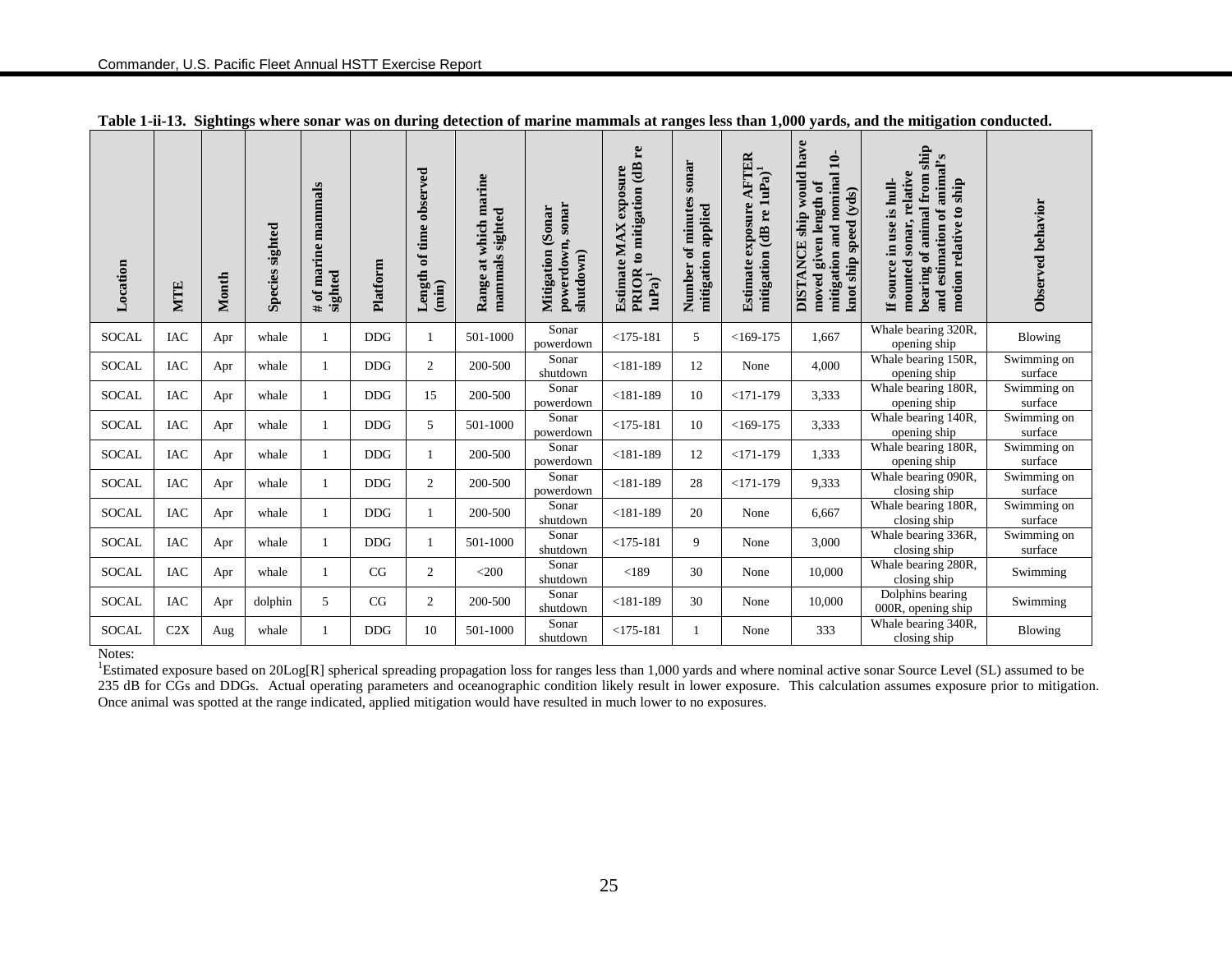#### **Exposure Assessment**

Estimated exposures within 2,000 yards can be determined based on standard formulas of how sound propagates in water. Spherical spreading is generally valid within 1,000 yards from the sound source, and can be expressed as spreading loss (in dB from a source) equals 20logR (with "R" being range from the source in yards). Spherical spreading loss in the first 1,000 yards equates to 60 dB of loss. At ranges between 1,000 and 2,000 yards, the sound waves become trapped by the sea surface and bottom and cannot expand vertically. The spreading wave then forms an expanding cylinder. Cylindrical spreading loss in dB between two points can be calculated by using the formula (10logR2/R1), with "R2" being the longer range, and "R1" being 1,000 yards. Cylindrical spreading loss between 1,000 and 2,000 yards equates to an additional 3 dB of loss. By the time the wave has propagated to 2,000 yards, the sonar signal strength has decreased by a total of 63 dB. Using the AN/SQS-53 sonar as an example, transmitting at 235 dB and subtracting the 63 dB of spreading loss equates to an estimated sonar Receive Level (RL) of 172 dB at 2,000 yards. The spreading loss formulas are used to make very conservative assumptions about potential exposure. The formula is an estimation of spreading losses only and does not take into account other factors that could increase the total propagation losses such as oceanographic conditions, attenuation losses, scattering losses, and Navy-unique MFAS operating parameters which would result in slightly lower sonar transmit levels. Use of this approach to estimate potential RL at any given animal assumes the horizontal range from a visual sighting accounts for an animal across all depths at which an animal travels to predict the maximum, worst case potential exposure. In other words, this estimated worst case exposure is presented independent of the animmal's actual depth level, since a) time and depth of current and previous dives cannot be deduced from a limited surface sighting, and b) oceanographic and tactical conditions influence actual sound propagation at different depths. Given the relative motion of ships and animals at sea, the time spent with any given exposure from surface ships is likely to be limited.

#### **(iii) Exercise Information for each SINKEX**

No SINKEX events were conducted in the HSTT Study Area during the reporting period.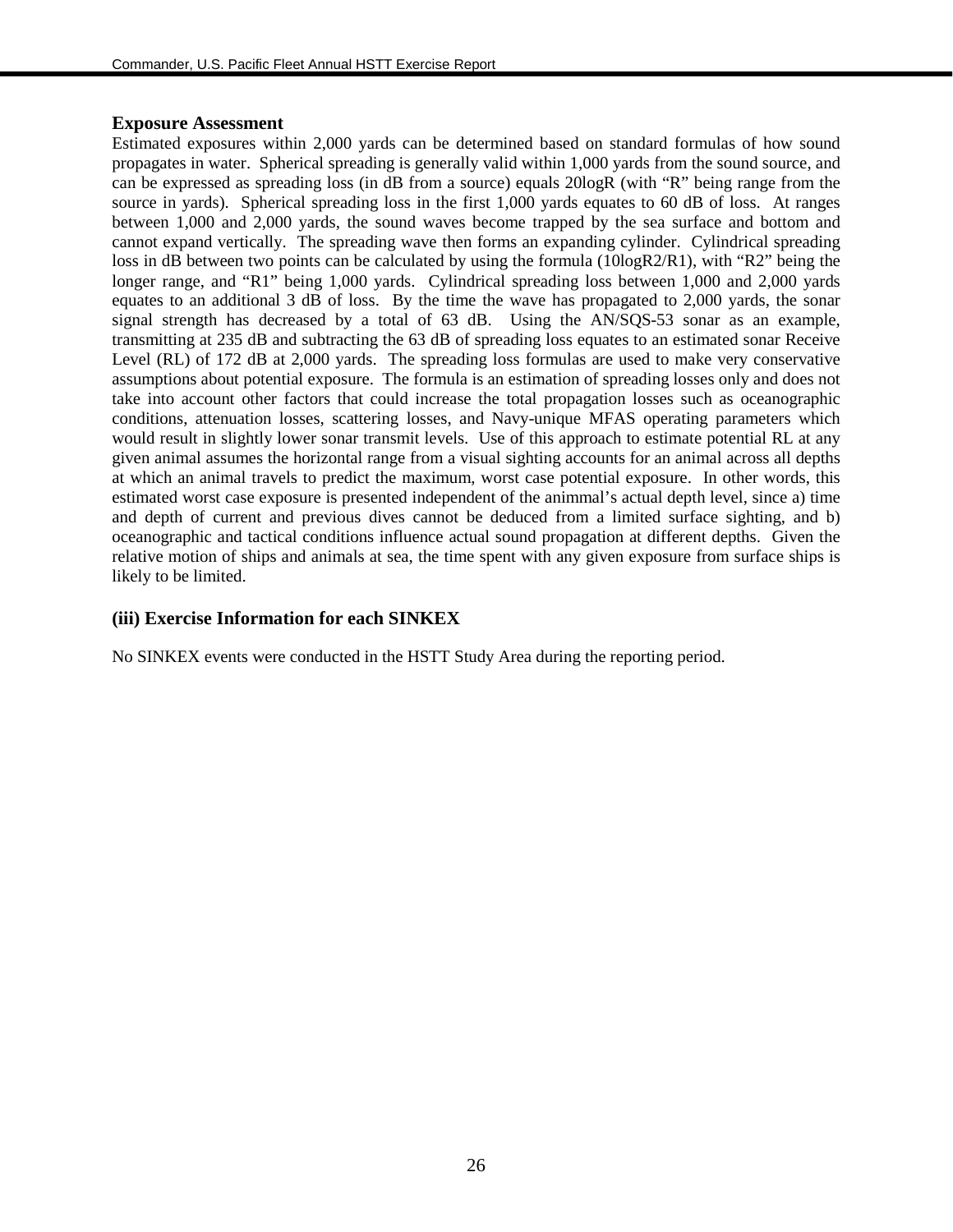# **(2) HSTT – Summary of Sources Used**

## **(i) Total annual usage of each type of sound source**

This section summarizes total annual usage of each type of sound source used for training within the HSTT Study Area.

|                   | <b>Authorized sound sources</b><br>50 CFR §218.70 (c) and NMFS HSTT LOA | <b>Authorized Amount</b><br>(26Dec16-<br>25Dec17) | <b>Actual Usage</b><br>$(26$ Dec $16$ -<br>25Dec17) | % Used of<br><b>Authorized</b><br>Amount |
|-------------------|-------------------------------------------------------------------------|---------------------------------------------------|-----------------------------------------------------|------------------------------------------|
|                   | (A) Non-impulsive Sources Used During Training                          |                                                   |                                                     |                                          |
| MF1               |                                                                         | 11,588 hours                                      | $\ast$                                              | $\ast$                                   |
| MF1K              |                                                                         | 88 hours                                          | $\ast$                                              | $\ast$                                   |
| MF <sub>2</sub>   |                                                                         | 3,060 hours                                       | $\ast$                                              | $\ast$                                   |
| MF <sub>2</sub> K |                                                                         | 34 hours                                          | $\ast$                                              | ∗                                        |
| MF3               |                                                                         | 2,336 hours                                       | $\ast$                                              | $\ast$                                   |
| MF4               |                                                                         | 888 hours                                         | $\ast$                                              | $\ast$                                   |
| MF5               |                                                                         | 13,718 items                                      | $\ast$                                              | $\ast$                                   |
| MF11              |                                                                         | 1,120 hours                                       | $\ast$                                              | $\ast$                                   |
| <b>MF12</b>       |                                                                         | 1,094 hours                                       | *                                                   | $\ast$                                   |
| HF1               |                                                                         | 1,754 hours                                       | *                                                   | $\ast$                                   |
| HF4               |                                                                         | 4,848 items                                       | $\ast$                                              | $\ast$                                   |
| ASW1              |                                                                         | 224 hours                                         | *                                                   | $\ast$                                   |
| ASW2              |                                                                         | 1,800 items                                       | $\ast$                                              | $\ast$                                   |
| ASW3              |                                                                         | 16,561 hours                                      | $\ast$                                              | $\ast$                                   |
| ASW4              |                                                                         | 1,540 items                                       | $\ast$                                              | $\ast$                                   |
| TORP1             |                                                                         | 170 items                                         | $\ast$                                              | $\ast$                                   |
| TORP2             |                                                                         | 400 items                                         | $\ast$                                              | $\ast$                                   |
| (B)               | Annual Number of Impulsive Source Detonations During Training           |                                                   |                                                     |                                          |
| E1                | 0.1 lb to 0.25 lb NEW                                                   | 19,840 detonations                                | 13,392                                              | 68%                                      |
| E2                | 0.26 lb to 0.5 lb NEW                                                   | 1,044 detonations                                 | 721                                                 | 69%                                      |
| E <sub>3</sub>    | $>0.5$ lb to 2.5lb NEW                                                  | 3,020 detonations                                 | 128                                                 | 4%                                       |
| E4                | $>2.5$ lb to 5 lb NEW                                                   | 668 detonations                                   | 189                                                 | 28%                                      |
| E5                | $>5$ lb to 10 lb NEW                                                    | 8,154 detonations                                 | 462                                                 | 6%                                       |
| E <sub>6</sub>    | $>10$ lb to 20 lb NEW                                                   | 538 detonations                                   | 60                                                  | 11%                                      |
| E7                | $>20$ lb to 60 lb NEW                                                   | 407 detonations                                   | $\boldsymbol{0}$                                    | 0%                                       |
| E8                | >60 lb to 100 lb NEW                                                    | 64 detonations                                    | 14                                                  | 22%                                      |
| E <sub>9</sub>    | $>100$ lb to 250 lb NEW                                                 | 16 detonations                                    | 15                                                  | 94%                                      |
| E10               | $>250$ lb to 500 lb NEW                                                 | 19 detonations                                    | 13                                                  | 68%                                      |
| E11               | $>500$ lb to 650 lb NEW                                                 | 8 detonations                                     | $\mathbf{0}$                                        | 0%                                       |
| E12 <sup>1</sup>  | >650 lb to 1,000 lb NEW                                                 | 224 detonations                                   | 66                                                  | 29%                                      |
| E13               | $>1,000$ lb to 1,740 lb NEW                                             | 9 detonations                                     | $\mathbf{0}$                                        | 0%                                       |

|  |  | Table 2-i-1. Training sound source usage within the HSTT Study Area by source bin. |  |  |  |  |
|--|--|------------------------------------------------------------------------------------|--|--|--|--|
|--|--|------------------------------------------------------------------------------------|--|--|--|--|

\*Information is presented in the classified version of this report. <sup>1</sup> Bomb detonations (all NEWs) were modeled as E12 and are totaled here.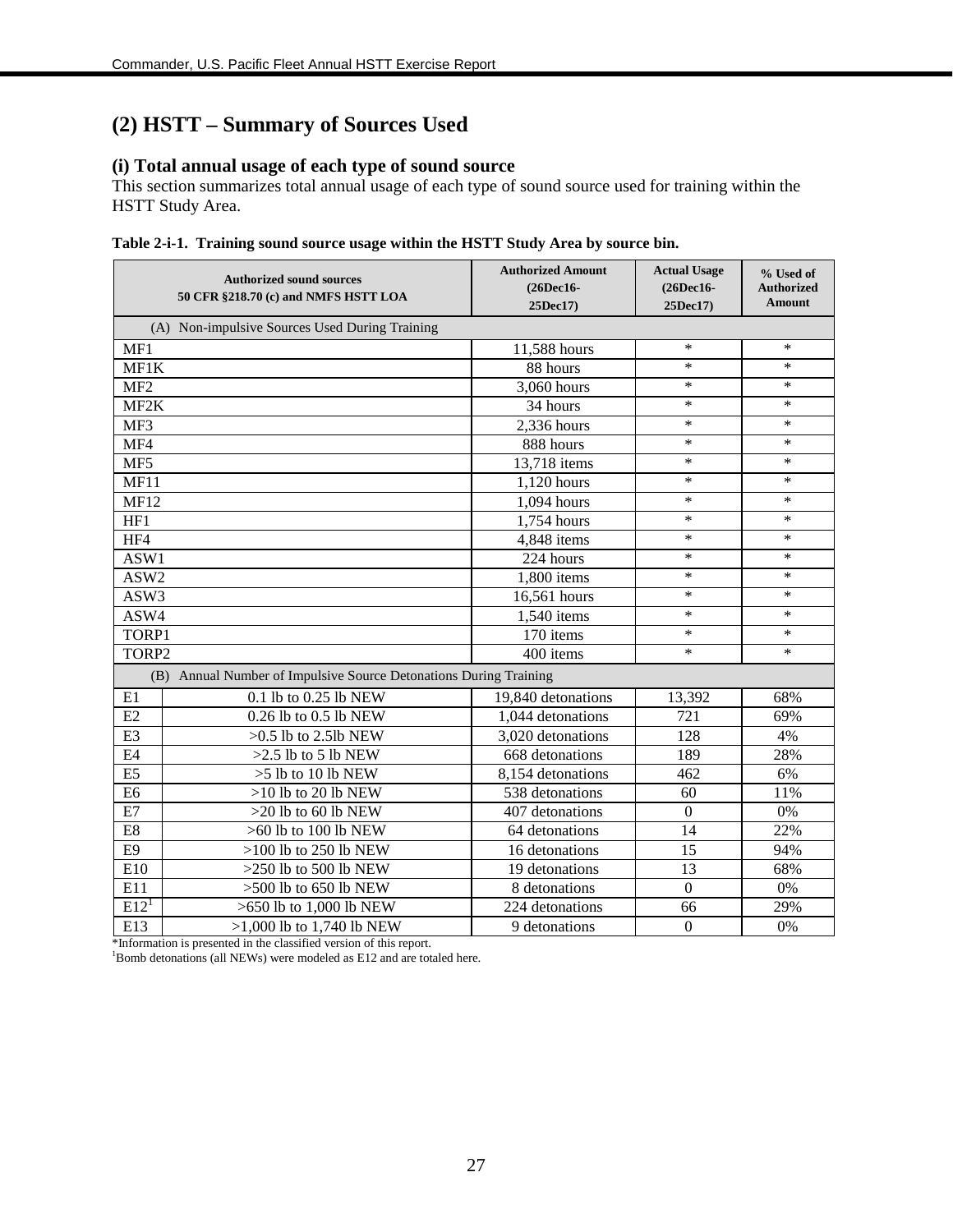| Sound<br><b>Source Bin</b> | Year 1<br><b>Actual</b><br><b>Usage</b><br>(26Dec13-<br>25Dec14) | Year 2<br><b>Actual</b><br><b>Usage</b><br>(26Dec14-<br>25Dec15) | Year 3<br><b>Actual</b><br><b>Usage</b><br>(26Dec15-<br>25Dec16) | Year 4<br><b>Actual</b><br><b>Usage</b><br>(26Dec16-<br>$25$ Dec $17$ ) | $5-yr$<br><b>Authorized Amount</b><br>(26Dec13-<br>25Dec18) | $5 - vr$<br><b>Cumulative</b><br><b>Actual Usage</b><br>(26Dec13-<br>25Dec18) | % Used of 5-yr<br><b>Authorized Amount</b> |
|----------------------------|------------------------------------------------------------------|------------------------------------------------------------------|------------------------------------------------------------------|-------------------------------------------------------------------------|-------------------------------------------------------------|-------------------------------------------------------------------------------|--------------------------------------------|
|                            |                                                                  | (A) Active Acoustic Sources Used During Annual Training          |                                                                  |                                                                         |                                                             |                                                                               |                                            |
| MF1                        | $\ast$                                                           | $\ast$                                                           | $\ast$                                                           | $\ast$                                                                  | 57,940 hours                                                | $\ast$                                                                        | $\ast$                                     |
| MF1K                       | $\ast$                                                           | $\ast$                                                           | $\ast$                                                           | $\ast$                                                                  | 440 hours                                                   | $\ast$                                                                        | $\ast$                                     |
| MF <sub>2</sub>            | $\ast$                                                           | $\ast$                                                           | $\ast$                                                           | $\ast$                                                                  | 15,300 hours                                                | $\ast$                                                                        | $\ast$                                     |
| MF <sub>2</sub> K          | *                                                                | $\ast$                                                           | $\ast$                                                           | $\ast$                                                                  | 170 hours                                                   | $\ast$                                                                        | *                                          |
| MF3                        | ∗                                                                | $\ast$                                                           | $\ast$                                                           | $\ast$                                                                  | 11,680 hours                                                | $\ast$                                                                        | $\ast$                                     |
| MF4                        | $\ast$                                                           | $\ast$                                                           | $\ast$                                                           | $\ast$                                                                  | 4,440 hours                                                 | $\ast$                                                                        | $\ast$                                     |
| MF5                        | $\ast$                                                           | $\ast$                                                           | $\ast$                                                           | $\ast$                                                                  | 68,590 items                                                | $\ast$                                                                        | $\ast$                                     |
| MF11                       | $\ast$                                                           | $\ast$                                                           | $\ast$                                                           | $\ast$                                                                  | 5,600 hours                                                 | $\ast$                                                                        | $\ast$                                     |
| <b>MF12</b>                | $\ast$                                                           | $\ast$                                                           | $\ast$                                                           | $\ast$                                                                  | 5,470 hours                                                 | $\ast$                                                                        | $\ast$                                     |
| HF1                        | $\ast$                                                           | $\ast$                                                           | $\ast$                                                           | $\ast$                                                                  | 8,770 hours                                                 | $\ast$                                                                        | $\ast$                                     |
| HF4                        | $\ast$                                                           | $\ast$                                                           | $\ast$                                                           | $\ast$                                                                  | 24,240 hours                                                | $\ast$                                                                        | $\ast$                                     |
| ASW1                       | $\ast$                                                           | $\ast$                                                           | $\ast$                                                           | $\ast$                                                                  | 1,120 hours                                                 | $\ast$                                                                        | $\ast$                                     |
| ASW2                       | $\ast$                                                           | $\ast$                                                           | $\ast$                                                           | $\ast$                                                                  | $9,000$ items                                               | $\ast$                                                                        | *                                          |
| ASW3                       | *                                                                | ∗                                                                | ∗                                                                | $\ast$                                                                  | 82,805 hours                                                | ∗                                                                             | *                                          |
| ASW4                       | *                                                                | $\ast$                                                           | ∗                                                                | $\ast$                                                                  | 7,700 items                                                 | $\ast$                                                                        | *                                          |
| TORP1                      | $\ast$                                                           | $\ast$                                                           | $\ast$                                                           | $\ast$                                                                  | 850 items                                                   | $\ast$                                                                        | $\ast$                                     |
| TORP2                      | $\ast$                                                           | $\ast$                                                           | $\ast$                                                           | $\ast$                                                                  | $2,000$ items                                               | $\ast$                                                                        | $\ast$                                     |
|                            |                                                                  | (B) Explosive Sources Used During Annual Training                |                                                                  |                                                                         |                                                             |                                                                               |                                            |
| E1                         | 6,850                                                            | $\boldsymbol{0}$                                                 | 2,662                                                            | 13,392                                                                  | 99,200 detonations                                          | 22,904                                                                        | 23%                                        |
| E2                         | 268                                                              | $\theta$                                                         | 1,185                                                            | 721                                                                     | 5,220 detonations                                           | 2,174                                                                         | 42%                                        |
| E <sub>3</sub>             | 651                                                              | 178                                                              | 305                                                              | 128                                                                     | 15,100 detonations                                          | 1.262                                                                         | 8%                                         |
| E <sub>4</sub>             | 62                                                               | 5                                                                | 16                                                               | 189                                                                     | 3.340 detonations                                           | 272                                                                           | 8%                                         |
| E <sub>5</sub>             | 1,311                                                            | 1,414                                                            | 3,136                                                            | 462                                                                     | 40,770 detonations                                          | 6,323                                                                         | 16%                                        |
| E <sub>6</sub>             | 45                                                               | 93                                                               | 97                                                               | 60                                                                      | 2,690 detonations                                           | 295                                                                           | 11%                                        |
| E7                         | $\boldsymbol{0}$                                                 | $\mathbf{0}$                                                     | $\overline{0}$                                                   | $\mathbf{0}$                                                            | 2,035 detonations                                           | $\boldsymbol{0}$                                                              | 0%                                         |
| E8                         | $\mathbf{1}$                                                     | $\overline{4}$                                                   | 26                                                               | 14                                                                      | 320 detonations                                             | 45                                                                            | 14%                                        |
| E <sub>9</sub>             | 5                                                                | 11                                                               | 25                                                               | 15                                                                      | 80 detonations                                              | 56                                                                            | 70%                                        |
| E10                        | 13                                                               | 10                                                               | 10                                                               | 13                                                                      | 95 detonations                                              | 46                                                                            | 48%                                        |
| E11                        | $\overline{0}$                                                   | $\overline{0}$                                                   | $\overline{0}$                                                   | $\overline{0}$                                                          | 40 detonations                                              | $\overline{0}$                                                                | 0%                                         |
| E12 <sup>1</sup>           | 185                                                              | $\mathbf{0}$                                                     | 60                                                               | 66                                                                      | 1,120 detonations                                           | 311                                                                           | 28%                                        |
| E13                        | 5                                                                | $\overline{0}$                                                   | $\overline{0}$                                                   | $\overline{0}$                                                          | 45 detonations                                              | 5                                                                             | 11%                                        |

|  |  |  |  | Table 2-i-2. 5-year cumulative source usage within the HSTT Study Area by source bin. |
|--|--|--|--|---------------------------------------------------------------------------------------|
|--|--|--|--|---------------------------------------------------------------------------------------|

\*Information is presented in the classified version of this report.

<sup>1</sup>Bomb detonations (all NEWs) were modeled as E12 and are totaled here.

#### **(C) Total annual airgun use**

Airguns were not used within HSTT for training during this reporting period. Airgun use is not an authorized source for training in the HSTT Letter of Authorization or Final Rule, but reporting requirements for this source are specified in the reporting section for training in the HSTT Letter of Authorization.

#### **(D) Improved Extended Echo-Ranging System (IEER) sonobuoy summary**

IEER sonobuoys were not used within the HSTT. IEER buoys have been phased out of the training inventory, and are no longer planned for use during training in HSTT.